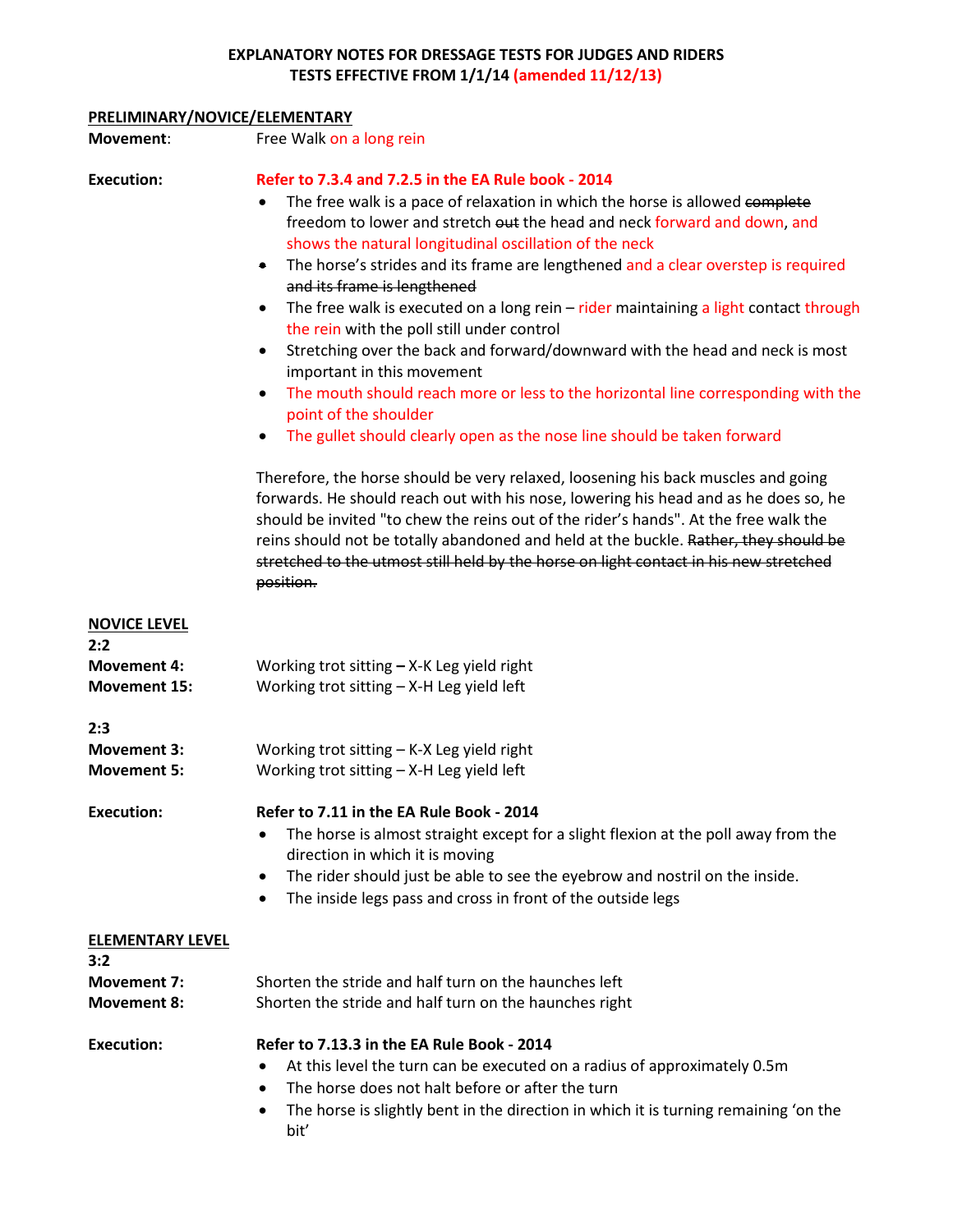| 3:3                      |                                                                                                   |
|--------------------------|---------------------------------------------------------------------------------------------------|
| <b>Movement 5:</b>       | Collected trot - E-H Renvers left                                                                 |
| <b>Movement 9:</b>       | Collected trot - B-M Renvers right                                                                |
| <b>Execution:</b>        | Refer to 7.12.3 in the EA Rule Book - 2014                                                        |
|                          | This is an inverse movement in relation to the travers                                            |
|                          | The hindquarters remain on the track while the forehand is moved inward<br>٠                      |
|                          | To finish the renvers the forehand is aligned with the quarters on the track<br>٠                 |
|                          | The horse is slightly bent around the inside leg of the rider                                     |
|                          | The horse's outside legs pass and cross in front of the inside legs                               |
|                          | The horse is bent in the direction in which it is moving<br>$\bullet$                             |
|                          |                                                                                                   |
|                          | e.g. Renvers right/left - the horse travelling from BM/EH is bent to the right/left               |
|                          | around the riders right/left leg with quarters on the track and forehand moved<br>inwards.        |
| <b>Movement 11:</b>      | Shorten the stride and half turn on the haunches left                                             |
| <b>Movement 12:</b>      | Shorten the stride and half turn on the haunches right                                            |
| <b>Execution:</b>        | Refer to 7.13.3 in the EA Rule Book - 2014                                                        |
|                          | At this level the turn can be executed on a radius of approximately 0.5m radius<br>$\bullet$      |
|                          | The horse does not halt before or after the turn<br>٠                                             |
|                          | The horse is slightly bent in the direction in which it is turning remaining 'on the<br>٠<br>bit' |
| <b>MEDIUM LEVEL</b>      |                                                                                                   |
| 4:1                      |                                                                                                   |
| <b>New Movement 2014</b> |                                                                                                   |
| <b>Movement 9:</b>       | Shorten the stride and half pirouette left                                                        |
| Movement 10:             | Shorten the stride and half pirouette right                                                       |
| <b>Execution:</b>        | Refer to 7.13.1 in the EA Rule Book - 2014                                                        |
|                          | At this level the turn can be executed on a radius of approximately 0.5m radius                   |
|                          | The horse does not halt before or after the turn<br>٠                                             |
|                          | The horse is slightly bent in the direction in which it is turning remaining 'on the<br>bit'      |
|                          | The horse maintains the exact sequence and timing of the footfalls of the walk                    |
| 4:2                      | ٠                                                                                                 |
| Movement 10:             | Shorten the stride and half pirouette right                                                       |
| Movement 11:             | Shorten the stride and half pirouette left                                                        |
| <b>Execution:</b>        | See above                                                                                         |
|                          |                                                                                                   |
| 4:3                      |                                                                                                   |
| Movement 12:             | Shorten the stride and half pirouette left                                                        |
| Movement 13:             | Shorten the stride and half pirouette right                                                       |
| <b>Execution:</b>        | See above                                                                                         |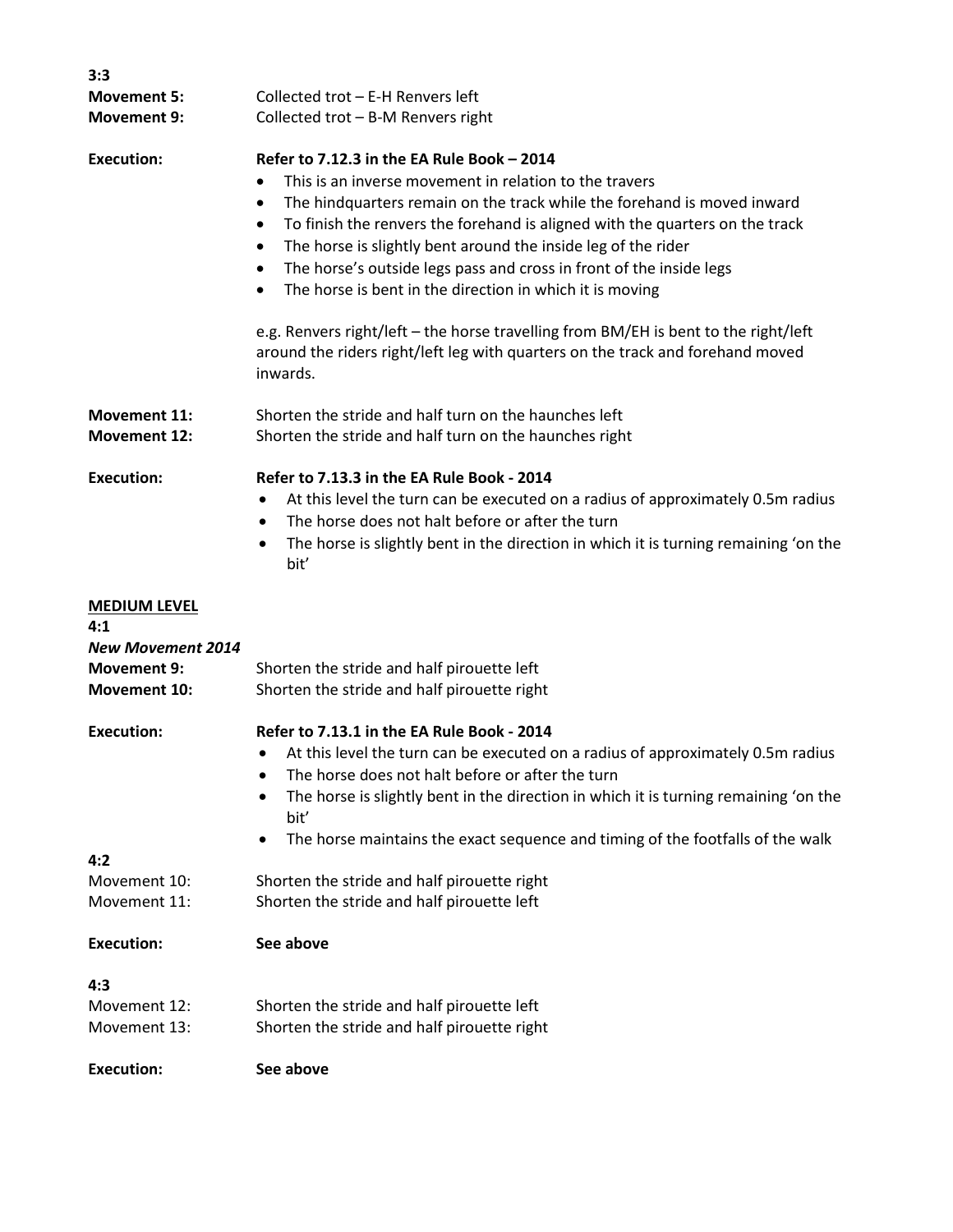



Arena size 60m x 20m Test Time 5:00 Minutes (from entry at A to final halt) Suggested Draw Time – 7:00 minutes



| <b>Bridle</b><br>No.     |  |  |  |  |
|--------------------------|--|--|--|--|
| <b>Judge Position</b>    |  |  |  |  |
| Competitor / Participant |  |  |  |  |

Event\_\_\_\_\_\_\_\_\_\_\_\_\_\_\_\_\_\_\_\_\_\_\_\_\_\_\_\_\_\_\_\_\_\_\_\_\_\_\_\_\_\_\_\_\_\_\_\_\_\_\_\_\_\_\_\_\_\_\_\_\_\_\_\_\_\_\_\_ Horse \_\_\_\_\_\_\_\_\_\_\_\_\_\_\_\_\_\_\_\_\_\_\_\_\_\_\_\_\_\_\_\_\_\_\_\_\_\_\_\_ Horse | Pony (please circle)

Rider \_\_\_\_\_\_\_\_\_\_\_\_\_\_\_\_\_\_\_\_\_\_\_\_\_\_\_\_\_\_\_\_\_\_\_\_\_\_\_\_\_\_\_\_\_\_\_\_\_\_\_\_\_\_\_\_\_\_\_\_\_\_\_\_\_\_\_\_ Open | YR | JNR (please circle)

Judge Name \_\_\_\_\_\_\_\_\_\_\_\_\_\_\_\_\_\_\_\_\_\_\_\_\_\_\_\_\_\_\_\_\_\_\_\_\_\_\_\_\_\_\_\_\_\_\_\_\_\_\_\_\_\_\_\_\_\_\_\_\_\_ Date \_\_\_\_\_\_\_\_\_\_\_\_\_\_\_\_\_\_\_\_\_\_\_\_\_\_\_\_\_\_\_\_\_\_\_\_\_\_\_\_\_

*Purpose: To confirm that the horse is supple and moves freely forward in a clear and steady rhythm, accepting contact with the bit Introduces: Working trot, working canter, medium walk, free walk, stretch circle in trot*

*Instructions: To be ridden in a snaffle.* All trot sitting or rising unless stated otherwise. Halts may be through the walk

|                 | <b>TEST</b>               |                                                                                          | <b>DIRECTIVE IDEAS</b>                                                                                                                            | Judges<br>Marks<br>(10) | Coefficient | Total | <b>REMARKS</b> |
|-----------------|---------------------------|------------------------------------------------------------------------------------------|---------------------------------------------------------------------------------------------------------------------------------------------------|-------------------------|-------------|-------|----------------|
|                 | Α                         | Enter in working trot                                                                    | Straightness on centreline and in                                                                                                                 |                         |             |       |                |
| 1               | X                         | Halt, Salute<br>Proceed in working trot                                                  | halt; immobility; quality of trot;<br>willing; balanced transitions                                                                               |                         |             |       |                |
|                 | С                         | Track left                                                                               | Bend and balance in turn; quality of                                                                                                              |                         |             |       |                |
| 2               | E                         | Circle left 20m                                                                          | trot; shape and size of circle; bend                                                                                                              |                         |             |       |                |
| 3               | Α                         | Circle left 20m, developing<br>left lead canter second<br>half of circle                 | Quality of trot and canter; willing,<br>calm transition; shape and size of<br>circle; bend                                                        |                         |             |       |                |
|                 | AFB                       | Working canter                                                                           |                                                                                                                                                   |                         |             |       |                |
| 4               | BE                        | Half circle left 20m                                                                     | Quality of canter; shape and size of<br>half circle; bend                                                                                         |                         |             |       |                |
| 5               | Between<br>E & K          | Working trot                                                                             | Willing, balanced transition; quality<br>of canter and trot                                                                                       |                         |             |       |                |
| 6               | Α                         | Circle left 20m rising trot,<br>allowing the horse to<br>stretch forward and<br>downward | Forward and downward stretch over<br>the back into a light contact<br>maintaining balance and quality of<br>trot; bend; shape and size of circle; |                         | 2           |       |                |
|                 | Before A                  | Shorten the reins                                                                        | smooth, balanced transitions                                                                                                                      |                         |             |       |                |
|                 | Α                         | Working trot                                                                             |                                                                                                                                                   |                         |             |       |                |
| $\overline{7}$  | <b>Between</b><br>A & F   | Medium walk                                                                              | Willing, balanced transition; quality<br>of trot and walk                                                                                         |                         |             |       |                |
| 8               | <b>FXH</b>                | Free walk on a long rein                                                                 | Reach and ground cover of free walk<br>allowing complete freedom to stretch<br>the neck forward and downward;                                     |                         | 2           |       |                |
|                 | <b>HC</b>                 | Medium walk                                                                              | quality and regularity of medium<br>walk; willing, balanced transitions;<br>straightness on diagonal                                              |                         |             |       |                |
| 9               | $\mathsf{C}$              | Working trot                                                                             | Willing, balanced transition; quality<br>of trot                                                                                                  |                         |             |       |                |
| 10 <sup>°</sup> | B                         | Circle right 20m                                                                         | Quality of trot; shape and size of<br>circle; bend                                                                                                |                         |             |       |                |
| 11              | Α                         | Circle right 20m,<br>developing right lead<br>canter second half of<br>circle            | Quality of trot and canter; willing,<br>calm transition; shape and size of<br>circle; bend                                                        |                         |             |       |                |
|                 | AKE                       | Working canter                                                                           |                                                                                                                                                   |                         |             |       |                |
| 12              | EB                        | Half circle right 20m                                                                    | Quality if canter; shape and size of<br>half circle; bend                                                                                         |                         |             |       |                |
| 13              | Between<br><b>B&amp;F</b> | Working trot                                                                             | Willing, balanced transition; quality<br>of canter and trot                                                                                       |                         |             |       |                |
| 14              | $\mathsf A$<br>Χ          | Down centreline<br>Halt, Salute                                                          | Bend and balance in turn,<br>straightness on centreline and in<br>halt; willing balanced transition;<br>immobility                                |                         |             |       |                |

Leave arena in walk on a long rein at A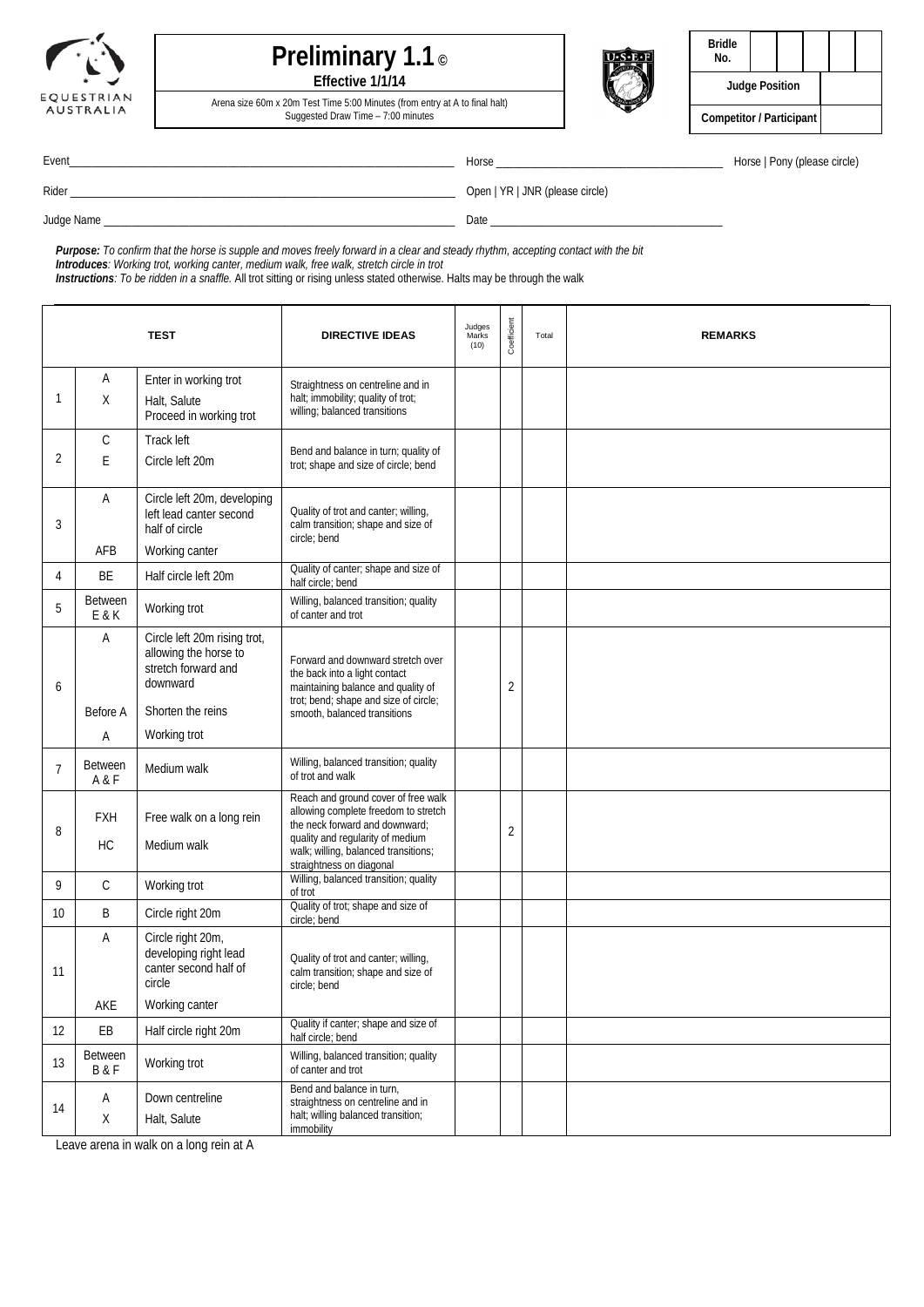# **Preliminary 1:1 ©**

| <b>COLLECTIVE MARKS</b>                                                                                               |             |                               |                    |                           |                |  |  |
|-----------------------------------------------------------------------------------------------------------------------|-------------|-------------------------------|--------------------|---------------------------|----------------|--|--|
| Paces (freedom and regularity)                                                                                        |             |                               |                    |                           |                |  |  |
|                                                                                                                       |             |                               |                    |                           |                |  |  |
| Impulsion (desire to move forward, elasticity of the steps, relaxation of the back<br>and engagement of the quarters) |             |                               |                    |                           |                |  |  |
| Submission (attention and confidence; harmony, lightness and ease of the<br>movements; acceptance of the bridle)      |             |                               |                    |                           | $\overline{2}$ |  |  |
| Rider's position and seat; correctness and effect of the aids                                                         |             |                               |                    |                           | $\overline{2}$ |  |  |
|                                                                                                                       |             |                               |                    | <b>TOTAL MARKS</b>        | 220            |  |  |
| <b>Course Errors</b><br>(Cumulative)                                                                                  | 1st<br>$-2$ | 2 <sub>nd</sub><br>$-4 (= 6)$ | 3rd<br>Elimination | <b>Minus Total Faults</b> |                |  |  |
| <b>FINAL MARK</b>                                                                                                     |             |                               |                    |                           |                |  |  |
| PERCENTAGE                                                                                                            |             |                               |                    |                           |                |  |  |
|                                                                                                                       |             |                               |                    |                           |                |  |  |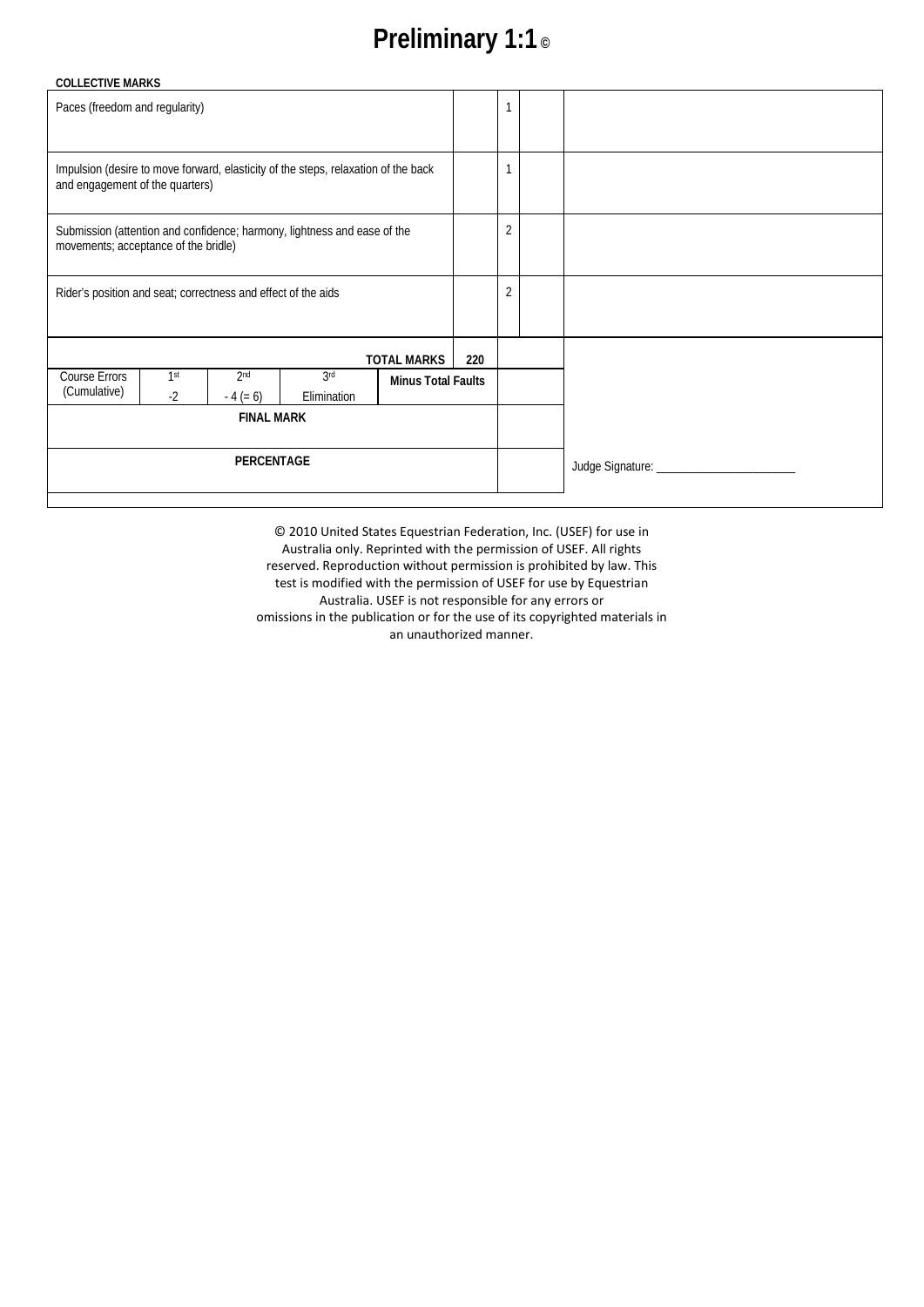



Arena size 60m x 20m Test Time 5:30 Minutes (from entry at A to final halt) Suggested Draw Time – 8:00 minutes



| <b>Bridle</b><br>No.   |  |  |  |  |
|------------------------|--|--|--|--|
| <b>Judge Position</b>  |  |  |  |  |
| Competitor/Participant |  |  |  |  |

Rider \_\_\_\_\_\_\_\_\_\_\_\_\_\_\_\_\_\_\_\_\_\_\_\_\_\_\_\_\_\_\_\_\_\_\_\_\_\_\_\_\_\_\_\_\_\_\_\_\_\_\_\_\_\_\_\_\_\_\_\_\_\_\_\_\_\_\_ Open | YR | JNR (circle)

Event\_\_\_\_\_\_\_\_\_\_\_\_\_\_\_\_\_\_\_\_\_\_\_\_\_\_\_\_\_\_\_\_\_\_\_\_\_\_\_\_\_\_\_\_\_\_\_\_\_\_\_\_\_\_\_\_\_\_\_\_\_\_\_\_\_\_\_ Horse \_\_\_\_\_\_\_\_\_\_\_\_\_\_\_\_\_\_\_\_\_\_\_\_\_\_\_\_\_\_\_\_\_\_\_\_\_\_\_\_\_\_ Horse | Pony (please circle)

Judge Name \_\_\_\_\_\_\_\_\_\_\_\_\_\_\_\_\_\_\_\_\_\_\_\_\_\_\_\_\_\_\_\_\_\_\_\_\_\_\_\_\_\_\_\_\_\_\_\_\_\_\_\_\_\_\_\_\_\_\_\_\_ Date \_\_\_\_\_\_\_\_\_\_\_\_\_\_\_\_\_\_\_\_\_\_\_\_\_\_\_\_\_\_\_\_\_\_\_\_\_\_\_\_\_\_\_

*Purpose: To confirm that the horse is supple and moves freely forward in a clear and steady rhythm, accepting contact with the bit Introduces: No new requirements*

*Instructions: To be ridden in a snaffle.* All trot sitting or rising unless stated otherwise. Halts may be through the walk

|                |                                  | <b>TEST</b>                                                                                                   | <b>DIRECTIVE IDEAS</b>                                                                                                                                                                                                | Judges<br><b>Marks</b><br>(10) | Coefficient    | Total | <b>REMARKS</b> |
|----------------|----------------------------------|---------------------------------------------------------------------------------------------------------------|-----------------------------------------------------------------------------------------------------------------------------------------------------------------------------------------------------------------------|--------------------------------|----------------|-------|----------------|
| 1              | Α<br>X                           | Enter in working trot<br>Halt, Salute<br>Proceed in working trot                                              | Straightness on centreline and in<br>halt; immobility; quality of trot;<br>willing; balanced transitions                                                                                                              |                                |                |       |                |
| $\overline{2}$ | $\mathsf C$<br>B                 | Track right<br>Circle right 20m                                                                               | Bend and balance in turn; quality of<br>trot; shape and size of circle; bend                                                                                                                                          |                                |                |       |                |
| 3              | <b>KXM</b>                       | Change rein working trot                                                                                      | Quality of trot; straightness on<br>diagonal; bend                                                                                                                                                                    |                                |                |       |                |
| 4              | <b>Between</b><br>$C$ & $H$      | Working canter left lead                                                                                      | Willing, calm transition; quality of trot<br>and canter; bend through corner                                                                                                                                          |                                |                |       |                |
| 5              | E                                | Circle left 20m                                                                                               | Quality of canter; shape and size of<br>circle; bend                                                                                                                                                                  |                                | $\overline{2}$ |       |                |
| 6              | <b>Between</b><br>E & K          | Working trot                                                                                                  | Willing, balanced transition; quality<br>of canter and trot                                                                                                                                                           |                                |                |       |                |
| $\overline{7}$ | A<br>Before A                    | Circle left 20m rising trot,<br>allowing the horse to<br>stretch forward and<br>downward<br>Shorten the reins | Forward and downward stretch over<br>the back into a light contact<br>maintaining balance and quality of<br>trot; bend; shape and size of circle;<br>smooth, balanced transitions                                     |                                | $\overline{c}$ |       |                |
|                | Α                                | Working trot                                                                                                  |                                                                                                                                                                                                                       |                                |                |       |                |
| 8              | <b>Between</b><br>A & F          | Medium walk                                                                                                   | Willing, balanced transition; quality<br>of trot and walk                                                                                                                                                             |                                |                |       |                |
| $\mathsf{Q}$   | <b>FXM</b><br><b>MC</b>          | Free walk on a long rein<br>Medium walk                                                                       | Reach and ground cover of free walk<br>allowing complete freedom to stretch<br>the neck forward and downward;<br>quality and regularity of medium<br>walk; willing, balanced transitions;<br>straightness on diagonal |                                | $\overline{2}$ |       |                |
| 10             | $\mathcal{C}$                    | Working trot                                                                                                  | Willing, balanced transition; quality<br>of trot                                                                                                                                                                      |                                |                |       |                |
| 11             | E                                | Circle left 20m                                                                                               | Quality of trot; shape and size of<br>circle; bend                                                                                                                                                                    |                                |                |       |                |
| 12             | <b>FXH</b>                       | Change rein working trot                                                                                      | Quality of trot; straightness on<br>diagonal; bending through corners                                                                                                                                                 |                                |                |       |                |
| 13             | <b>Between</b><br>C & M          | Working canter right lead                                                                                     | Willing, clam transition; quality of trot<br>and canter: bend                                                                                                                                                         |                                |                |       |                |
| 14             | B                                | Circle right 20m                                                                                              | Quality of canter; shape and size of<br>circle; bend                                                                                                                                                                  |                                | $\overline{2}$ |       |                |
| 15             | <b>Between</b><br><b>B&amp;F</b> | Working trot                                                                                                  | Willing, balanced transition; quality<br>of canter and trot                                                                                                                                                           |                                |                |       |                |
| 16             | Α<br>X                           | Down centreline<br>Halt, Salute                                                                               | Bend and balance in turn,<br>straightness on centreline and in<br>halt; willing balanced transition;<br>immobility                                                                                                    |                                |                |       |                |

Leave arena in walk on a long rein at A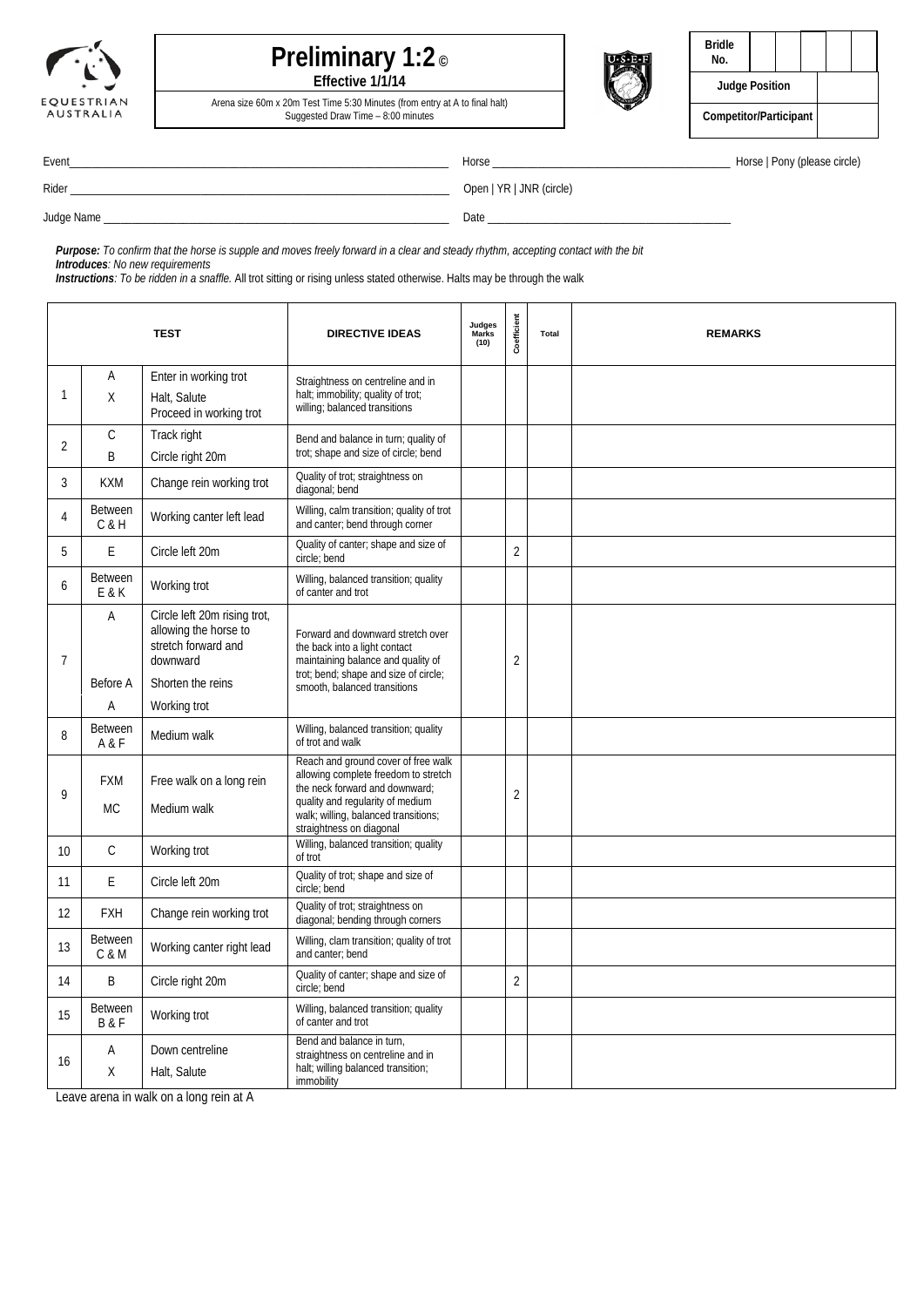# **Preliminary 1:2 ©**

| <b>COLLECTIVE MARKS</b>                                                                                               |                                                               |                               |                    |                           |                |                               |  |
|-----------------------------------------------------------------------------------------------------------------------|---------------------------------------------------------------|-------------------------------|--------------------|---------------------------|----------------|-------------------------------|--|
| Paces (freedom and regularity)                                                                                        |                                                               |                               |                    |                           |                |                               |  |
|                                                                                                                       |                                                               |                               |                    |                           |                |                               |  |
| Impulsion (desire to move forward, elasticity of the steps, relaxation of the back<br>and engagement of the quarters) |                                                               |                               |                    |                           |                |                               |  |
| Submission (attention and confidence; harmony, lightness and ease of the<br>movements; acceptance of the bridle)      |                                                               |                               |                    |                           | $\overline{2}$ |                               |  |
|                                                                                                                       | Rider's position and seat; correctness and effect of the aids |                               |                    |                           |                | $\overline{2}$                |  |
|                                                                                                                       |                                                               |                               |                    | <b>TOTAL MARKS</b>        | 260            |                               |  |
| Course Errors<br>(Cumulative)                                                                                         | 1 <sup>st</sup><br>$-2$                                       | 2 <sub>nd</sub><br>$-4 (= 6)$ | 3rd<br>Elimination | <b>Minus Total Faults</b> |                |                               |  |
| <b>FINAL MARK</b>                                                                                                     |                                                               |                               |                    |                           |                |                               |  |
| PERCENTAGE                                                                                                            |                                                               |                               |                    |                           |                | Judge Signature: ____________ |  |
|                                                                                                                       |                                                               |                               |                    |                           |                |                               |  |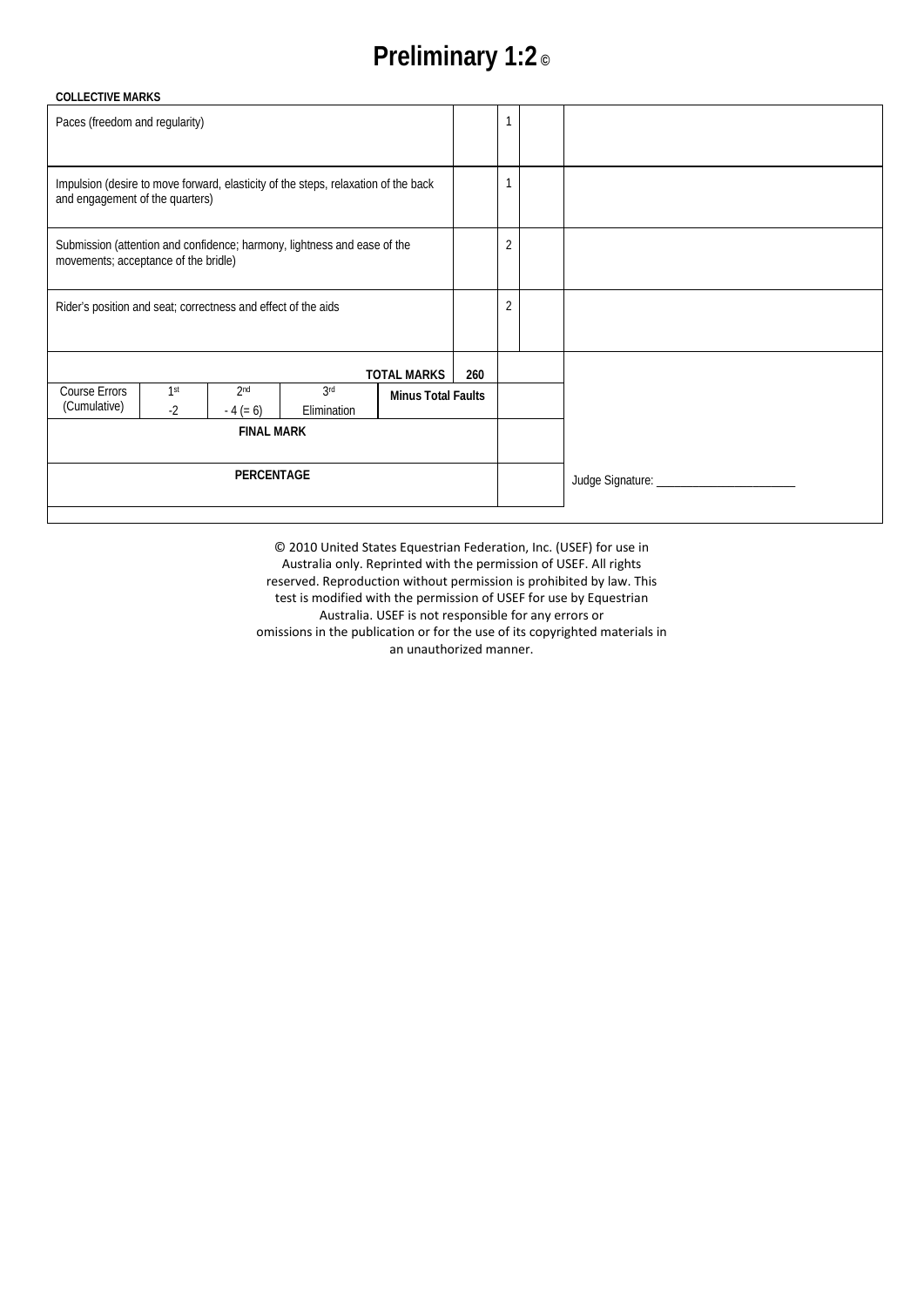



| <b>Bridle</b><br>No.   |  |  |  |  |
|------------------------|--|--|--|--|
| <b>Judge Position</b>  |  |  |  |  |
| Competitor/Participant |  |  |  |  |

Arena size 60m x 20m Test Time 5:00 Minutes (from entry at A to final halt) Suggested Draw Time – 7:00 minutes

|  | $\sim$ |  |  |  |
|--|--------|--|--|--|
|  |        |  |  |  |
|  |        |  |  |  |
|  |        |  |  |  |

Event\_\_\_\_\_\_\_\_\_\_\_\_\_\_\_\_\_\_\_\_\_\_\_\_\_\_\_\_\_\_\_\_\_\_\_\_\_\_\_\_\_\_\_\_\_\_\_\_\_\_\_\_\_\_\_\_\_\_\_\_\_\_\_\_\_ Horse \_\_\_\_\_\_\_\_\_\_\_\_\_\_\_\_\_\_\_\_\_\_\_\_\_\_\_\_\_\_\_\_\_\_\_\_\_\_\_\_\_ Horse | Pony (please circle)

|  | Horse   Pony (please circle) |  |
|--|------------------------------|--|
|  |                              |  |

| وملذا وسامننا |  |
|---------------|--|

Rider \_\_\_\_\_\_\_\_\_\_\_\_\_\_\_\_\_\_\_\_\_\_\_\_\_\_\_\_\_\_\_\_\_\_\_\_\_\_\_\_\_\_\_\_\_\_\_\_\_\_\_\_\_\_\_\_\_\_\_\_\_\_\_\_\_ Open | YR | JNR (circle)

Judge Name \_\_\_\_\_\_\_\_\_\_\_\_\_\_\_\_\_\_\_\_\_\_\_\_\_\_\_\_\_\_\_\_\_\_\_\_\_\_\_\_\_\_\_\_\_\_\_\_\_\_\_\_\_\_\_\_\_\_\_ Date \_\_\_\_\_\_\_\_\_\_\_\_\_\_\_\_\_\_\_\_\_\_\_\_\_\_\_\_\_\_\_\_\_\_\_\_\_\_\_\_\_\_

*Purpose: To confirm that the horse is supple and moves freely forward in a clear and steady rhythm, accepting contact with the bit Introduces: No new requirements*

*Instructions: To be ridden in a snaffle.* All trot sitting or rising unless stated otherwise. Halts may be through the walk

| <b>TEST</b>    |                             |                                                                                                                | <b>DIRECTIVE IDEAS</b>                                                                                                                                                                                            | Judges<br>Marks<br>(10) | Coefficient    | Total | <b>REMARKS</b> |
|----------------|-----------------------------|----------------------------------------------------------------------------------------------------------------|-------------------------------------------------------------------------------------------------------------------------------------------------------------------------------------------------------------------|-------------------------|----------------|-------|----------------|
| 1              | A<br>X                      | Enter in working trot<br>Halt, Salute<br>Proceed in working trot                                               | Straightness on centreline and in<br>halt; immobility; quality of trot;<br>willing; balanced transitions                                                                                                          |                         |                |       |                |
| 2              | $\mathsf C$<br><b>HXK</b>   | Track left<br>One loop                                                                                         | Bend and balance in turn; quality of<br>trot; shape and size of loop; changes<br>of bend                                                                                                                          |                         |                |       |                |
| 3              | Between<br>A & F            | Working canter left lead                                                                                       | Willing, calm transition; quality of trot<br>and canter: bend                                                                                                                                                     |                         | $\overline{2}$ |       |                |
| 4              | B                           | Circle left 20m                                                                                                | Quality of canter; shape and size of<br>circle; bend                                                                                                                                                              |                         |                |       |                |
| 5              | <b>HXF</b><br>Χ             | Change rein<br>Working trot                                                                                    | Quality of canter and trot;<br>straightness on diagonal;                                                                                                                                                          |                         |                |       |                |
| 6              | A<br>AK                     | Medium walk<br>Medium walk                                                                                     | Willing, balanced transition; quality<br>of walk                                                                                                                                                                  |                         |                |       |                |
| $\overline{7}$ | <b>KXH</b><br><b>HC</b>     | Free walk on a long rein<br>Medium walk                                                                        | Reach and ground cover of free walk<br>allowing complete freedom to stretch<br>the neck forward and downward;<br>quality and regularity of medium<br>walk; willing, balanced transitions;<br>straight on diagonal |                         | $\overline{2}$ |       |                |
| 8              | $\mathcal{C}$<br><b>MXF</b> | Working trot<br>One loop                                                                                       | Quality of trot; willing, balanced<br>transition; shape and size of loop;<br>changes of bend                                                                                                                      |                         |                |       |                |
| 9              | Between<br>A & K            | Working canter right lead                                                                                      | Willing, calm transition; quality of trot<br>and canter; bend                                                                                                                                                     |                         | $\overline{2}$ |       |                |
| 10             | E                           | Circle right 20m                                                                                               | Quality of canter; shape and size of<br>circle; bend                                                                                                                                                              |                         |                |       |                |
| 11             | C                           | Working trot                                                                                                   | Willing, balanced transition; quality<br>of trot                                                                                                                                                                  |                         |                |       |                |
| 12             | B<br>Before B               | Circle right 20m rising trot,<br>allowing the horse to<br>stretch forward and<br>downward<br>Shorten the reins | Forward and downward stretch over<br>the back into a light contact<br>maintaining balance and quality of<br>trot; bend; shape and size of circle;<br>smooth, balanced transitions                                 |                         | 2              |       |                |
| 13             | A<br>X                      | Down centreline<br>Halt, Salute                                                                                | Bend and balance in turn,<br>straightness on centreline and in<br>halt; willing balanced transition;<br>immobility                                                                                                |                         |                |       |                |

Leave arena in walk on a long rein at A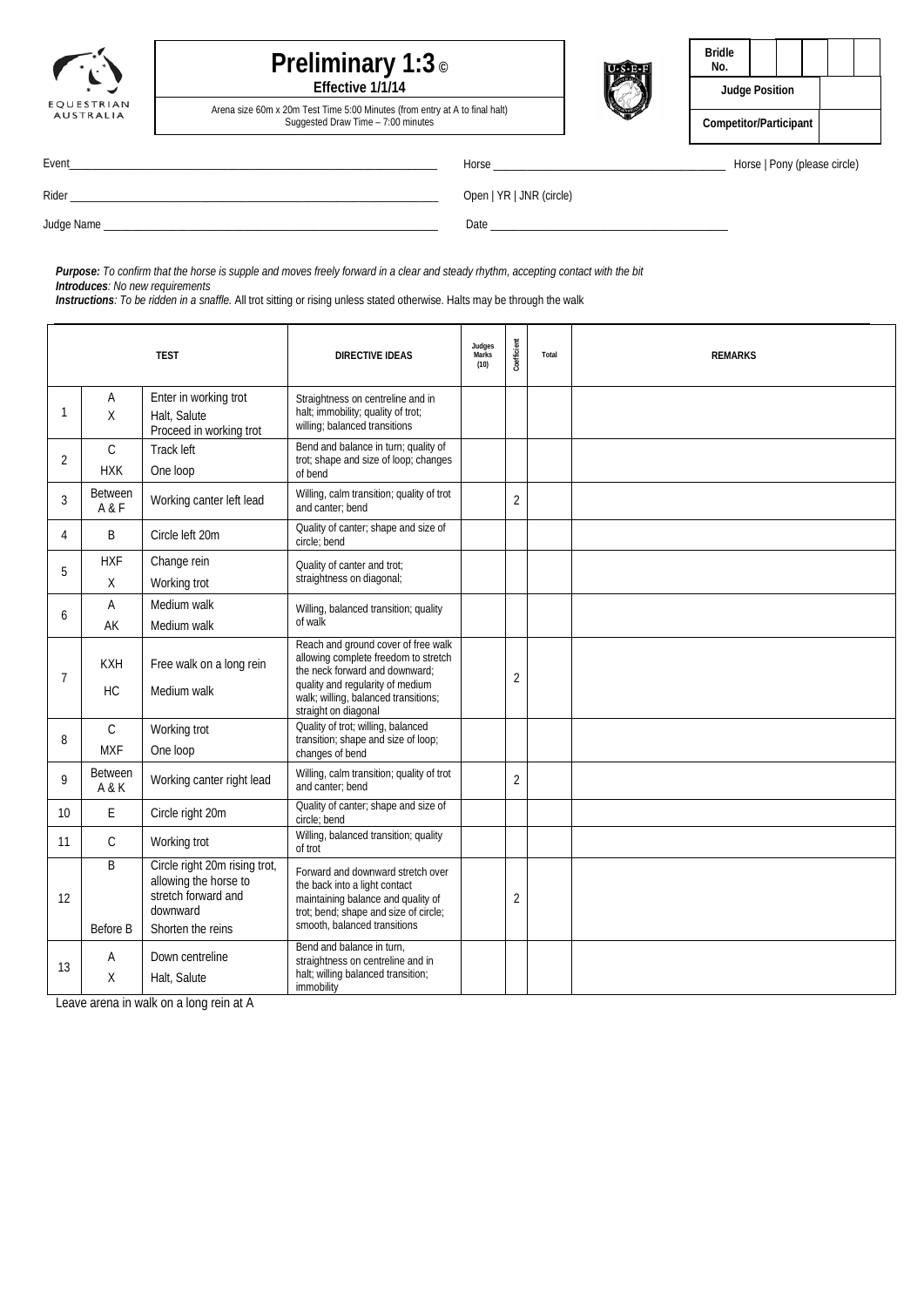# **Preliminary 1:3 ©**

| <b>COLLECTIVE MARKS</b>                                                                                               |                   |                                                                          |                 |                    |                              |                              |  |
|-----------------------------------------------------------------------------------------------------------------------|-------------------|--------------------------------------------------------------------------|-----------------|--------------------|------------------------------|------------------------------|--|
| Paces (freedom and regularity)                                                                                        |                   |                                                                          |                 |                    |                              | 1                            |  |
| Impulsion (desire to move forward, elasticity of the steps, relaxation of the<br>back and engagement of the quarters) |                   |                                                                          |                 |                    |                              |                              |  |
| movements; acceptance of the bridle)                                                                                  |                   | Submission (attention and confidence; harmony, lightness and ease of the |                 |                    | $\overline{2}$               |                              |  |
| Rider's position and seat; correctness and effect of the aids                                                         |                   |                                                                          |                 |                    |                              | $\overline{2}$               |  |
|                                                                                                                       |                   |                                                                          |                 | <b>TOTAL MARKS</b> | 230                          |                              |  |
| Course Errors                                                                                                         | 1 <sup>st</sup>   | 2 <sub>nd</sub>                                                          | 3 <sup>rd</sup> |                    |                              |                              |  |
| (Cumulative)                                                                                                          | $-2$              | $-4 (= 6)$                                                               | Elimination     |                    | <b>Minus Total</b><br>Faults |                              |  |
|                                                                                                                       | <b>FINAL MARK</b> |                                                                          |                 |                    |                              |                              |  |
|                                                                                                                       | PERCENTAGE        |                                                                          |                 |                    |                              | Judge Signature: ___________ |  |
|                                                                                                                       |                   |                                                                          |                 |                    |                              |                              |  |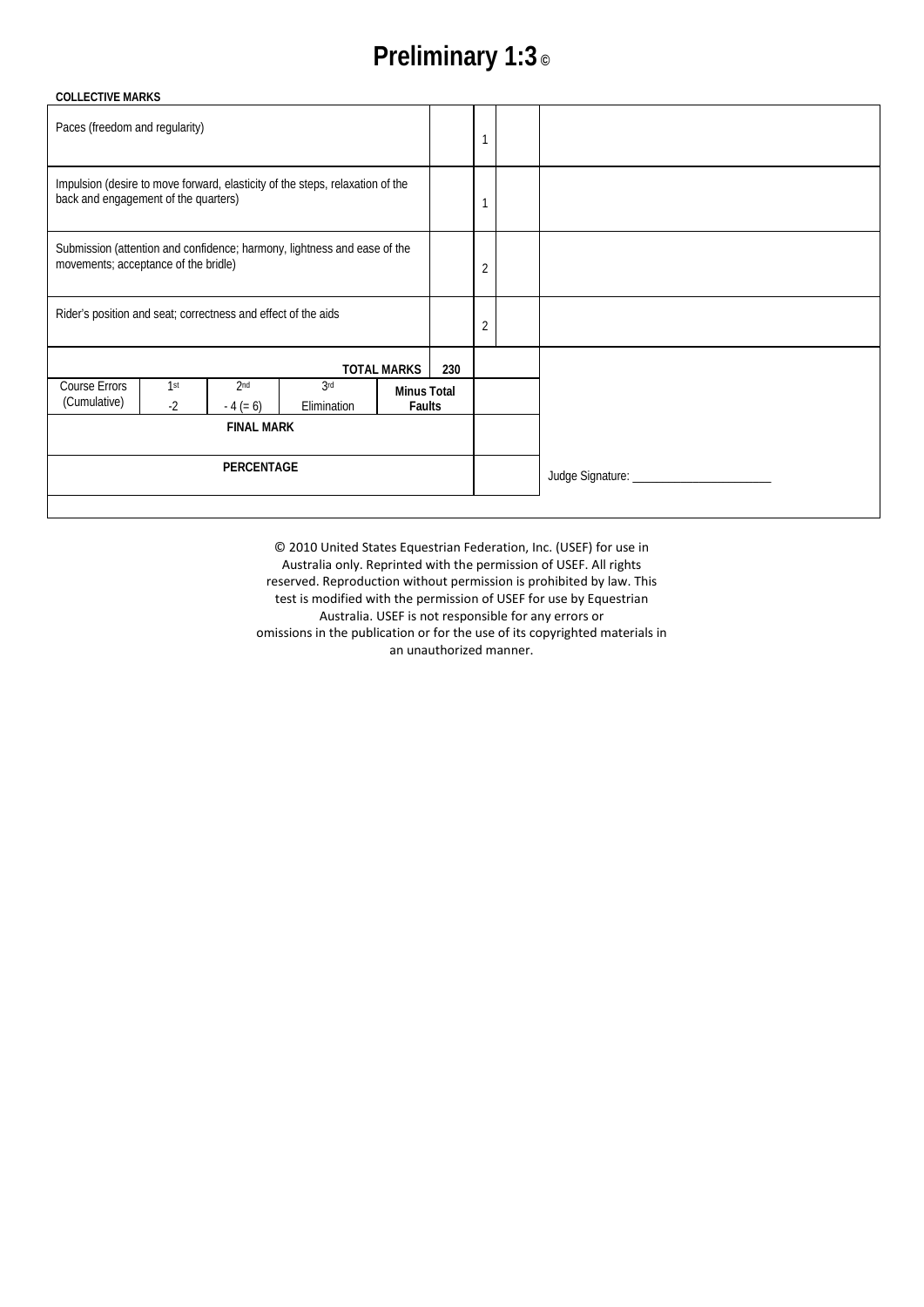



| <b>Bridle</b><br>No.   |  |  |  |
|------------------------|--|--|--|
| <b>Judge Position</b>  |  |  |  |
| Competitor/Participant |  |  |  |

Arena size 60m x 20m Test Time 5:00 Minutes (from entry at A to final halt) Suggested Draw Time – 7:00 minutes

Event\_\_\_\_\_\_\_\_\_\_\_\_\_\_\_\_\_\_\_\_\_\_\_\_\_\_\_\_\_\_\_\_\_\_\_\_\_\_\_\_\_\_\_\_\_\_\_\_\_\_\_\_\_\_\_\_\_\_\_\_\_\_\_\_\_\_ Horse \_\_\_\_\_\_\_\_\_\_\_\_\_\_\_\_\_\_\_\_\_\_\_\_\_\_\_\_\_\_\_\_\_\_\_ Horse | Pony (please circle)

Rider \_\_\_\_\_\_\_\_\_\_\_\_\_\_\_\_\_\_\_\_\_\_\_\_\_\_\_\_\_\_\_\_\_\_\_\_\_\_\_\_\_\_\_\_\_\_\_\_\_\_\_\_\_\_\_\_\_\_\_\_\_\_\_\_\_\_ Open | YR | JNR (circle)

Judge Name \_\_\_\_\_\_\_\_\_\_\_\_\_\_\_\_\_\_\_\_\_\_\_\_\_\_\_\_\_\_\_\_\_\_\_\_\_\_\_\_\_\_\_\_\_\_\_\_\_\_\_\_\_\_\_\_\_\_\_\_ Date \_\_\_\_\_\_\_\_\_\_\_\_\_\_\_\_\_\_\_\_\_\_\_\_\_\_\_\_\_\_\_\_\_\_\_\_

Purpose: To confirm that the horse, in addition to the requirement of Preliminary Level, has developed the thrust to achieve improved balance and throughness and to maintain a *more consistent contact with the bit*

*Introduces: 10m half circle in trot, 15m circle in canter, and lengthening of stride in trot and canter Instructions: To be ridden in a snaffle.* All trot sitting or rising unless stated otherwise

|              |                                | <b>TEST</b>                                                                                                                   | <b>DIRECTIVE IDEAS</b>                                                                                                                                                                                    | Judges<br>Marks<br>(10) | Coefficient    | Total | <b>REMARKS</b> |
|--------------|--------------------------------|-------------------------------------------------------------------------------------------------------------------------------|-----------------------------------------------------------------------------------------------------------------------------------------------------------------------------------------------------------|-------------------------|----------------|-------|----------------|
| $\mathbf{1}$ | Α<br>X                         | Enter in working trot<br>Halt, Salute<br>Proceed in working trot                                                              | Straightness on centreline and in halt;<br>immobility; quality of trot; willing;<br>balanced transitions                                                                                                  |                         |                |       |                |
| 2            | С<br>EX<br>XB                  | Track left<br>Half circle left 10m<br>Half circle right 10m                                                                   | Bend and balance in turn; shape of<br>half circles; straightness on centreline<br>showing supple change of bend;<br>quality of trot                                                                       |                         |                |       |                |
| 3            | <b>KXM</b><br><b>MC</b>        | Lengthen stride in trot<br>Working trot                                                                                       | Moderate lengthening of frame and<br>stride; quality and consistent tempo<br>of trot; willing, balanced transitions;<br>straightness                                                                      |                         |                |       |                |
| 4            | С<br>Before C<br>$\mathcal{C}$ | Circle left 20m rising trot,<br>allowing the horse to<br>stretch forward and<br>downward<br>Shorten the reins<br>Working trot | Forward and downward stretch over<br>the back into a light contact<br>maintaining balance and quality of<br>trot; bend; shape and size of circle;<br>smooth, balanced transitions                         |                         | $\overline{2}$ |       |                |
| 5            | <b>Between</b><br>C&H          | Medium walk                                                                                                                   | Willing, balanced transition; quality of<br>trot and walk                                                                                                                                                 |                         |                |       |                |
| 6            | HP<br>PF                       | Free walk on a long rein<br>Medium walk                                                                                       | Reach and ground cover of free walk<br>allowing complete freedom to stretch<br>the neck forward and downward;<br>quality and regularity of medium walk;<br>willing, balanced transitions;<br>straightness |                         | $\overline{2}$ |       |                |
| 7            | F<br>Α                         | Working trot<br>Working canter right lead                                                                                     | Willing, balanced transition; quality of<br>trot and canter                                                                                                                                               |                         | 2              |       |                |
| 8            | E                              | Circle right 15m                                                                                                              | Quality of canter; shape and size of<br>circle; bend                                                                                                                                                      |                         |                |       |                |
| 9            | MP<br><b>Between</b><br>P & A  | Lengthen stride in canter<br>Develop working canter                                                                           | Moderate lengthening of frame and<br>stride; quality and consistent tempo<br>of canter; willing, balanced<br>transitions; straightness                                                                    |                         |                |       |                |
| 10           | <b>KXM</b><br>Χ                | Change rein<br>Working trot                                                                                                   | Willing, balanced transition; quality of<br>canter and trot; straightness                                                                                                                                 |                         |                |       |                |
| 11           | С                              | Working canter left lead                                                                                                      | Willing, balanced transition; quality of<br>canter                                                                                                                                                        |                         | $\overline{2}$ |       |                |
| 12           | E                              | Circle left 15m                                                                                                               | Quality of canter; shape and size of<br>circle; bend                                                                                                                                                      |                         |                |       |                |
| 13           | FR<br>Between<br>R & C         | Lengthen stride in canter<br>Develop working canter                                                                           | Moderate lengthening of frame and<br>stride; quality and consistent tempo<br>of canter; willing, balanced<br>transitions; straightness                                                                    |                         |                |       |                |
| 14           | $\mathsf C$                    | Working trot                                                                                                                  | Willing, balanced transition; quality of<br>trot                                                                                                                                                          |                         | $\overline{2}$ |       |                |
| 15           | <b>HXF</b><br>FA               | Lengthen stride in trot<br>Working trot                                                                                       | Moderate lengthening of frame and<br>stride; quality and consistent tempo<br>of trot; willing, balanced transitions;<br>straightness                                                                      |                         |                |       |                |
| 16           | Α<br>Χ                         | Down centreline<br>Halt, Salute                                                                                               | Bend and balance in turn;<br>straightness on centreline; willing,<br>balanced transition; immobility                                                                                                      |                         |                |       |                |

Leave arena in walk on a long rein at A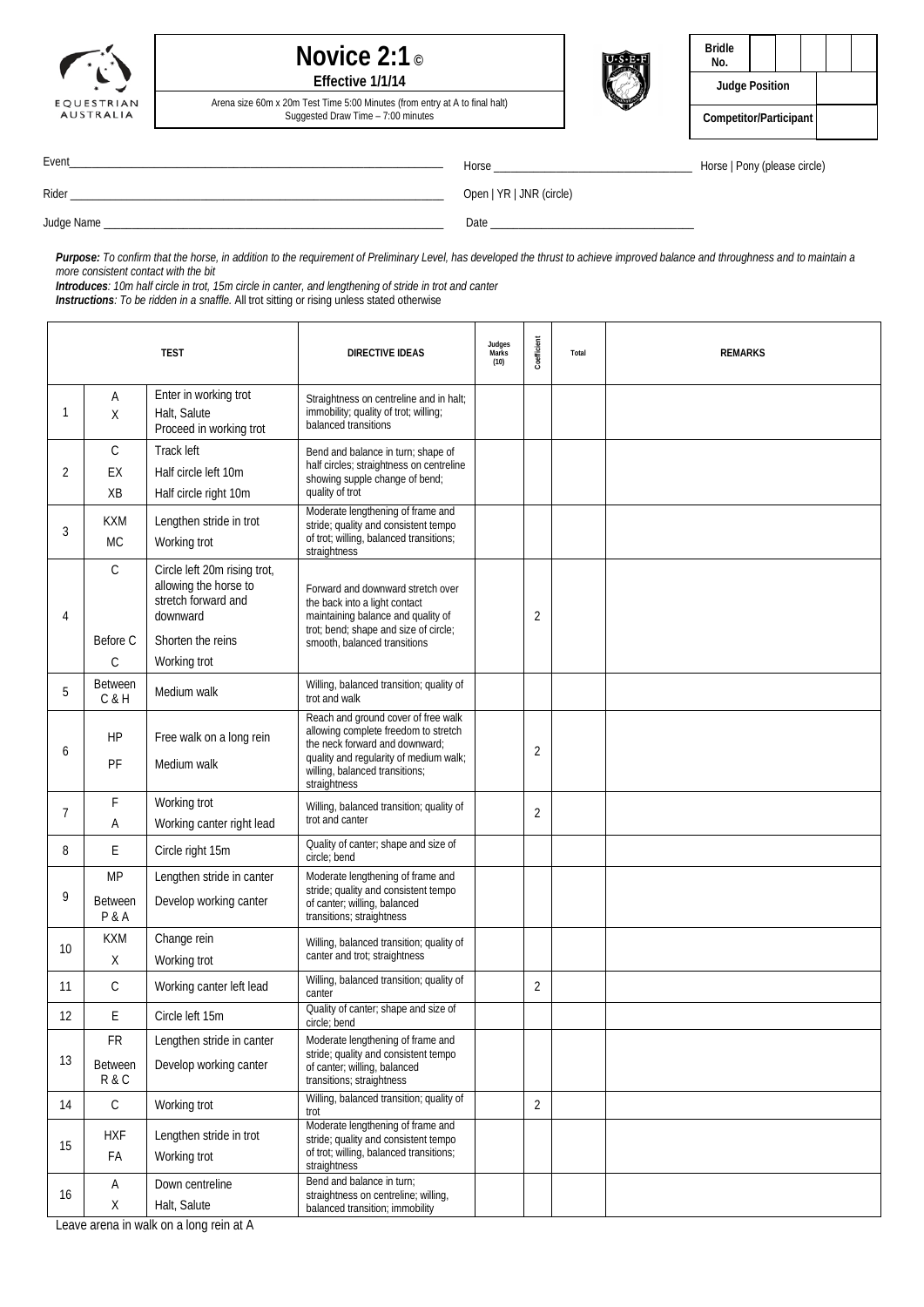## **Novice 2:1 ©**

|                                                                               | 1                                                         |  |
|-------------------------------------------------------------------------------|-----------------------------------------------------------|--|
|                                                                               |                                                           |  |
|                                                                               | $\overline{2}$                                            |  |
|                                                                               | $\overline{2}$                                            |  |
| 270                                                                           |                                                           |  |
|                                                                               |                                                           |  |
|                                                                               |                                                           |  |
|                                                                               |                                                           |  |
| Impulsion (desire to move forward, elasticity of the steps, relaxation of the | <b>TOTAL MARKS</b><br><b>Minus Total</b><br><b>Faults</b> |  |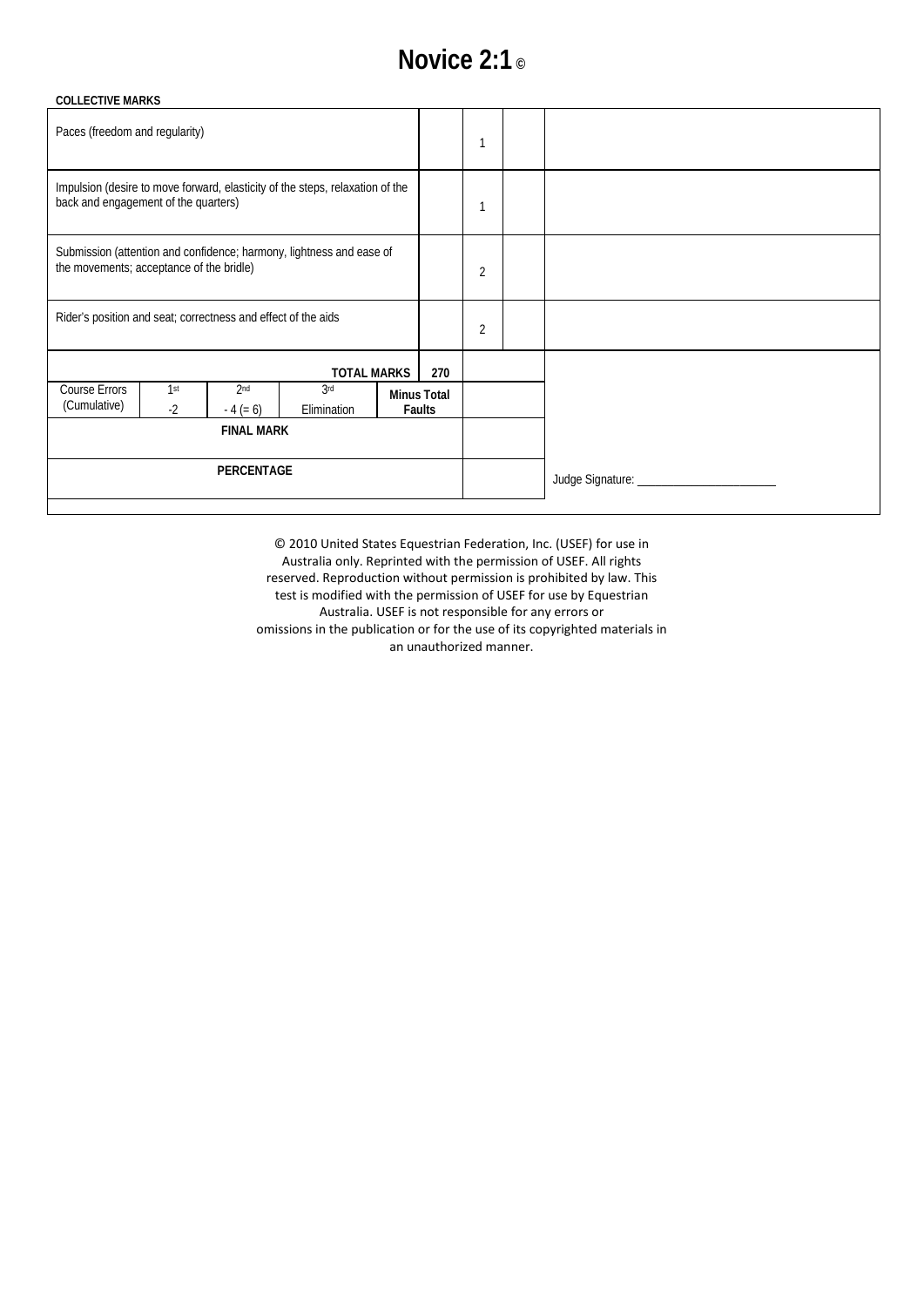





| Bridle<br>No.          |  |  |  |  |
|------------------------|--|--|--|--|
| <b>Judge Position</b>  |  |  |  |  |
| Competitor/Participant |  |  |  |  |

Arena size 60m x 20m Test Time 6:00 Minutes (from entry at A to final halt) Suggested Draw Time – 8:00 minutes

Rider \_\_\_\_\_\_\_\_\_\_\_\_\_\_\_\_\_\_\_\_\_\_\_\_\_\_\_\_\_\_\_\_\_\_\_\_\_\_\_\_\_\_\_\_\_\_\_\_\_\_\_\_\_\_\_\_\_\_\_\_\_\_\_\_\_\_\_ Open | YR | JNR (circle)

Event\_\_\_\_\_\_\_\_\_\_\_\_\_\_\_\_\_\_\_\_\_\_\_\_\_\_\_\_\_\_\_\_\_\_\_\_\_\_\_\_\_\_\_\_\_\_\_\_\_\_\_\_\_\_\_\_\_\_\_\_\_\_\_\_\_\_\_ Horse \_\_\_\_\_\_\_\_\_\_\_\_\_\_\_\_\_\_\_\_\_\_\_\_\_\_\_\_\_\_\_\_\_\_\_\_\_\_\_ Horse | Pony (please circle)

Judge Name \_\_\_\_\_\_\_\_\_\_\_\_\_\_\_\_\_\_\_\_\_\_\_\_\_\_\_\_\_\_\_\_\_\_\_\_\_\_\_\_\_\_\_\_\_\_\_\_\_\_\_\_\_\_\_\_\_\_\_\_\_ Date \_\_\_\_\_\_\_\_\_\_\_\_\_\_\_\_\_\_\_\_\_\_\_\_\_\_\_\_\_\_\_\_\_\_\_\_\_\_\_\_\_

Purpose: To confirm that the horse, in addition to the requirement of Preliminary Level, has developed the thrust to achieve improved balance and throughness and to maintain a

*more consistent contact with the bit Introduces: Leg yield*

*Instructions: To be ridden in a snaffle.* All trot sitting or rising unless stated otherwise

| <b>TEST</b> |                                  |                                                                                                                                | DIRECTIVE IDEAS                                                                                                                                                                                           | Judges<br>Marks<br>(10) | Coefficient    | Total | <b>REMARKS</b> |
|-------------|----------------------------------|--------------------------------------------------------------------------------------------------------------------------------|-----------------------------------------------------------------------------------------------------------------------------------------------------------------------------------------------------------|-------------------------|----------------|-------|----------------|
| 1           | Α<br>Χ                           | Enter in working trot<br>Halt, Salute<br>Proceed in working trot                                                               | Straightness on centreline and in halt;<br>immobility; quality of trot; willing;<br>balanced transitions                                                                                                  |                         |                |       |                |
| 2           | $\mathsf{C}$<br><b>MXK</b><br>KR | Track right<br>Lengthen stride in trot<br>Working trot                                                                         | Bend and balance in the turn;<br>moderate lengthening of frame and<br>stride; quality and consistent tempo of<br>trot; willing, balanced transitions;<br>straightness                                     |                         |                |       |                |
| 3           | R <sub>l</sub>                   | Half circle left 10m sitting<br>trot                                                                                           | Shape and size of half circle; quality of<br>trot; bend                                                                                                                                                   |                         |                |       |                |
| 4           | XK                               | Leg yield right sitting trot                                                                                                   | Quality and consistent tempo of trot;<br>alignment of horse, balance and flow of<br>leg yield                                                                                                             |                         | 2              |       |                |
| 5           | Α                                | Working canter left lead                                                                                                       | Willing, calm, balanced transition;<br>quality of canter                                                                                                                                                  |                         |                |       |                |
| 6           | P                                | Circle left 15m                                                                                                                | Quality of canter; shape and size of<br>circle; bend                                                                                                                                                      |                         | $\overline{2}$ |       |                |
| 7           | <b>PM</b>                        | Lengthen stride in canter                                                                                                      | Moderate lengthening of frame and<br>stride; quality and consistent tempo of<br>canter; balance; straightness                                                                                             |                         |                |       |                |
| 8           | <b>Between</b><br>M & C          | Develop working canter                                                                                                         | Willing, balanced transition; quality and<br>consistent tempo of canter                                                                                                                                   |                         | $\overline{2}$ |       |                |
| 9           | <b>HXF</b><br>X                  | Change rein<br>Working trot                                                                                                    | Willing, balanced transition; quality of<br>canter and trot; straightness                                                                                                                                 |                         |                |       |                |
| 10          | Α                                | Medium walk                                                                                                                    | Willing, balanced transition; quality and<br>regularity of walk                                                                                                                                           |                         |                |       |                |
| 11          | <b>KXH</b><br><b>HC</b>          | Free walk on a long rein<br>Medium walk                                                                                        | Reach and ground cover of free walk<br>allowing complete freedom to stretch<br>the neck forward and downward;<br>quality and regularity of medium walk;<br>straightness; willing, balanced<br>transitions |                         | 2              |       |                |
| 12          | С                                | Working trot                                                                                                                   | Willing, balanced transition; quality of<br>trot                                                                                                                                                          |                         |                |       |                |
| 13          | R<br>Before R<br><b>RP</b>       | Circle right 20m rising trot,<br>allowing the horse to<br>stretch forward and<br>downward<br>Shorten the reins<br>Working trot | Forward and downward stretch over<br>the back into a light contact maintaining<br>balance and quality of trot; bend; shape<br>and size of circle; smooth, balanced<br>transitions                         |                         |                |       |                |
| 14          | PL                               | Half circle right 10m sitting<br>trot                                                                                          | Shape and size of half circle; quality of<br>trot; bend                                                                                                                                                   |                         |                |       |                |
| 15          | XH                               | Leg yield left sitting trot                                                                                                    | Quality and consistent tempo of trot;<br>alignment of horse, balance and flow of<br>leg yield                                                                                                             |                         | $\overline{2}$ |       |                |
| 16          | С                                | Working canter right lead                                                                                                      | Willing, calm, balanced transition;<br>quality of canter                                                                                                                                                  |                         |                |       |                |
| 17          | R                                | Circle right 15m                                                                                                               | Quality of canter; shape and size of<br>circle; bend                                                                                                                                                      |                         | $\overline{2}$ |       |                |
| 18          | RF                               | Lengthen stride in canter                                                                                                      | Moderate lengthening of frame and<br>stride; quality and consistent tempo of<br>canter; balance; straightness                                                                                             |                         |                |       |                |
| 19          | Between<br>F&A                   | Develop working canter                                                                                                         | Willing, balanced transition; quality and<br>consistent tempo of canter                                                                                                                                   |                         | $\overline{2}$ |       |                |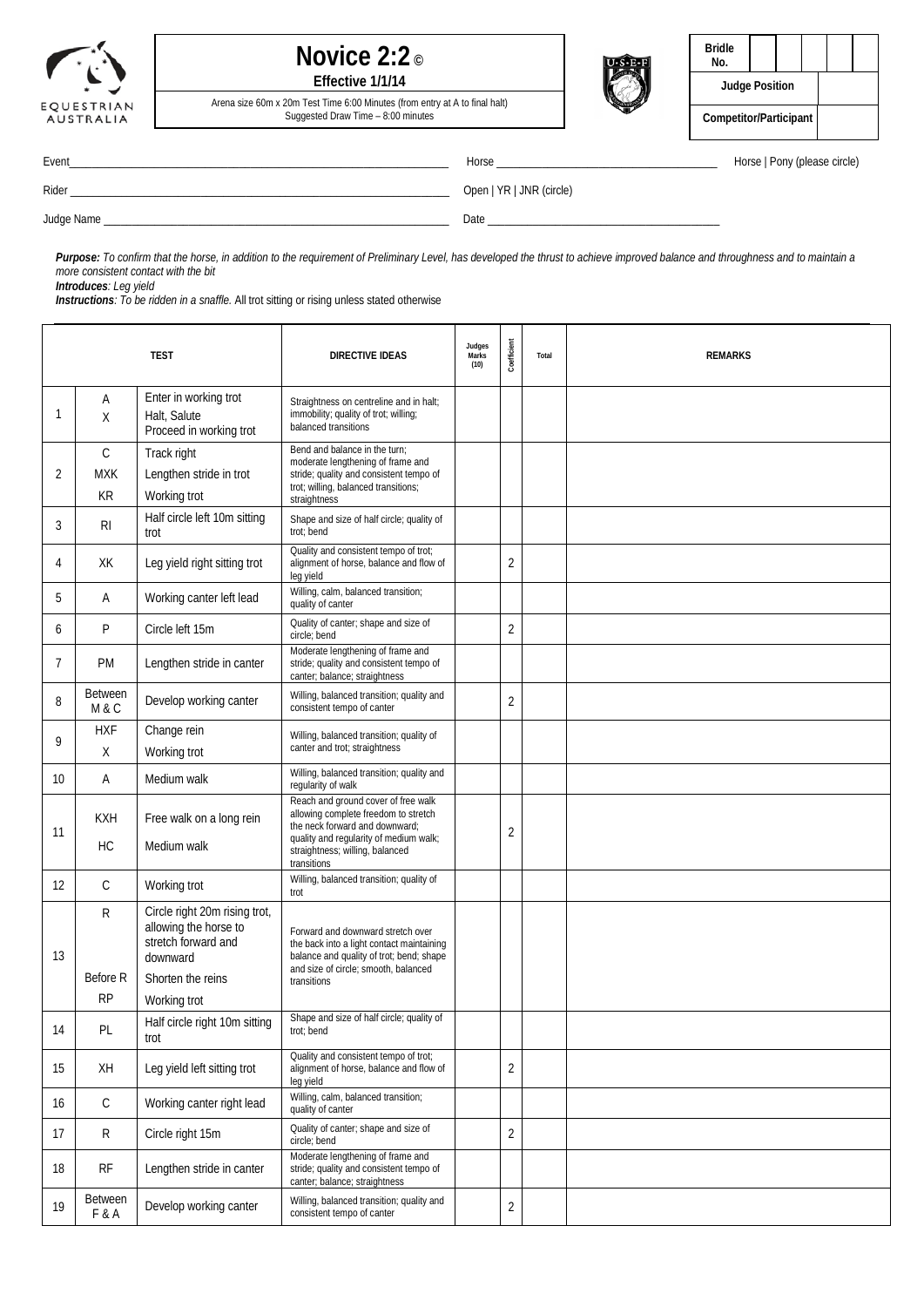## **Novice 2:2 ©**

|    |            | <b>TEST</b>             | DIRECTIVE IDEAS                                                              | Judges<br>Marks<br>(10) | Coefficient | Total | <b>REMARKS</b> |
|----|------------|-------------------------|------------------------------------------------------------------------------|-------------------------|-------------|-------|----------------|
| 20 | <b>KXM</b> | Change rein             | Willing, balanced transition; quality of                                     |                         |             |       |                |
|    | Χ          | Working trot            | canter and trot; straightness                                                |                         |             |       |                |
|    | <b>HXF</b> | Lengthen stride in trot | Moderate lengthening of frame and<br>stride; quality and consistent tempo of |                         |             |       |                |
| 21 | FA         | Working trot            | trot; willing, balanced transitions;<br>straightness                         |                         |             |       |                |
|    | A          | Down centreline         | Bend and balance in turn; straightness<br>on centreline; willing, balanced   |                         |             |       |                |
| 22 | X          | Halt, Salute            | transition; immobility                                                       |                         |             |       |                |

Leave arena in walk on a long rein at A

| <b>COLLECTIVE MARKS</b>                                       |                         |                                                                                    |                                |                           |                |                |  |                          |
|---------------------------------------------------------------|-------------------------|------------------------------------------------------------------------------------|--------------------------------|---------------------------|----------------|----------------|--|--------------------------|
| Paces (freedom and regularity)                                |                         |                                                                                    |                                |                           |                |                |  |                          |
| and engagement of the quarters)                               |                         | Impulsion (desire to move forward, elasticity of the steps, relaxation of the back |                                |                           |                |                |  |                          |
| movements; acceptance of the bridle)                          |                         | Submission (attention and confidence; harmony, lightness and ease of the           |                                |                           | $\overline{2}$ |                |  |                          |
| Rider's position and seat; correctness and effect of the aids |                         |                                                                                    |                                |                           |                | $\overline{2}$ |  |                          |
|                                                               |                         |                                                                                    |                                | <b>TOTAL MARKS</b>        | 350            |                |  |                          |
| Course Errors<br>(Cumulative)                                 | 1 <sup>st</sup><br>$-2$ | 2 <sub>nd</sub><br>$-4 (= 6)$                                                      | 3 <sup>rd</sup><br>Elimination | <b>Minus Total Faults</b> |                |                |  |                          |
|                                                               | <b>FINAL MARK</b>       |                                                                                    |                                |                           |                |                |  |                          |
|                                                               | PERCENTAGE              |                                                                                    |                                |                           |                |                |  | Judge Signature: _______ |
|                                                               |                         |                                                                                    |                                |                           |                |                |  |                          |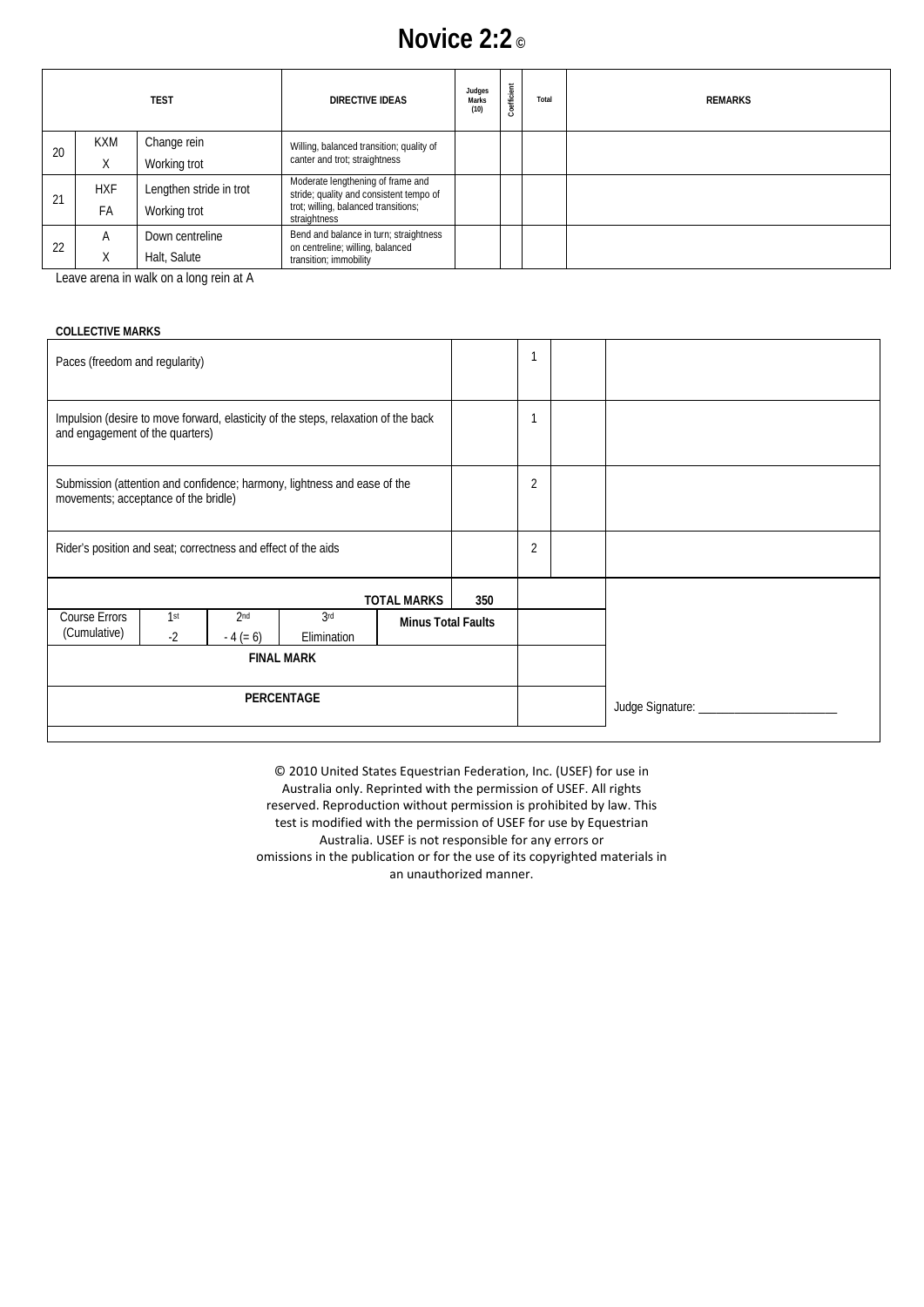





| Bridle<br>No.          |  |  |  |  |  |
|------------------------|--|--|--|--|--|
| <b>Judge Position</b>  |  |  |  |  |  |
| Competitor/Participant |  |  |  |  |  |

Arena size 60m x 20m Test Time 5:30 Minutes (from entry at A to final halt) Suggested Draw Time – 8:00 minutes

Event\_\_\_\_\_\_\_\_\_\_\_\_\_\_\_\_\_\_\_\_\_\_\_\_\_\_\_\_\_\_\_\_\_\_\_\_\_\_\_\_\_\_\_\_\_\_\_\_\_\_\_\_\_\_\_\_\_\_\_\_\_\_\_\_\_ Horse \_\_\_\_\_\_\_\_\_\_\_\_\_\_\_\_\_\_\_\_\_\_\_\_\_\_\_\_\_\_\_\_\_\_\_\_\_\_\_\_\_\_ Horse | Pony (please circle)

Rider \_\_\_\_\_\_\_\_\_\_\_\_\_\_\_\_\_\_\_\_\_\_\_\_\_\_\_\_\_\_\_\_\_\_\_\_\_\_\_\_\_\_\_\_\_\_\_\_\_\_\_\_\_\_\_\_\_\_\_\_\_\_\_\_\_ Open | YR | JNR (circle)

Judge Name \_\_\_\_\_\_\_\_\_\_\_\_\_\_\_\_\_\_\_\_\_\_\_\_\_\_\_\_\_\_\_\_\_\_\_\_\_\_\_\_\_\_\_\_\_\_\_\_\_\_\_\_\_\_\_\_\_\_\_ Date \_\_\_\_\_\_\_\_\_\_\_\_\_\_\_\_\_\_\_\_\_\_\_\_\_\_\_\_\_\_\_\_\_\_\_\_\_\_\_\_\_\_\_

Purpose: To confirm that the horse, in addition to the requirement of Preliminary Level, has developed the thrust to achieve improved balance and throughness and to maintain a *more consistent contact with the bit*

*Introduces: 10m circle at trot, change of lead through trot; and counter canter*

*Instructions: To be ridden in a snaffle.* All trot sitting or rising unless stated otherwise

|                |                                   | <b>TEST</b>                                                                                                                    | <b>DIRECTIVE IDEAS</b>                                                                                                                                                                                    | Judges<br>Marks<br>(10) | Coefficient    | Total | <b>REMARKS</b> |
|----------------|-----------------------------------|--------------------------------------------------------------------------------------------------------------------------------|-----------------------------------------------------------------------------------------------------------------------------------------------------------------------------------------------------------|-------------------------|----------------|-------|----------------|
| 1              | Α<br>X                            | Enter in working trot<br>Halt, Salute<br>Proceed in working trot                                                               | Straightness on centreline and in<br>halt; immobility; quality of trot;<br>willing; balanced transitions                                                                                                  |                         |                |       |                |
| 2              | $\mathcal{C}$<br><b>HXF</b><br>FK | Track left<br>Lengthen stride in trot<br>Sitting trot                                                                          | Bend and balance in turn; moderate<br>lengthening of frame and stride;<br>quality and consistent tempo of trot;<br>willing, balanced transitions;<br>straightness                                         |                         |                |       |                |
| 3              | KX                                | Leg yield right sitting trot                                                                                                   | Quality and consistent tempo of trot;<br>alignment of horse, balance and flow<br>of lea vield                                                                                                             |                         |                |       |                |
| 4              | Χ<br>Χ                            | Circle left 10m sitting trot<br>Circle right 10m sitting trot                                                                  | Shape and size of circles;<br>straightness on centreline showing<br>supple change of bend; quality of<br>trot                                                                                             |                         | $\overline{2}$ |       |                |
| 5              | XH                                | Leg yield left sitting trot                                                                                                    | Quality and consistent tempo of trot;<br>alignment of horse, balance and flow<br>of leg yield                                                                                                             |                         |                |       |                |
| 6              | $\mathcal{C}$<br>Before C<br>C    | Circle right 20m rising trot,<br>allowing the horse to<br>stretch forward and<br>downward<br>Shorten the reins<br>Working trot | Forward and downward stretch over<br>the back into a light contact<br>maintaining balance and quality of<br>trot; bend; shape and size of circle;<br>smooth, balanced transitions                         |                         | $\overline{2}$ |       |                |
| $\overline{7}$ | <b>Between</b><br>C & M           | Medium walk                                                                                                                    | Willing, balanced transition; quality<br>and regularity of walk                                                                                                                                           |                         |                |       |                |
| 8              | <b>MV</b><br><b>VK</b>            | Free walk on a long rein<br>Medium walk                                                                                        | Reach and ground cover of free walk<br>allowing complete freedom to stretch<br>the neck forward and downward;<br>quality and regularity of medium<br>walk; willing, balanced transitions;<br>straightness |                         | 2              |       |                |
| 9              | К<br>Α                            | Working trot<br>Working canter left lead                                                                                       | Willing, calm, balanced transitions;<br>quality of canter                                                                                                                                                 |                         |                |       |                |
| 10             | Α                                 | Circle left 15m                                                                                                                | Quality of canter; shape and size of<br>circle: bend                                                                                                                                                      |                         |                |       |                |
| 11             | FM<br>MH                          | Lengthen stride in canter<br>Working canter                                                                                    | Moderate lengthening of frame and<br>stride; quality and consistent tempo<br>of canter; willing, balanced<br>transitions; straightness                                                                    |                         | 2              |       |                |
| 12             | <b>HXK</b>                        | One loop maintaining the<br>left lead                                                                                          | Quality and consistent tempo of<br>canter; balance; bend; shape and<br>size of loop                                                                                                                       |                         |                |       |                |
| 13             | <b>FXH</b><br>Χ                   | Change rein<br>Change of lead through<br>trot $(3-4$ steps)                                                                    | Willing, calm, balanced transitions;<br>quality of canter and trot,<br>straightness                                                                                                                       |                         |                |       |                |
| 14             | С                                 | Circle right 15m                                                                                                               | Quality of canter; shape and size of<br>circle; bend                                                                                                                                                      |                         |                |       |                |
| 15             | MF<br>FK                          | Lengthen stride in canter<br>Working canter                                                                                    | Moderate lengthening of frame and<br>stride; quality and consistent tempo<br>of trot; willing, balanced transitions;<br>straightness                                                                      |                         |                |       |                |
| 16             | <b>KXH</b>                        | One loop maintaining the<br>right lead                                                                                         | Quality and consistent tempo of<br>canter; balance; bend; shape and<br>size of loop                                                                                                                       |                         |                |       |                |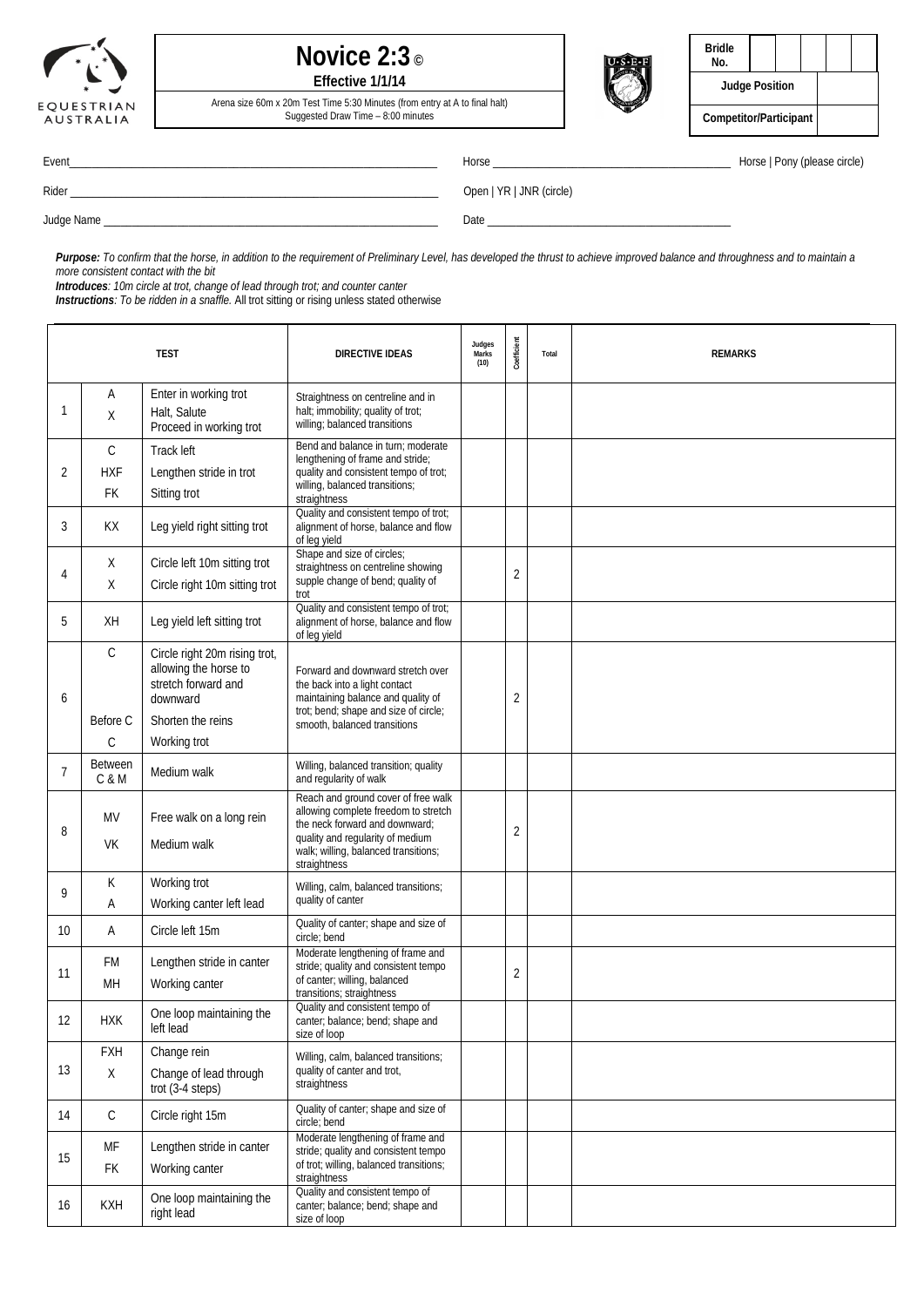## **Novice 2:3 ©**

| <b>TEST</b> |            |                         | DIRECTIVE IDEAS                                                                                 | Judges<br>Marks<br>(10) | oefficient | Total | <b>REMARKS</b> |
|-------------|------------|-------------------------|-------------------------------------------------------------------------------------------------|-------------------------|------------|-------|----------------|
|             | ◡          | Working trot            | Moderate lengthening of frame and                                                               |                         |            |       |                |
| 17          | <b>MXK</b> | Lengthen stride in trot | stride; quality and consistent tempo<br>of trot; willing, balanced transitions;<br>straightness |                         | $\Omega$   |       |                |
|             | KA         | Working trot            |                                                                                                 |                         |            |       |                |
|             | A          | Down centreline         | Bend and balance in turn;<br>straightness on centreline; willing,                               |                         |            |       |                |
| 18          | ∧          | Halt, Salute            | balanced transition; immobility                                                                 |                         |            |       |                |

Leave arena in walk on a long rein at A

#### **COLLECTIVE MARKS**

| Paces (freedom and regularity)                                                                                        |             |                               |                    |                           |                | 1              |                                  |
|-----------------------------------------------------------------------------------------------------------------------|-------------|-------------------------------|--------------------|---------------------------|----------------|----------------|----------------------------------|
| Impulsion (desire to move forward, elasticity of the steps, relaxation of the back<br>and engagement of the quarters) |             |                               |                    |                           |                |                |                                  |
| Submission (attention and confidence; harmony, lightness and ease of the<br>movements; acceptance of the bridle)      |             |                               |                    |                           |                | $\overline{2}$ |                                  |
| Rider's position and seat; correctness and effect of the aids                                                         |             |                               |                    |                           | $\overline{2}$ |                |                                  |
|                                                                                                                       |             |                               |                    | <b>TOTAL MARKS</b>        | 290            |                |                                  |
| <b>Course Errors</b><br>(Cumulative)                                                                                  | 1st<br>$-2$ | 2 <sub>nd</sub><br>$-4 (= 6)$ | 3rd<br>Elimination | <b>Minus Total Faults</b> |                |                |                                  |
| <b>FINAL MARK</b>                                                                                                     |             |                               |                    |                           |                |                |                                  |
| <b>PERCENTAGE</b>                                                                                                     |             |                               |                    |                           |                |                | Judge Signature: _______________ |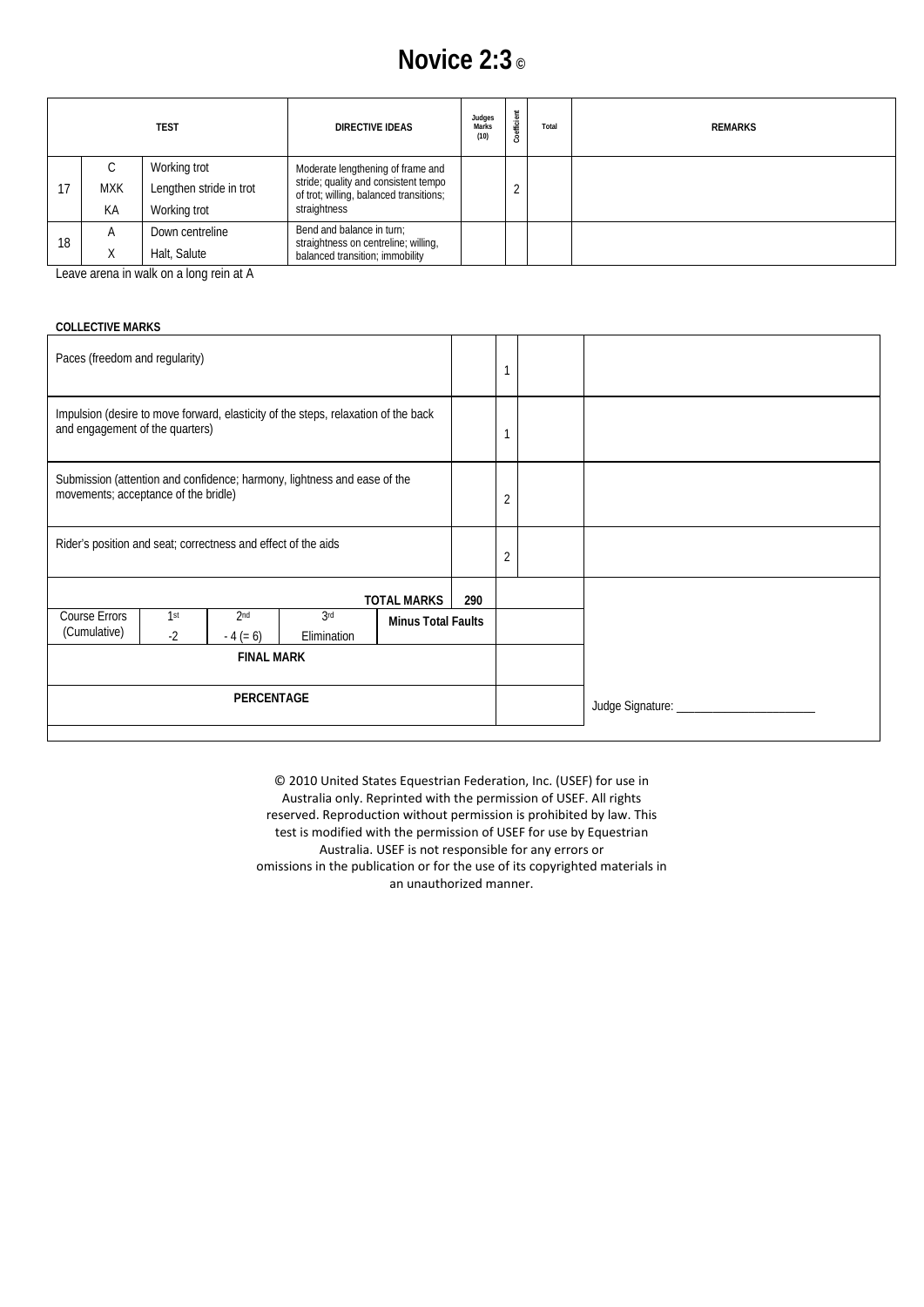



Arena size 60m x 20m Test Time 5:30 Minutes (from entry at A to final halt) Suggested Draw Time – 8:00 minutes



| <b>Bridle</b><br>No.   |  |  |  |  |
|------------------------|--|--|--|--|
| <b>Judge Position</b>  |  |  |  |  |
| Competitor/Participant |  |  |  |  |

Event\_\_\_\_\_\_\_\_\_\_\_\_\_\_\_\_\_\_\_\_\_\_\_\_\_\_\_\_\_\_\_\_\_\_\_\_\_\_\_\_\_\_\_\_\_\_\_\_\_\_\_\_\_\_\_\_\_\_\_\_\_\_\_\_\_\_\_ Horse \_\_\_\_\_\_\_\_\_\_\_\_\_\_\_\_\_\_\_\_\_\_\_\_\_\_\_\_\_\_\_\_\_\_\_ Horse | Pony (please circle) Rider \_\_\_\_\_\_\_\_\_\_\_\_\_\_\_\_\_\_\_\_\_\_\_\_\_\_\_\_\_\_\_\_\_\_\_\_\_\_\_\_\_\_\_\_\_\_\_\_\_\_\_\_\_\_\_\_\_\_\_\_\_\_\_\_\_\_\_ Open | YR | JNR (circle) Judge Name \_\_\_\_\_\_\_\_\_\_\_\_\_\_\_\_\_\_\_\_\_\_\_\_\_\_\_\_\_\_\_\_\_\_\_\_\_\_\_\_\_\_\_\_\_\_\_\_\_\_\_\_\_\_\_\_\_\_\_\_\_ Date \_\_\_\_\_\_\_\_\_\_\_\_\_\_\_\_\_\_\_\_\_\_\_\_\_\_\_\_\_\_\_\_\_\_\_\_

*Purpose: To confirm that the horse, having achieved the thrust required in Novice Level, now accepts more weight on the hindquarters (collection); moves with an uphill tendency, especially in the medium paces; and is reliably on the bit. A greater degree of straightness, bending, suppleness, throughness, balance and self-carriage is required than at Novice Level*

*Introduces: Collected trot; collected canter; 10m circle at canter; medium paces; shoulder-in; simple change; rein back Instructions: To be ridden in a snaffle.* All trot sitting

|              | <b>TEST</b>                                |                                                                      | <b>DIRECTIVE IDEAS</b>                                                                                                                                                                                                                          | Judges<br>Marks<br>(10) | Coefficient    | Total | <b>REMARKS</b> |
|--------------|--------------------------------------------|----------------------------------------------------------------------|-------------------------------------------------------------------------------------------------------------------------------------------------------------------------------------------------------------------------------------------------|-------------------------|----------------|-------|----------------|
| $\mathbf{1}$ | A<br>Χ                                     | Enter in collected trot<br>Halt, Salute<br>Proceed in collected trot | Straightness on centreline and in<br>halt; immobile; attentive halt; quality<br>of trot; prompt, balanced transitions                                                                                                                           |                         |                |       |                |
| 2            | C<br><b>HXF</b><br>FK                      | Track left<br>Medium trot<br>Collected trot                          | Bend and balance in turn; consistent<br>tempo; moderate lengthening of<br>frame with elasticity, suspension,<br>straightness and uphill balance in<br>medium trot; quality and balance in<br>collected trot<br>Well defined, straight, balanced |                         |                |       |                |
| 3<br>4       | KE<br>Ε                                    | (Transitions at H & F)<br>Shoulder-in right<br>Turn right            | transitions<br>Consistent tempo, quality of trot,<br>angle, bend and balance in<br>shoulder-in                                                                                                                                                  |                         | $\overline{2}$ |       |                |
| 5            | B<br><b>BM</b>                             | Turn left<br>Shoulder-in left                                        | Bend in turn, consistent tempo,<br>quality of trot, angle, bend and<br>balance in shoulder-in                                                                                                                                                   |                         | 2              |       |                |
| 6            | C                                          | Halt, rein back 3 to 4<br>steps, proceed medium<br>walk              | Square, immobile halt; willingness,<br>straightness and number of diagonal<br>steps in rein back; clarity of<br>transitions                                                                                                                     |                         |                |       |                |
| 7            | CH                                         | Medium walk                                                          | Quality and regularity of walk                                                                                                                                                                                                                  |                         |                |       |                |
| 8            | HP<br>PF                                   | Free walk on a long rein<br>Medium walk                              | Reach and ground cover of free walk<br>allowing complete freedom to stretch<br>the neck forward and downward;<br>quality and regularity of medium<br>walk; smooth transitions;<br>straightness                                                  |                         | 2              |       |                |
| 9            | Before F<br>F                              | Shorten the stride in walk<br>Collected canter right lead            | Regularity of shortened walk strides;<br>clarity, calmness, balance and<br>straightness of transition; quality of<br>walk and canter                                                                                                            |                         |                |       |                |
| 10           | AC                                         | Serpentine three equal<br>loops width of arena, no<br>change of lead | Quality and balance of collected<br>canter and counter canter; bend;<br>geometry of serpentine                                                                                                                                                  |                         |                |       |                |
| 11           | ME<br><b>Between</b><br>quarterline<br>& E | Change rein<br>Simple change of lead                                 | Clarity, calmness, balance and<br>straightness of transitions; quality of<br>canter and walk                                                                                                                                                    |                         | 2              |       |                |
| 12           | V<br>VF                                    | Circle left 10m<br>Collected canter                                  | Quality and balance of collected<br>canter; shape and size of circle;                                                                                                                                                                           |                         |                |       |                |
| 13           | <b>FR</b><br>${\sf RC}$                    | Medium canter<br>Collected canter                                    | bend<br>Consistent tempo, moderate<br>lengthening of frame with elasticity,<br>suspension, straightness and uphill<br>balance in medium canter; quality<br>and balance in collected canter                                                      |                         |                |       |                |
| 14           |                                            | (Transitions at F & R)                                               | Well defined, straight, balanced<br>transitions                                                                                                                                                                                                 |                         |                |       |                |
| 15           | CA                                         | Serpentine three equal<br>loops width of arena, no<br>change of lead | Quality and balance of collected<br>canter and counter canter; bend;<br>geometry of serpentine                                                                                                                                                  |                         |                |       |                |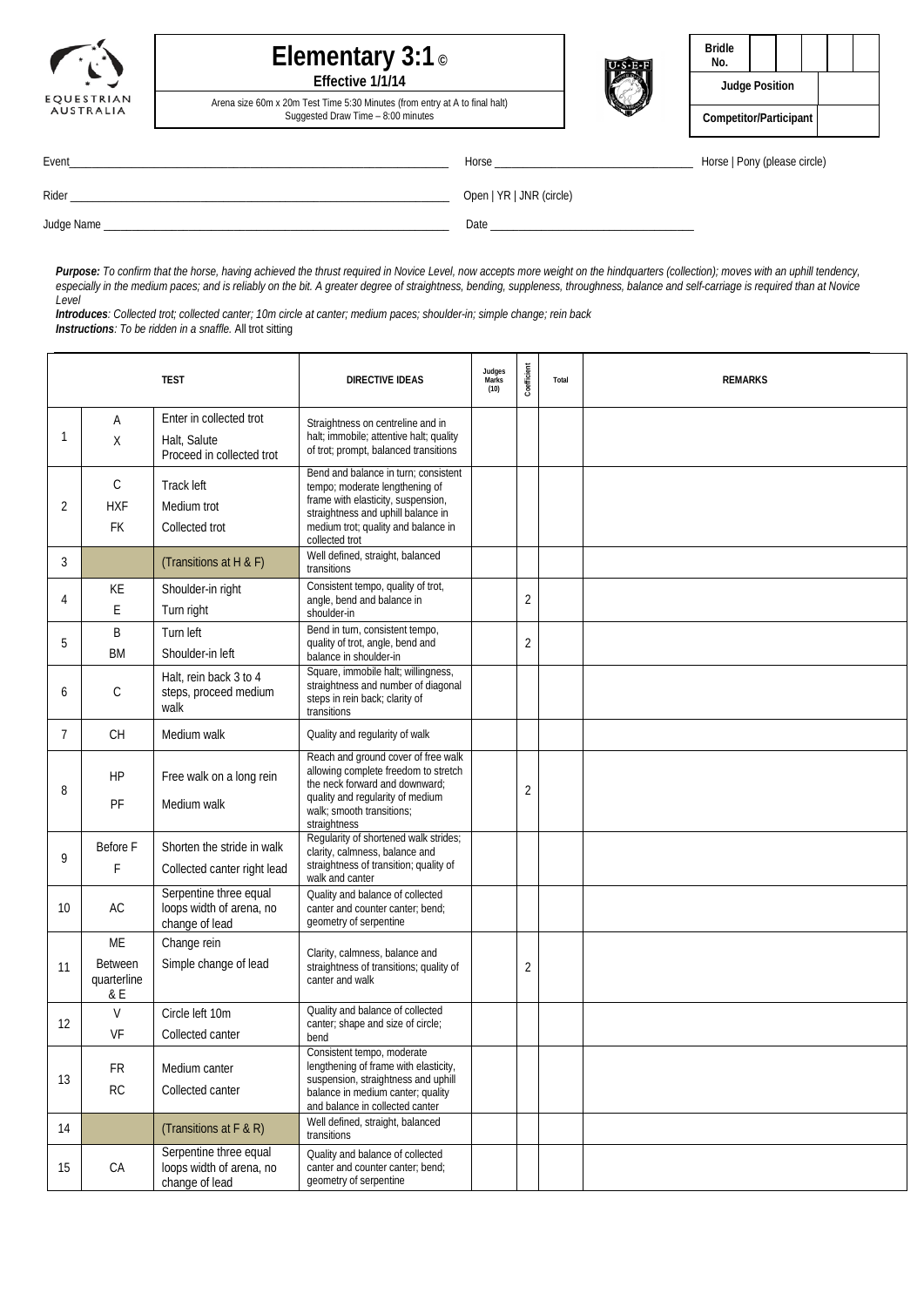# **Elementary 3:1 ©**

|    |                                             | <b>TEST</b>                                     | <b>DIRECTIVE IDEAS</b>                                                                                                                                                             | Judges<br>Marks<br>(10) | Coefficient    | Total | <b>REMARKS</b> |
|----|---------------------------------------------|-------------------------------------------------|------------------------------------------------------------------------------------------------------------------------------------------------------------------------------------|-------------------------|----------------|-------|----------------|
| 16 | FE.<br><b>Between</b><br>quarterline<br>& E | Change rein<br>Simple change of lead            | Clarity, calmness, balance and<br>straightness of transitions; quality of<br>canter and walk                                                                                       |                         | $\overline{2}$ |       |                |
| 17 | S.                                          | Circle right 10m                                | Quality and balance of collected<br>canter; shape and size of circle;<br>bend                                                                                                      |                         |                |       |                |
| 18 | <b>MP</b><br>PA                             | Medium canter<br>Collected canter               | Consistent tempo, moderate<br>lengthening of frame with elasticity,<br>suspension, straightness and uphill<br>balance in medium canter; quality<br>and balance in collected canter |                         |                |       |                |
| 19 |                                             | (Transitions at M & P)                          | Well defined, straight, balanced<br>transitions                                                                                                                                    |                         |                |       |                |
| 20 | A<br><b>KXM</b><br>M                        | Collected trot<br>Medium trot<br>Collected trot | Consistent tempo, quality and<br>balance in collected trot moderate<br>lengthening of frame with elasticity,<br>suspension, straightness and uphill<br>balance in medium canter:   |                         |                |       |                |
| 21 |                                             | (Transitions at A, K &<br>M)                    | Well defined, straight, balanced<br>transitions                                                                                                                                    |                         |                |       |                |
| 22 | E<br>X<br>G                                 | Turn left<br>Turn left<br>Halt, Salute          | Bend and balance in turns:<br>straightness on centreline, prompt,<br>balanced transition; immobile,<br>attentive halt                                                              |                         |                |       |                |

Leave arena in walk on a long rein at A

#### **COLLECTIVE MARKS**

| Paces (freedom and regularity)                                                                                        |                         |                               |                    |                    |                              |                                       |  |
|-----------------------------------------------------------------------------------------------------------------------|-------------------------|-------------------------------|--------------------|--------------------|------------------------------|---------------------------------------|--|
| Impulsion (desire to move forward, elasticity of the steps, relaxation of the<br>back and engagement of the quarters) |                         |                               |                    |                    |                              |                                       |  |
| Submission (attention and confidence; harmony, lightness and ease of the<br>movements; acceptance of the bridle)      |                         |                               |                    |                    |                              | $\overline{2}$                        |  |
| Rider's position and seat; correctness and effect of the aids                                                         |                         |                               |                    |                    | $\overline{2}$               |                                       |  |
|                                                                                                                       |                         |                               |                    | <b>TOTAL MARKS</b> | 330                          |                                       |  |
| Course Errors<br>(Cumulative)                                                                                         | 1 <sup>st</sup><br>$-2$ | 2 <sub>nd</sub><br>$-4 (= 6)$ | 3rd<br>Elimination |                    | <b>Minus Total</b><br>Faults |                                       |  |
| <b>FINAL MARK</b>                                                                                                     |                         |                               |                    |                    |                              |                                       |  |
| <b>PERCENTAGE</b>                                                                                                     |                         |                               |                    |                    |                              | Judge Signature: ____________________ |  |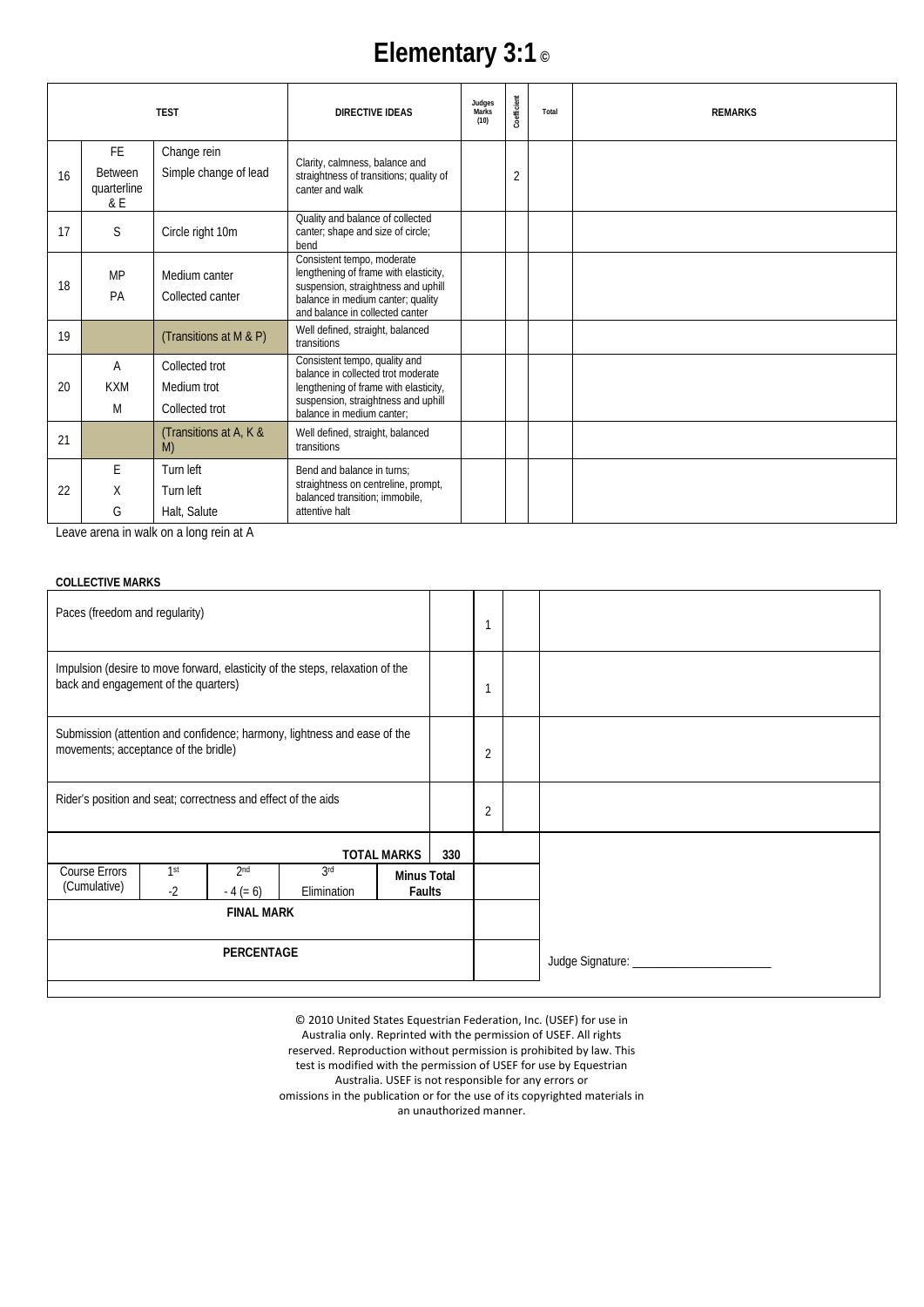| EQUESTRIAN | <b>USTRALIA</b> |  |
|------------|-----------------|--|



Arena size 60m x 20m Test Time 5:30 Minutes (from entry at A to final halt) Suggested Draw Time – 8:00 minutes



| <b>Bridle</b><br>No.   |  |  |  |  |  |
|------------------------|--|--|--|--|--|
| <b>Judge Position</b>  |  |  |  |  |  |
| Competitor/Participant |  |  |  |  |  |

Event\_\_\_\_\_\_\_\_\_\_\_\_\_\_\_\_\_\_\_\_\_\_\_\_\_\_\_\_\_\_\_\_\_\_\_\_\_\_\_\_\_\_\_\_\_\_\_\_\_\_\_\_\_\_\_\_\_\_\_\_\_\_\_\_\_ Horse \_\_\_\_\_\_\_\_\_\_\_\_\_\_\_\_\_\_\_\_\_\_\_\_\_\_\_\_\_\_\_\_\_\_\_\_\_\_\_\_\_\_ Horse | Pony (please circle)

Rider \_\_\_\_\_\_\_\_\_\_\_\_\_\_\_\_\_\_\_\_\_\_\_\_\_\_\_\_\_\_\_\_\_\_\_\_\_\_\_\_\_\_\_\_\_\_\_\_\_\_\_\_\_\_\_\_\_\_\_\_\_\_\_\_\_ Open | YR | JNR (circle)

Judge Name \_\_\_\_\_\_\_\_\_\_\_\_\_\_\_\_\_\_\_\_\_\_\_\_\_\_\_\_\_\_\_\_\_\_\_\_\_\_\_\_\_\_\_\_\_\_\_\_\_\_\_\_\_\_\_\_\_\_\_ Date \_\_\_\_\_\_\_\_\_\_\_\_\_\_\_\_\_\_\_\_\_\_\_\_\_\_\_\_\_\_\_\_\_\_\_\_\_\_\_\_\_\_\_

*Purpose: To confirm that the horse, having achieved the thrust required in Novice Level, now accepts more weight on the hindquarters (collection); moves with an uphill tendency, especially in the medium paces; and is reliably on the bit. A greater degree of straightness, bending, suppleness, throughness, balance and self-carriage is required than at Novice Level*

*Introduces: Travers, turn on hindquarters*

*Instructions: To be ridden in a snaffle.* All trot sitting

|                |                 | <b>TEST</b>                                               | <b>DIRECTIVE IDEAS</b>                                                                                                                                                              | Judges<br>Marks<br>(10) | Coefficient    | Total | <b>REMARKS</b> |
|----------------|-----------------|-----------------------------------------------------------|-------------------------------------------------------------------------------------------------------------------------------------------------------------------------------------|-------------------------|----------------|-------|----------------|
|                | A               | Enter in collected trot                                   | Straightness on centreline and in                                                                                                                                                   |                         |                |       |                |
| 1              | X               | Halt, Salute<br>Proceed in collected trot                 | halt; immobile; attentive halt; quality<br>of trot; prompt, balanced transitions                                                                                                    |                         |                |       |                |
|                | $\mathsf C$     | Track right                                               | Bend and balance in turn; consistent<br>tempo; moderate lengthening of                                                                                                              |                         |                |       |                |
| 2              | <b>MXK</b>      | Medium trot                                               | frame with elasticity, suspension,                                                                                                                                                  |                         |                |       |                |
|                | KF              | Collected trot                                            | straightness and uphill balance in<br>medium trot; quality and balance in<br>collected trot                                                                                         |                         |                |       |                |
| 3              |                 | (Transitions at M & K)                                    | Well defined, straight, balanced<br>transitions                                                                                                                                     |                         |                |       |                |
| 4              | <b>FB</b>       | Travers left                                              | Consistent tempo, quality of trot;<br>angle, bend and balance in travers                                                                                                            |                         | $\overline{2}$ |       |                |
|                | BX              | Half circle left 10m                                      | Quality and balance of trot; shape<br>and size of half circles; straightness                                                                                                        |                         |                |       |                |
| 5              | XE              | Half circle right 10m                                     | on centreline showing supple<br>change of bend                                                                                                                                      |                         |                |       |                |
| 6              | EH              | Travers right                                             | Consistent tempo; quality of trot;<br>angle, bend and balance in travers                                                                                                            |                         | $\overline{2}$ |       |                |
|                | M               | Medium walk                                               |                                                                                                                                                                                     |                         |                |       |                |
| $\overline{7}$ | Before R        | Shorten the stride                                        | Quality and regularity of shortened<br>walk strides; activity of hind legs,                                                                                                         |                         |                |       |                |
|                | R               | Half turn on haunches<br>right, proceed in medium<br>walk | bend and fluency in half turn on<br>haunches                                                                                                                                        |                         |                |       |                |
|                | Before C        | Shorten the stride                                        | Quality and regularity of shortened<br>walk strides; activity of hind legs,                                                                                                         |                         |                |       |                |
| 8              | С               | Half turn on haunches left,<br>proceed medium walk        | bend and fluency in half turn on<br>haunches                                                                                                                                        |                         |                |       |                |
| 9              | МE              | Free walk on a long rein                                  | Reach and ground cover of free walk<br>allowing complete freedom to stretch<br>the neck forward and downward;<br>quality and regularity of walk;<br>smooth transition; straightness |                         | 2              |       |                |
| 10             | EPF             | Medium walk                                               | Smooth, balanced transition; quality<br>and regularity of walk; straightness                                                                                                        |                         |                |       |                |
|                | Before F        | Shorten the stride in walk                                | Regularity of shortened walk strides;<br>clarity, calmness, balance and                                                                                                             |                         |                |       |                |
| 11             | F               | Collected canter right lead                               | straightness of transition; quality of<br>walk and canter                                                                                                                           |                         |                |       |                |
| 12             | A               | Circle right 10m                                          | Quality and balance of collected<br>canter; shape and size of circle;<br>bend                                                                                                       |                         |                |       |                |
|                | E               | Turn right                                                | Bend and balance in turns; clarity,                                                                                                                                                 |                         |                |       |                |
| 13             | Χ               | Simple change of lead                                     | calmness, balance and straightness<br>of transitions; quality of canter and                                                                                                         |                         | $\overline{2}$ |       |                |
|                | B               | Turn left                                                 | walk                                                                                                                                                                                |                         |                |       |                |
| 14             | C               | Circle left 10m                                           | Quality and balance of collected<br>canter; shape and size of circle;<br>bend                                                                                                       |                         |                |       |                |
| 15             | <b>HK</b><br>KF | Medium canter<br>Collected canter                         | Consistent tempo, moderate<br>lengthening of frame with elasticity,<br>suspension, straightness and uphill                                                                          |                         |                |       |                |
|                |                 |                                                           | balance in medium canter; quality<br>and balance in collected canter                                                                                                                |                         |                |       |                |
| 16             |                 | (Transitions at H & K)                                    | Well defined, straight, balanced<br>transitions                                                                                                                                     |                         |                |       |                |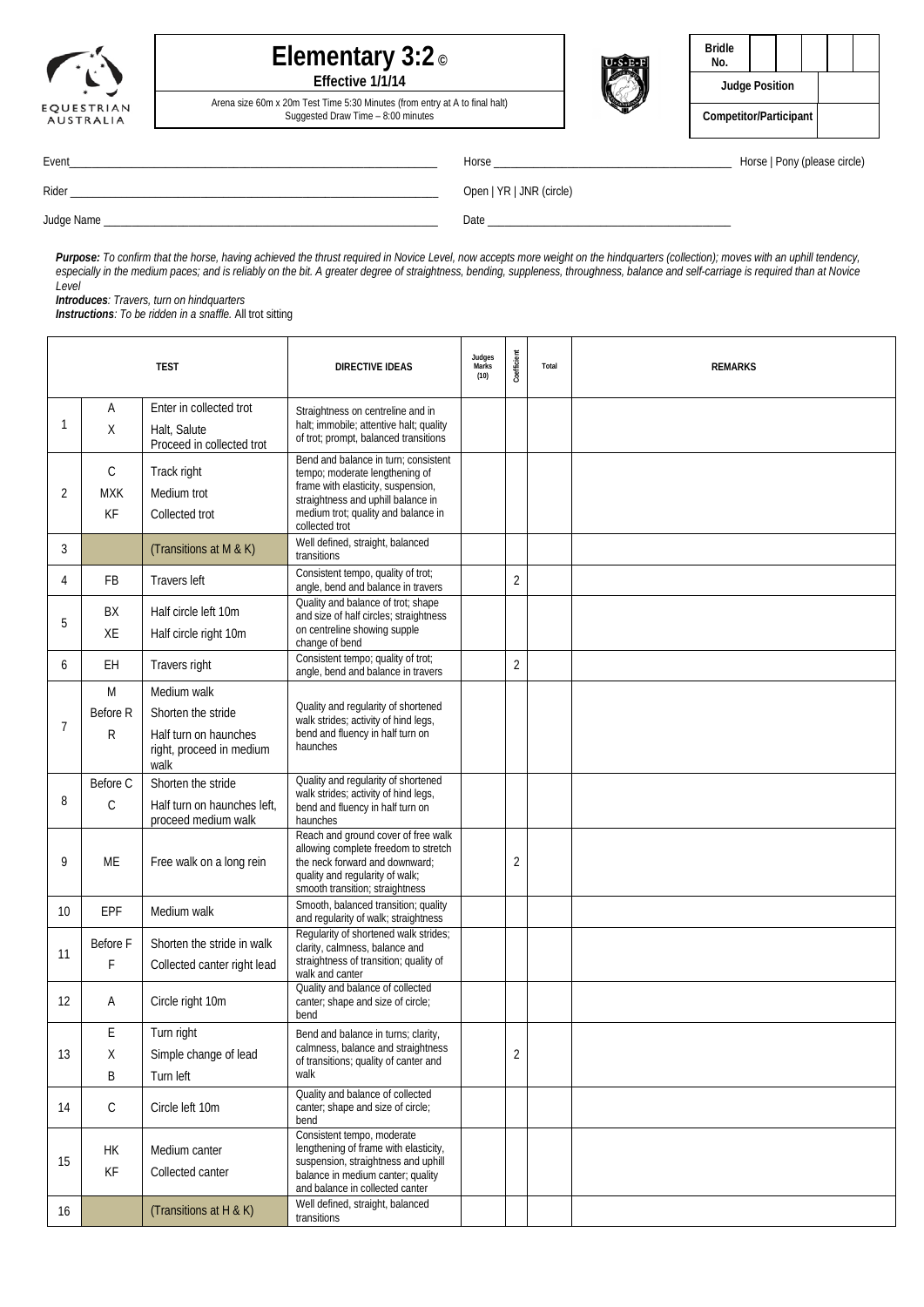# **Elementary 3:2 ©**

|    |            | <b>TEST</b>               | <b>DIRECTIVE IDEAS</b>                                                                       | Judges<br>Marks<br>(10) | Coefficient    | Total | <b>REMARKS</b> |
|----|------------|---------------------------|----------------------------------------------------------------------------------------------|-------------------------|----------------|-------|----------------|
| 17 | <b>FE</b>  | Change rein               | Quality and balance of collected                                                             |                         |                |       |                |
|    | EH         | Counter canter            | canter and counter canter                                                                    |                         |                |       |                |
| 18 | H          | Simple change of lead     | Clarity, calmness, balance and<br>straightness of transitions; quality of<br>canter and walk |                         |                |       |                |
|    | MF         | Medium canter             | Consistent tempo, moderate<br>lengthening of frame with elasticity,                          |                         |                |       |                |
| 19 | F          | Collected canter          | suspension, straightness and uphill                                                          |                         | $\overline{2}$ |       |                |
|    |            |                           | balance in medium canter; quality<br>and balance in collected canter                         |                         |                |       |                |
| 20 |            | (Transitions at M & F)    | Well defined, straight, balanced<br>transitions                                              |                         |                |       |                |
| 21 | KB         | Change rein               | Quality and balance of collected                                                             |                         |                |       |                |
|    | <b>BM</b>  | Counter canter            | canter and counter canter                                                                    |                         |                |       |                |
|    | M          | Collected trot            | Consistent tempo; quality and<br>balance of collected trot; moderate                         |                         |                |       |                |
| 22 | <b>HXF</b> | Medium trot               | lengthening of frame with elasticity,                                                        |                         | $\overline{2}$ |       |                |
|    | FA         | Collected trot            | suspension, straightness and uphill<br>balance in medium trot                                |                         |                |       |                |
| 23 |            | (Transitions at M, H & F) | Well defined, straight, balanced<br>transitions                                              |                         |                |       |                |
|    | Α          | Down centreline           | Bend and balance in turn;<br>straightness on centreline, prompt,                             |                         |                |       |                |
| 24 | X          | Halt; Salute              | balanced transition; immobile,<br>attentive halt                                             |                         |                |       |                |

Leave arena in walk on a long rein at A

#### **COLLECTIVE MARKS**

| Paces (freedom and regularity)                                                                                        |                         |                               |                    |                                     |     | 1                                  |  |
|-----------------------------------------------------------------------------------------------------------------------|-------------------------|-------------------------------|--------------------|-------------------------------------|-----|------------------------------------|--|
| Impulsion (desire to move forward, elasticity of the steps, relaxation of the<br>back and engagement of the quarters) |                         |                               |                    |                                     |     | 1                                  |  |
| Submission (attention and confidence; harmony, lightness and ease of the<br>movements; acceptance of the bridle)      |                         |                               |                    |                                     |     | $\overline{2}$                     |  |
| Rider's position and seat; correctness and effect of the aids                                                         |                         |                               |                    |                                     |     | $\overline{2}$                     |  |
|                                                                                                                       |                         |                               |                    | <b>TOTAL MARKS</b>                  | 360 |                                    |  |
| Course Errors<br>(Cumulative)                                                                                         | 1 <sup>st</sup><br>$-2$ | 2 <sub>nd</sub><br>$-4 (= 6)$ | 3rd<br>Elimination | <b>Minus Total</b><br><b>Faults</b> |     |                                    |  |
| <b>FINAL MARK</b>                                                                                                     |                         |                               |                    |                                     |     |                                    |  |
| PERCENTAGE                                                                                                            |                         |                               |                    |                                     |     | Judge Signature: _________________ |  |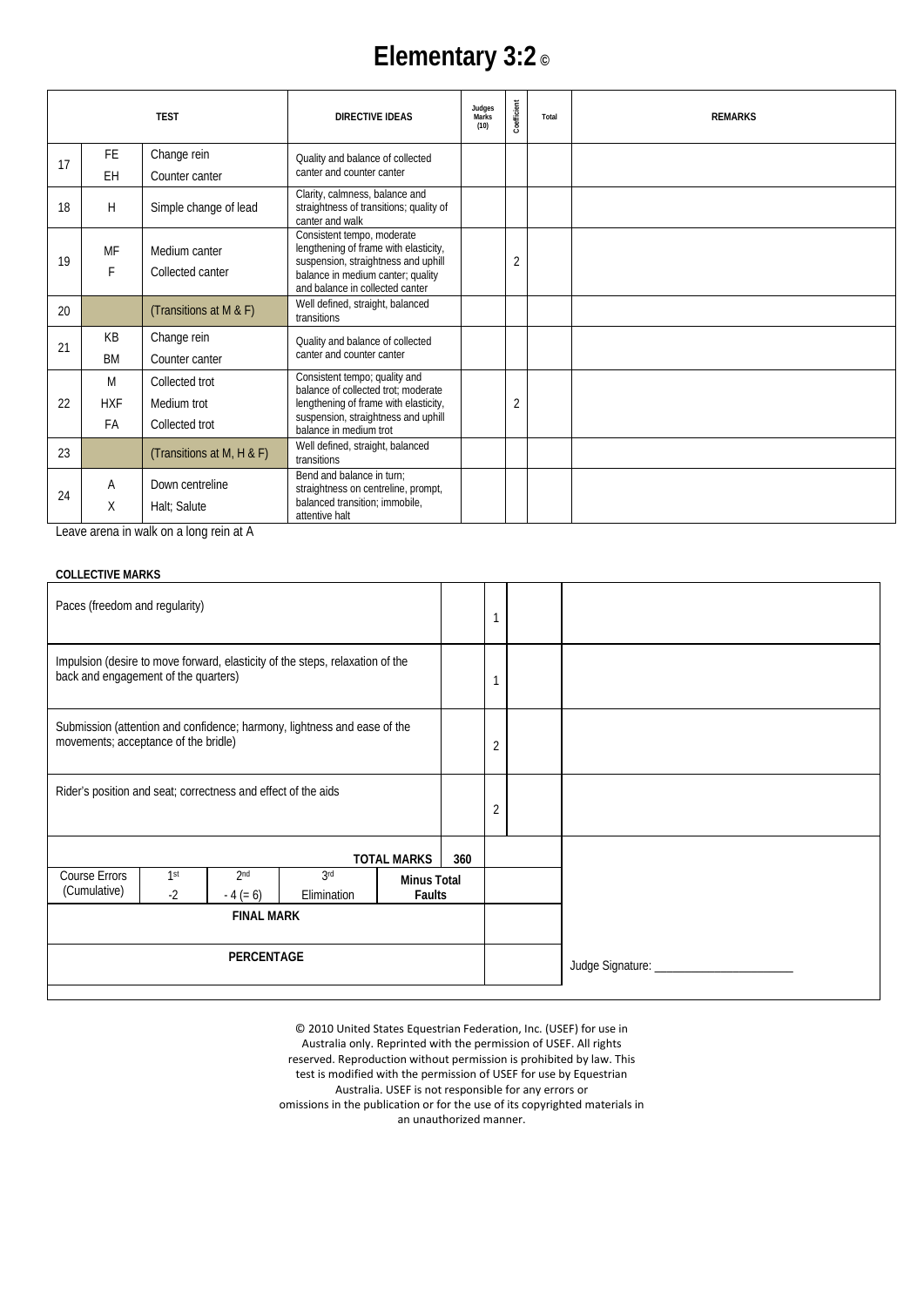

### **Elementary 3:3 © Effective 1/1/14**



| <b>Bridle</b><br>No.   |  |  |  |  |  |
|------------------------|--|--|--|--|--|
| <b>Judge Position</b>  |  |  |  |  |  |
| Competitor/Participant |  |  |  |  |  |

Arena size 60m x 20m Test Time 6:00 Minutes (from entry at A to final halt) Suggested Draw Time – 8:00 minutes

|  | Horse   Pony (please circle) |  |
|--|------------------------------|--|
|  |                              |  |

| Event      | Horse                    | Horse   Pony (please circle) |
|------------|--------------------------|------------------------------|
| Rider      | Open   YR   JNR (circle) |                              |
| Judge Name | Date                     |                              |

*Purpose: To confirm that the horse, having achieved the thrust required in Novice Level, now accepts more weight on the hindquarters (collection); moves with an uphill tendency, especially in the medium paces; and is reliably on the bit. A greater degree of straightness, bending, suppleness, throughness, balance and self-carriage is required than at Novice Level*

*Introduces: Renvers*

*Instructions: To be ridden in a snaffle.* All trot sitting

|                | <b>TEST</b>                             |                                                                                             | <b>DIRECTIVE IDEAS</b>                                                                                                                                                                                      | Judges<br>Marks<br>(10) | Coefficient    | Total | <b>REMARKS</b> |
|----------------|-----------------------------------------|---------------------------------------------------------------------------------------------|-------------------------------------------------------------------------------------------------------------------------------------------------------------------------------------------------------------|-------------------------|----------------|-------|----------------|
| 1              | Α<br>X                                  | Enter in collected trot<br>Halt, Salute<br>Proceed in collected trot                        | Straightness on centreline and in<br>halt; immobile; attentive halt; quality<br>of trot; prompt, balanced transitions                                                                                       |                         |                |       |                |
| 2              | $\mathsf{C}$<br><b>HXF</b><br><b>FK</b> | Track left<br>Medium trot<br>Collected trot                                                 | Bend and balance in turn: consistent<br>tempo; moderate lengthening of<br>frame with elasticity, suspension,<br>straightness and uphill balance in<br>medium trot; quality and balance in<br>collected trot |                         |                |       |                |
| 3              |                                         | (Transitions at H & F)                                                                      | Well defined, straight, balanced<br>transitions                                                                                                                                                             |                         |                |       |                |
| 4              | КE                                      | Shoulder-in right                                                                           | Consistent tempo, quality of trot,<br>angle, bend and balance in<br>shoulder-in                                                                                                                             |                         |                |       |                |
| 5              | EH<br>Before H                          | Renvers left<br>Straighten                                                                  | Consistent tempo, quality of trot;<br>change of bend at E; angle, bend<br>and balance in renvers; straightness<br>at H                                                                                      |                         | $\overline{2}$ |       |                |
| 6              | <b>MXK</b><br>KF                        | Medium trot<br>Collected trot                                                               | Consistent tempo; moderate<br>lengthening of frame with elasticity,<br>suspension, straightness and uphill<br>balance in medium trot; quality and<br>balance in collected trot                              |                         | $\overline{2}$ |       |                |
| $\overline{7}$ |                                         | (Transitions at M & K)                                                                      | Well defined, straight, balanced<br>transitions                                                                                                                                                             |                         |                |       |                |
| 8              | FB                                      | Shoulder-in left                                                                            | Consistent tempo, quality of trot,<br>angle, bend and balance in<br>shoulder-in                                                                                                                             |                         |                |       |                |
| 9              | BM<br>Before M                          | Renvers right<br>Straighten                                                                 | Consistent tempo, quality of trot;<br>change of bend at B; angle, bend<br>and balance in renvers; straightness<br>at M                                                                                      |                         | $\overline{2}$ |       |                |
| 10             | $\mathcal{C}$                           | Halt, rein back 3 to 4<br>steps, proceed in medium<br>walk                                  | Square, immobile halt; willingness,<br>straightness and number of diagonal<br>steps in rein back; clarity of<br>transitions                                                                                 |                         |                |       |                |
| 11             | H<br><b>Between</b><br>G & M            | Turn left<br>Shorten the stride and half<br>turn on haunches left,<br>proceed medium walk   | Balance and bend in turn; quality<br>and regularity of shortened walk<br>strides; activity of hind legs, bend<br>and fluency in half turn on haunches                                                       |                         |                |       |                |
| 12             | <b>Between</b><br>G & H<br>M            | Shorten the stride and half<br>turn on haunches right,<br>proceed medium walk<br>Turn right | Quality and regularity of shortened<br>walk strides; activity of hind legs,<br>bend and fluency in half turn on<br>haunches                                                                                 |                         |                |       |                |
| 13             |                                         | (Medium walk)<br>CHG(M)G(H)GM                                                               | Quality and regularity of medium<br>walk                                                                                                                                                                    |                         |                |       |                |
| 14             | <b>MR</b><br><b>RV</b><br>VK            | Medium walk<br>Free walk on a long rein<br>Medium walk                                      | Reach and ground cover of free walk<br>allowing complete freedom to stretch<br>the neck forward and downward;<br>quality and regularity of medium<br>walk; smooth transition; straightness                  |                         | $\overline{2}$ |       |                |
| 15             | Before K<br>К                           | Shorten the stride in walk<br>Collected canter left lead                                    | Quality and regularity of shortened<br>walk strides; clarity, calmness,<br>balance and straightness of<br>transition; quality of walk and canter                                                            |                         |                |       |                |
| 16             | FM<br>MН                                | Medium canter<br>Collected canter                                                           | Consistent tempo, moderate<br>lengthening of frame with elasticity,<br>suspension, straightness and uphill<br>balance in medium canter; quality<br>and balance in collected canter                          |                         |                |       |                |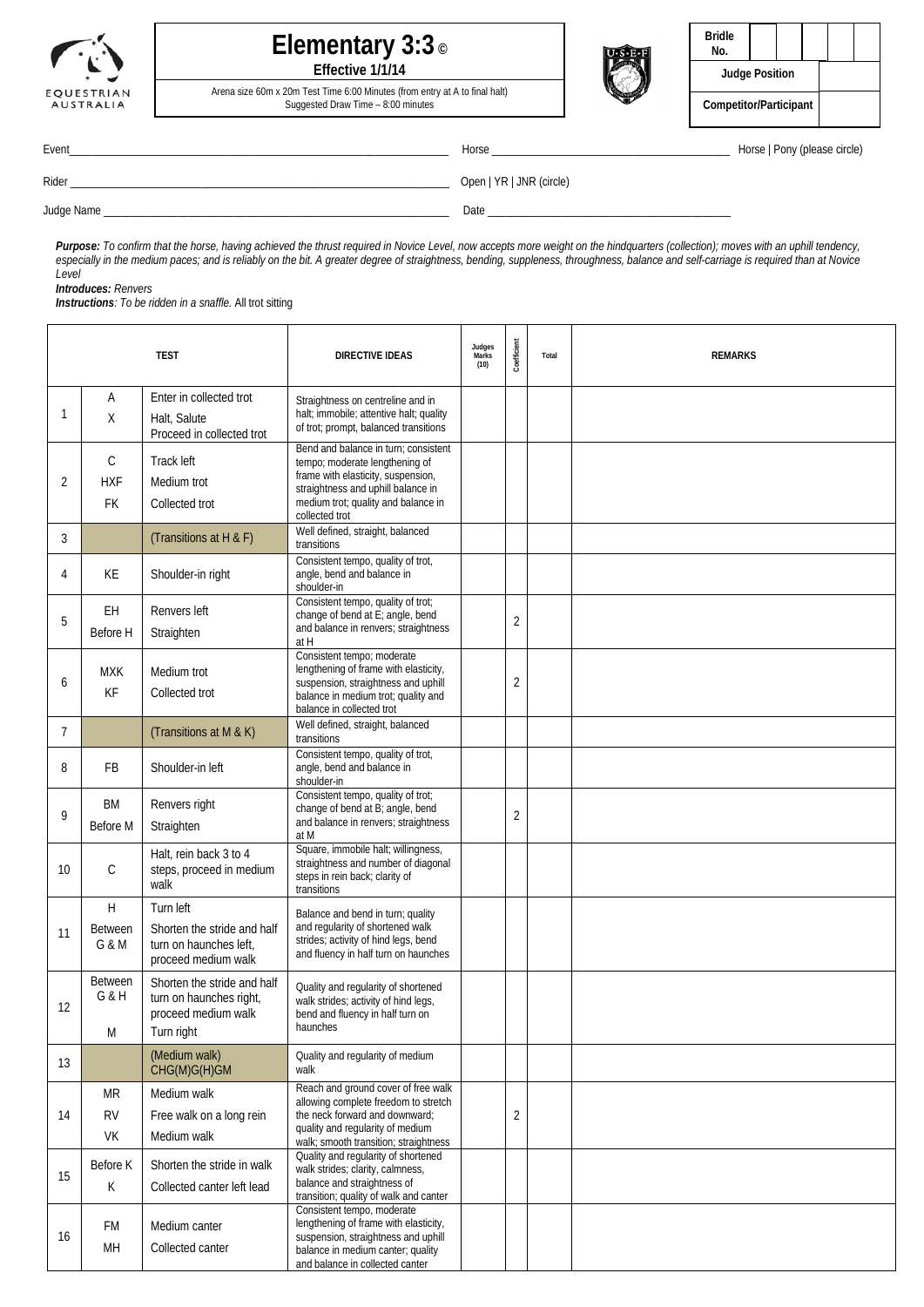# **Elementary 3:3 ©**

|    | <b>TEST</b>           |                                         | <b>DIRECTIVE IDEAS</b>                                                                                     | Judges<br>Marks<br>(10) | Coefficient    | Total | <b>REMARKS</b> |
|----|-----------------------|-----------------------------------------|------------------------------------------------------------------------------------------------------------|-------------------------|----------------|-------|----------------|
| 17 |                       | (Transitions at F & M)                  | Well defined, straight, balanced<br>transitions                                                            |                         |                |       |                |
| 18 | H                     | Circle left 10m                         | Quality and balance of collected<br>canter; shape and size of circle;<br>bend                              |                         |                |       |                |
| 19 | <b>Between</b><br>H&S | Simple change                           | Clarity, calmness, balance and<br>straightness of transitions; quality of<br>canter and walk               |                         |                |       |                |
|    | <b>SV</b>             | Counter canter                          | Quality and balance of counter                                                                             |                         |                |       |                |
| 20 | VP                    | Half circle 20m in counter<br>canter    | canter; shape and size of half circle;<br>bend                                                             |                         | $\overline{2}$ |       |                |
| 21 | PH                    | Change rein across short<br>diagonal    | Quality and balance of canter;<br>straightness                                                             |                         |                |       |                |
| 22 | MF                    | Medium canter                           | Consistent tempo, moderate<br>lengthening of frame with elasticity,<br>suspension, straightness and uphill |                         |                |       |                |
|    | <b>FK</b>             | Collected canter                        | balance in medium canter; quality<br>and balance in collected canter                                       |                         |                |       |                |
| 23 |                       | (Transitions at M & F)                  | Well defined, straight, balanced<br>transitions                                                            |                         |                |       |                |
| 24 | K                     | Circle right 10m                        | Quality and balance of collected<br>canter; shape and size of circle;<br>bend                              |                         |                |       |                |
| 25 | <b>Between</b><br>K&V | Simple change                           | Clarity, calmness, balance and<br>straightness of transitions; quality of<br>canter and walk               |                         |                |       |                |
|    | <b>VS</b>             | Counter canter                          | Quality and balance of counter                                                                             |                         |                |       |                |
| 26 | <b>SR</b>             | Half circle 20m in counter<br>canter    | canter; shape and size of half circle;<br>bend                                                             |                         | 2              |       |                |
| 27 | <b>RK</b>             | Change rein across short<br>diagonal    | Quality and balance of canter;<br>straightness                                                             |                         |                |       |                |
|    | Α                     | Down centreline                         | Bend and balance in turn;                                                                                  |                         |                |       |                |
| 28 |                       | Collected trot                          | straightness on centreline, prompt,<br>balanced transitions; immobile,                                     |                         |                |       |                |
|    |                       | Halt; Salute                            | attentive halt                                                                                             |                         |                |       |                |
|    |                       | A te aion paol e ao New ai eaone oveo L |                                                                                                            |                         |                |       |                |

Leave arena in walk on a long rein at A

## **COLLECTIVE MARKS**

| Paces (freedom and regularity)                                                                                        |                         |                               |                                                                          |                              |     | 1              |                                |
|-----------------------------------------------------------------------------------------------------------------------|-------------------------|-------------------------------|--------------------------------------------------------------------------|------------------------------|-----|----------------|--------------------------------|
| Impulsion (desire to move forward, elasticity of the steps, relaxation of the<br>back and engagement of the quarters) |                         |                               |                                                                          |                              |     | 1              |                                |
| movements; acceptance of the bridle)                                                                                  |                         |                               | Submission (attention and confidence; harmony, lightness and ease of the |                              |     | $\overline{2}$ |                                |
| Rider's position and seat; correctness and effect of the aids                                                         |                         |                               |                                                                          |                              |     | $\overline{2}$ |                                |
|                                                                                                                       |                         |                               |                                                                          | <b>TOTAL MARKS</b>           | 400 |                |                                |
| <b>Course Errors</b><br>(Cumulative)                                                                                  | 1 <sup>st</sup><br>$-2$ | 2 <sub>nd</sub><br>$-4 (= 6)$ | 3 <sup>rd</sup><br>Elimination                                           | <b>Minus Total</b><br>Faults |     |                |                                |
| <b>FINAL MARK</b>                                                                                                     |                         |                               |                                                                          |                              |     |                |                                |
| <b>PERCENTAGE</b>                                                                                                     |                         |                               |                                                                          |                              |     |                | Judge Signature: _____________ |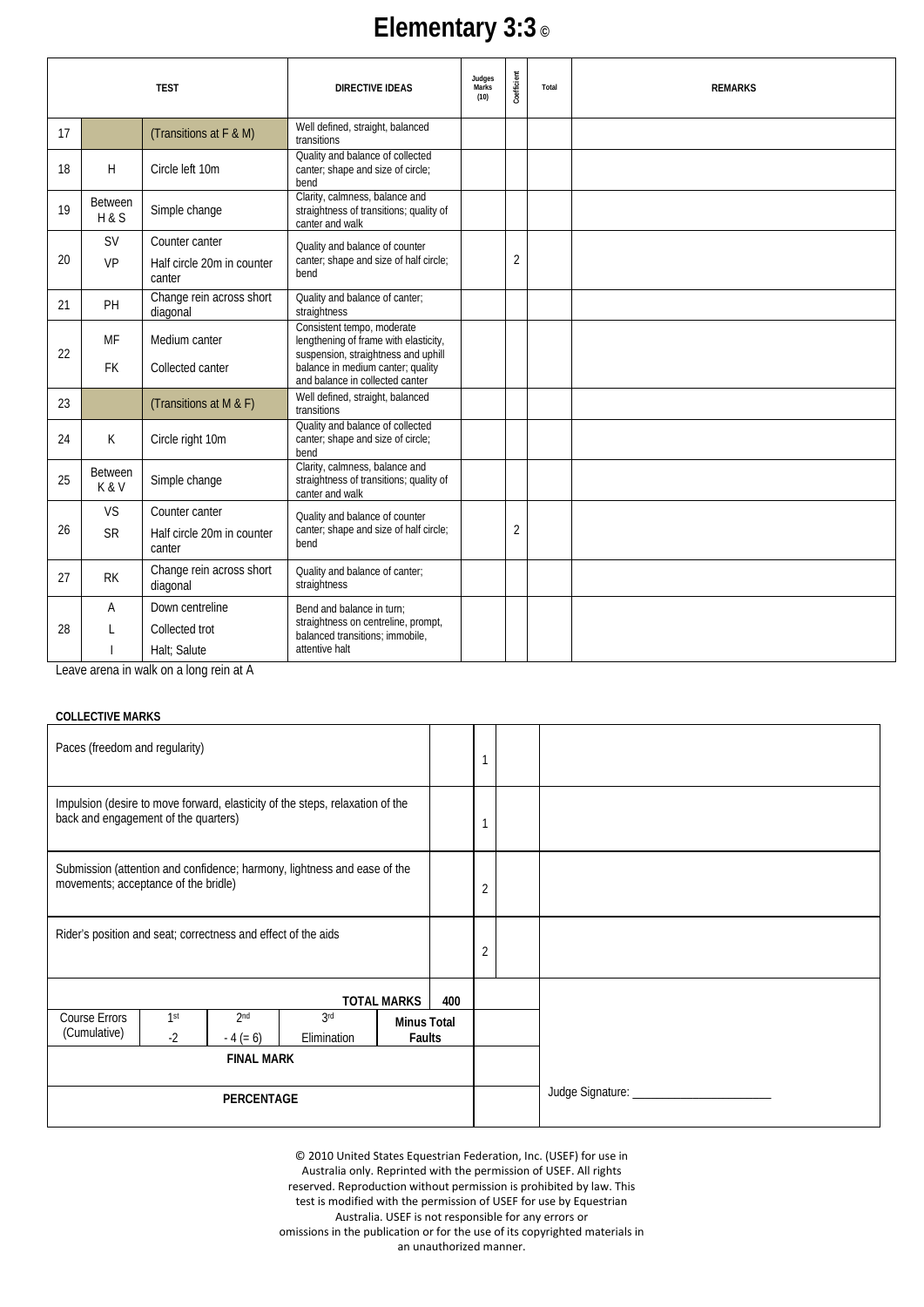

### **Medium 4:1 © Effective 1/1/14**

Arena size 60m x 20m Test Time 6:00 Minutes (from entry at A to final halt)



| Bridle<br>No.          |  |  |  |  |  |  |  |  |
|------------------------|--|--|--|--|--|--|--|--|
| <b>Judge Position</b>  |  |  |  |  |  |  |  |  |
| Competitor/Participant |  |  |  |  |  |  |  |  |

Suggested Draw Time – 8:00 minutes

Event\_\_\_\_\_\_\_\_\_\_\_\_\_\_\_\_\_\_\_\_\_\_\_\_\_\_\_\_\_\_\_\_\_\_\_\_\_\_\_\_\_\_\_\_\_\_\_\_\_\_\_\_\_\_\_\_\_\_\_\_\_\_\_\_\_\_\_ Horse \_\_\_\_\_\_\_\_\_\_\_\_\_\_\_\_\_\_\_\_\_\_\_\_\_\_\_\_\_\_\_\_\_\_\_\_\_\_\_\_\_\_ Horse | Pony (please circle)

Rider \_\_\_\_\_\_\_\_\_\_\_\_\_\_\_\_\_\_\_\_\_\_\_\_\_\_\_\_\_\_\_\_\_\_\_\_\_\_\_\_\_\_\_\_\_\_\_\_\_\_\_\_\_\_\_\_\_\_\_\_\_\_\_\_\_\_\_ Open | YR | JNR (circle)

Judge Name \_\_\_\_\_\_\_\_\_\_\_\_\_\_\_\_\_\_\_\_\_\_\_\_\_\_\_\_\_\_\_\_\_\_\_\_\_\_\_\_\_\_\_\_\_\_\_\_\_\_\_\_\_\_\_\_\_\_\_\_\_ Date \_\_\_\_\_\_\_\_\_\_\_\_\_\_\_\_\_\_\_\_\_\_\_\_\_\_\_\_\_\_\_\_\_\_\_\_\_\_\_\_\_\_\_\_

*Purpose: To confirm that the horse, having begun to develop an uphill balance at Elementary Level, now demonstrates increased engagement, especially in the extended paces. Transitions between collected, medium and extended paces should be well defined and performed with engagement. The horse should be reliably on the bit and show a greater degree of straightness, bending, suppleness, thoroughness, balance and self-carriage than at Elementary Level*

*Introduces: Extended paces; half pass at trot; single flying change; walk pirouettes*

*Instructions: To be ridden in a snaffle or a double bridle.* All trot sitting

|              | <b>TEST</b>    |                                           | <b>DIRECTIVE IDEAS</b>                                                                            | Judges<br>Marks<br>(10) | Coefficient    | Total | <b>REMARKS</b> |
|--------------|----------------|-------------------------------------------|---------------------------------------------------------------------------------------------------|-------------------------|----------------|-------|----------------|
|              | Α              | Enter in collected trot                   | Straightness on centreline; quality of                                                            |                         |                |       |                |
| 1            | X              | Halt, Salute<br>Proceed in collected trot | trot; straight, immobile; attentive halt;<br>clarity and balance of transitions                   |                         |                |       |                |
|              | $\mathsf{C}$   | Track left                                | Consistent tempo; engagement and                                                                  |                         |                |       |                |
| 2            | <b>SV</b>      | Shoulder-in left                          | collection of trot, angle, bend and<br>balance in shoulder-in                                     |                         | $\overline{2}$ |       |                |
|              | VL             | Half circle 10m                           | Shape and size of half circle;<br>consistent temp; engagement and                                 |                         |                |       |                |
| 3            | LS             | Half pass left                            | collection of trot; alignment, bend,<br>fluency and lateral reach in half pass                    |                         |                |       |                |
| 4            | <b>RP</b>      | Shoulder-in right                         | Consistent tempo, engagement and<br>collection of trot, angle, bend and<br>balance in shoulder-in |                         | $\overline{2}$ |       |                |
|              | PL             | Half circle 10m                           | Shape and size of half circle;<br>consistent tempo; engagement and                                |                         |                |       |                |
| 5            | LR             | Half pass right                           | collection of trot; alignment, bend,<br>fluency and lateral reach in half pass                    |                         |                |       |                |
|              | <b>HXF</b>     | Medium trot                               | Consistent tempo; moderate<br>lengthening of frame with elasticity,                               |                         |                |       |                |
| 6            | FA             | Collected trot                            | suspension, uphill balance and<br>straightness in medium trot; well                               |                         |                |       |                |
|              |                |                                           | defined transitions                                                                               |                         |                |       |                |
|              | Α              | Halt, rein back 4 steps,                  | Square, immobile, attentive halt;<br>willingness, straightness and                                |                         |                |       |                |
| 7            |                | proceed in medium walk                    | number of diagonal steps in rein                                                                  |                         |                |       |                |
|              | AK             | Medium walk                               | back; clarity of transitions; regularity<br>of walk                                               |                         |                |       |                |
| 8            | KR             | Extended walk                             | Regularity, lengthening of frame and                                                              |                         | $\overline{2}$ |       |                |
|              | <b>RM</b>      | Medium walk                               | clear overstep                                                                                    |                         |                |       |                |
|              | M              | Turn left                                 | Regularity and bend in turn at M;                                                                 |                         |                |       |                |
| $\mathsf{Q}$ | <b>Between</b> | Shorten stride, half                      | quality and regularity of shortened<br>walk strides; activity of hind legs,                       |                         | $\overline{2}$ |       |                |
|              | G & H          | pirouette left<br>Proceed medium walk     | bend, fluency and size of half<br>pirouette                                                       |                         |                |       |                |
|              | <b>Between</b> | Shorten stride, half                      | Quality and regularity of shortened                                                               |                         |                |       |                |
|              | G & M          | pirouette right                           | walk strides; activity of hind legs,                                                              |                         |                |       |                |
| 10           | Η              | Track right                               | bend, fluency and size of half<br>pirouette; regularity and bend in turn                          |                         | $\overline{2}$ |       |                |
|              | <b>HC</b>      | Medium walk                               | at $H$ ;                                                                                          |                         |                |       |                |
| 11           |                | (Medium walk)<br>RMG(H)G(M)GHC            | Quality and regularity of medium<br>walk                                                          |                         |                |       |                |
|              | Before C       | Shorten the stride in walk                | Quality and regularity of shortened<br>walk strides; clarity, calmness,                           |                         |                |       |                |
| 12           | $\mathsf C$    | Collected canter right lead               | balance and straightness of<br>transition; quality of walk and canter                             |                         |                |       |                |
|              | MF             | Medium canter                             | Consistent tempo, moderate<br>lengthening of frame with elasticity,                               |                         |                |       |                |
| 13           | F              | Collected canter                          | suspension, uphill balance and<br>straightness in medium canter; well                             |                         |                |       |                |
|              |                |                                           | defined transitions in uphill balance                                                             |                         |                |       |                |
| 14           | V              | Circle right 10m                          | Consistent tempo; engagement and<br>collection of canter; shape and size<br>of circle: bend       |                         |                |       |                |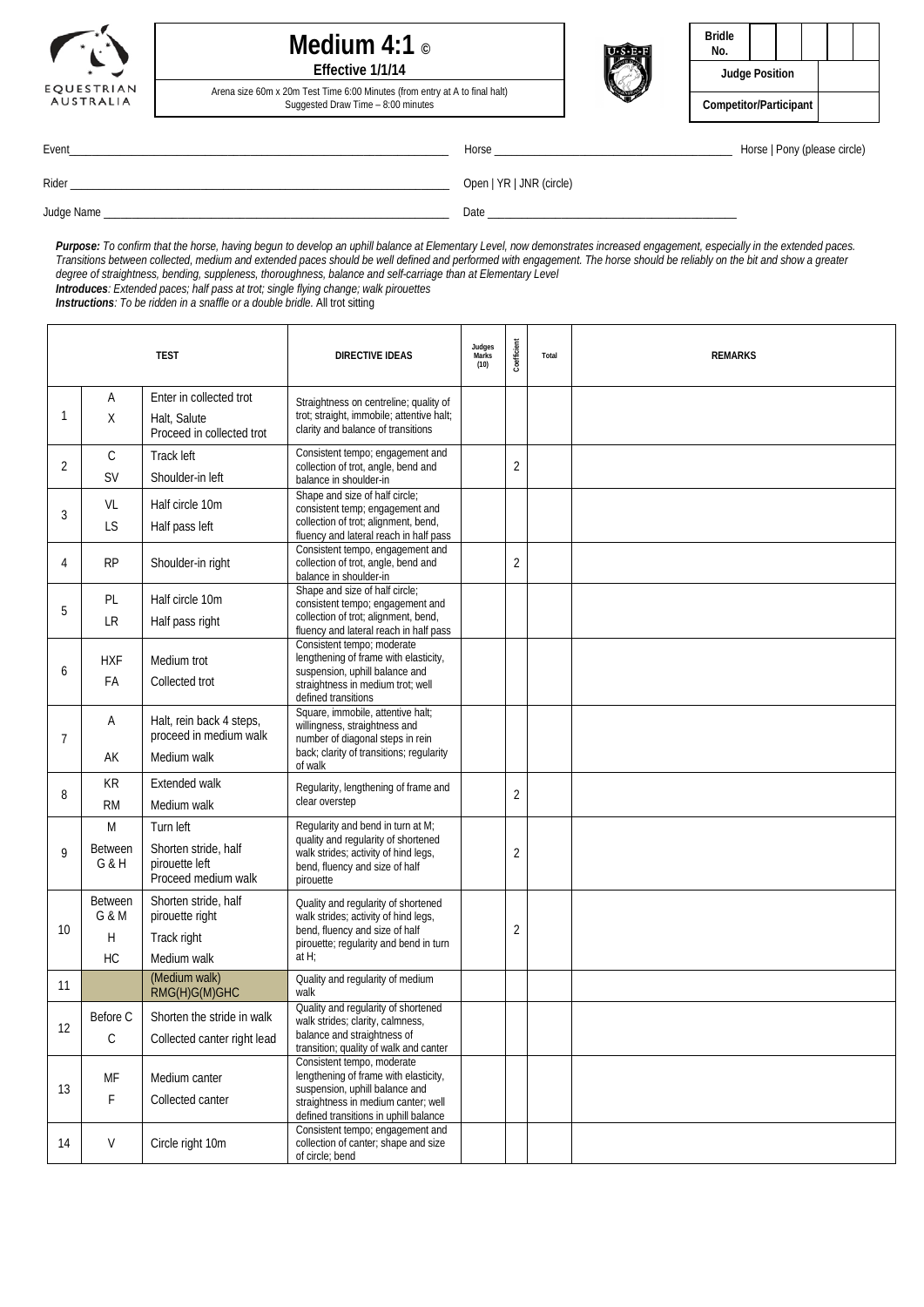## **Medium 4:1 ©**

|    |                 | <b>TEST</b>                                               | <b>DIRECTIVE IDEAS</b>                                                                                                                                   | Judges<br>Marks<br>(10) | Coefficient    | Total | <b>REMARKS</b> |
|----|-----------------|-----------------------------------------------------------|----------------------------------------------------------------------------------------------------------------------------------------------------------|-------------------------|----------------|-------|----------------|
| 15 | <b>VR</b>       | Change rein; flying<br>change between<br>centreline and R | Engagement and collection of<br>canter; correctness, straightness,<br>balance and fluency of flying change                                               |                         | $\overline{2}$ |       |                |
| 16 | <b>HK</b><br>KP | Extended canter<br>Collected canter                       | Consistent tempo, lengthening of<br>frame with elasticity, suspension,<br>uphill balance, straightness, and<br>utmost ground cover in extended<br>canter |                         |                |       |                |
| 17 |                 | (Transitions at H & K)                                    | Well defined transitions in uphill<br>balance                                                                                                            |                         |                |       |                |
| 18 | P               | Circle left 10m                                           | Consistent tempo; engagement and<br>collection of canter; shape and size<br>of circle: bend                                                              |                         |                |       |                |
| 19 | <b>PS</b>       | Change rein; flying<br>change between<br>centreline and S | Engagement and collection of<br>canter; correctness, straightness,<br>balance and fluency of flying change                                               |                         | $\overline{2}$ |       |                |
| 20 | $\mathcal{C}$   | Collected trot                                            | Clarity and uphill balance of<br>transition; engagement and<br>collection of trot                                                                        |                         |                |       |                |
| 21 | <b>MXK</b>      | Extended trot                                             | Consistent tempo, lengthening of<br>frame with elasticity, suspension,                                                                                   |                         |                |       |                |
|    | KA              | Collected trot                                            | uphill balance, straightness, and<br>utmost ground cover in extended trot                                                                                |                         |                |       |                |
| 22 |                 | (Transitions at M & K)                                    | Well defined transitions in uphill<br>balance                                                                                                            |                         |                |       |                |
| 23 | Α               | Down centreline                                           | Bend and balance in turn; quality of<br>trot; straightness on centreline,                                                                                |                         |                |       |                |
|    | Χ               | Halt: Salute                                              | prompt, balanced transition; straight,<br>immobile, attentive halt                                                                                       |                         |                |       |                |

Leave arena in walk on a long rein at A

#### **COLLECTIVE MARKS**

| Paces (freedom and regularity)                                                                                        |                                                               |                               |                                                                          |                              |     |   |                                |
|-----------------------------------------------------------------------------------------------------------------------|---------------------------------------------------------------|-------------------------------|--------------------------------------------------------------------------|------------------------------|-----|---|--------------------------------|
| Impulsion (desire to move forward, elasticity of the steps, relaxation of the<br>back and engagement of the quarters) |                                                               |                               |                                                                          |                              |     |   |                                |
| movements; acceptance of the bridle)                                                                                  |                                                               |                               | Submission (attention and confidence; harmony, lightness and ease of the |                              |     | 2 |                                |
|                                                                                                                       | Rider's position and seat; correctness and effect of the aids |                               |                                                                          |                              |     | 2 |                                |
|                                                                                                                       |                                                               |                               |                                                                          | <b>TOTAL MARKS</b>           | 360 |   |                                |
| <b>Course Errors</b><br>(Cumulative)                                                                                  | 1 <sup>st</sup><br>$-2$                                       | 2 <sub>nd</sub><br>$-4 (= 6)$ | 3rd<br>Elimination                                                       | <b>Minus Total</b><br>Faults |     |   |                                |
|                                                                                                                       | <b>FINAL MARK</b>                                             |                               |                                                                          |                              |     |   |                                |
| <b>PERCENTAGE</b>                                                                                                     |                                                               |                               |                                                                          |                              |     |   | Judge Signature: _____________ |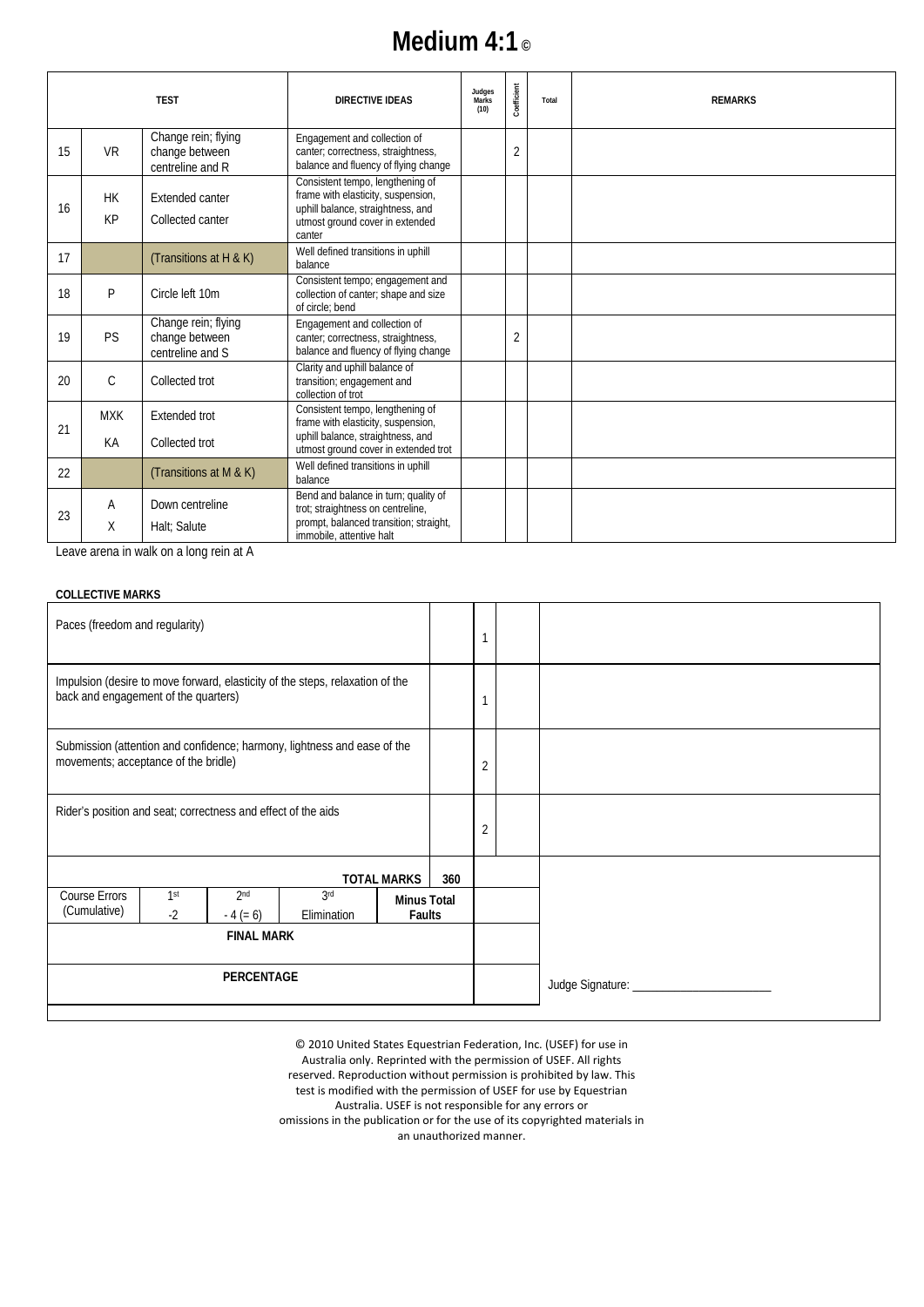

### **Medium 4:2 © Effective 1/1/14**

Arena size 60m x 20m Test Time 5:30 Minutes (from entry at A to final halt) Suggested Draw Time – 8:00 minutes



| <b>Bridle</b><br>No.   |  |  |  |  |  |
|------------------------|--|--|--|--|--|
| <b>Judge Position</b>  |  |  |  |  |  |
| Competitor/Participant |  |  |  |  |  |

Event\_\_\_\_\_\_\_\_\_\_\_\_\_\_\_\_\_\_\_\_\_\_\_\_\_\_\_\_\_\_\_\_\_\_\_\_\_\_\_\_\_\_\_\_\_\_\_\_\_\_\_\_\_\_\_\_\_\_\_\_\_\_\_\_\_\_\_ Horse \_\_\_\_\_\_\_\_\_\_\_\_\_\_\_\_\_\_\_\_\_\_\_\_\_\_\_\_\_\_\_\_\_\_\_\_\_\_\_\_\_\_ Horse | Pony (please circle)

Rider \_\_\_\_\_\_\_\_\_\_\_\_\_\_\_\_\_\_\_\_\_\_\_\_\_\_\_\_\_\_\_\_\_\_\_\_\_\_\_\_\_\_\_\_\_\_\_\_\_\_\_\_\_\_\_\_\_\_\_\_\_\_\_\_\_\_\_ Open | YR | JNR (circle)

Judge Name \_\_\_\_\_\_\_\_\_\_\_\_\_\_\_\_\_\_\_\_\_\_\_\_\_\_\_\_\_\_\_\_\_\_\_\_\_\_\_\_\_\_\_\_\_\_\_\_\_\_\_\_\_\_\_\_\_\_\_\_\_ Date \_\_\_\_\_\_\_\_\_\_\_\_\_\_\_\_\_\_\_\_\_\_\_\_\_\_\_\_\_\_\_\_\_\_\_\_\_\_\_\_\_\_\_

*Purpose: To confirm that the horse, having begun to develop an uphill balance at Elementary Level, now demonstrates increased engagement, especially in the extended paces. Transitions between collected, medium and extended paces should be well defined and performed with engagement. The horse should be reliably on the bit and show a greater degree of straightness, bending, suppleness, thoroughness, balance and self-carriage than at Elementary Level Introduces: Half pass at canter; rein release at canter*

*Instructions: To be ridden in a snaffle or a double bridle.* All trot sitting

|                |                         | <b>TEST</b>                               | <b>DIRECTIVE IDEAS</b>                                                                                        | Judges<br>Marks<br>(10) | Coefficient    | Total | <b>REMARKS</b> |
|----------------|-------------------------|-------------------------------------------|---------------------------------------------------------------------------------------------------------------|-------------------------|----------------|-------|----------------|
| 1              | Α                       | Enter in collected trot                   | Straightness on centreline; quality<br>of trot; straight, immobile; attentive<br>halt; clarity and balance of |                         |                |       |                |
|                | Χ                       | Halt, Salute<br>Proceed in collected trot | transitions                                                                                                   |                         |                |       |                |
|                | $\mathsf{C}$            | Track right                               | Consistent tempo; moderate<br>lengthening of frame with elasticity,                                           |                         |                |       |                |
| 2              | <b>MXK</b>              | Medium trot                               | suspension, regularity, uphill<br>balance and straightness in                                                 |                         |                |       |                |
|                | KF                      | Collected trot                            | medium trot: well defined<br>transitions                                                                      |                         |                |       |                |
| 3              | FB                      | Shoulder-in left                          | Consistent tempo, engagement<br>and collection of trot; angle, bend<br>and balance in shoulder-in             |                         |                |       |                |
|                | BG                      | Half pass left                            | Consistent tempo; engagement<br>and collection of trot; alignment,                                            |                         |                |       |                |
| $\overline{4}$ | G                       | Straight ahead                            | bend, fluency and lateral reach in<br>half pass; Straightness on                                              |                         | 2              |       |                |
|                | C                       | Track left                                | centreline                                                                                                    |                         |                |       |                |
|                | <b>HXF</b>              | Extended trot                             | Consistent tempo, lengthening of<br>frame with elasticity, suspension,                                        |                         |                |       |                |
| 5              | FK.                     | Collected trot                            | regularity, uphill balance,<br>straightness, and utmost ground                                                |                         | $\overline{2}$ |       |                |
|                |                         |                                           | cover in extended trot                                                                                        |                         |                |       |                |
| 6              |                         | (Transitions at H & F)                    | Well defined transitions in uphill<br>balance                                                                 |                         |                |       |                |
| 7              | <b>KE</b>               | Shoulder-in right                         | Consistent tempo, quality of trot,<br>angle, bend and balance in<br>shoulder-in                               |                         |                |       |                |
|                | EG                      | Half pass right                           | Consistent tempo; engagement<br>and collection of trot; alignment,                                            |                         |                |       |                |
| 8              | G                       | Straight ahead                            | bend, fluency and lateral reach in<br>half pass; Straightness on<br>centreline                                |                         | $\overline{2}$ |       |                |
|                | $\mathsf{C}$            | Track right                               | Bend and balance in turn; quality                                                                             |                         |                |       |                |
| 9              | Before M                | Medium walk                               | of trot and walk; clarity and<br>balance of transition                                                        |                         |                |       |                |
|                | M                       | Turn right                                | Regularity and bend in turn at M;<br>quality and regularity of shortened                                      |                         |                |       |                |
| 10             | <b>Between</b><br>G & H | Shorten stride in walk, half              | walk strides; activity of hind legs,                                                                          |                         |                |       |                |
|                |                         | pirouette right<br>Proceed medium walk    | bend, fluency and size of half<br>pirouette                                                                   |                         |                |       |                |
|                | <b>Between</b>          | Shorten stride in walk, half              | Quality and regularity of shortened                                                                           |                         |                |       |                |
| 11             | G & M<br>Н              | pirouette left<br>Turn left               | walk strides; activity of hind legs,<br>bend, fluency and size of half                                        |                         |                |       |                |
|                | <b>HS</b>               | Medium walk                               | pirouette; regularity and bend in<br>turn at $H$ ;                                                            |                         |                |       |                |
|                |                         | (Medium walk)                             | Quality and regularity of medium                                                                              |                         |                |       |                |
| 12             |                         | MG(H)G(M)GHS                              | walk                                                                                                          |                         |                |       |                |
|                | SP                      | Extended walk                             | Quality and regularity of walk:<br>lengthening of frame and clear                                             |                         |                |       |                |
| 13             | PF                      | Medium walk                               | overstep maintaining light contact;<br>well defined transitions;                                              |                         | $\overline{2}$ |       |                |
|                |                         |                                           | straightness                                                                                                  |                         |                |       |                |
| 14             | Before F                | Shorten the stride in walk                | Regularity of shortened walk<br>strides; clarity. calmness, balance                                           |                         |                |       |                |
|                | F                       | Collected canter right lead               | and straightness of transition;<br>quality of walk and canter                                                 |                         |                |       |                |
|                | A                       | Down centreline                           | Consistent tempo; engagement                                                                                  |                         |                |       |                |
| 15             | DR                      | Half pass right                           | and collection of canter; alignment,<br>bend, fluency in half pass                                            |                         |                |       |                |
| 16             | <b>Between</b><br>R & M | Flying change of lead                     | Engagement and collection of<br>canter; correctness, straightness,<br>balance and fluency of flying<br>change |                         | 2              |       |                |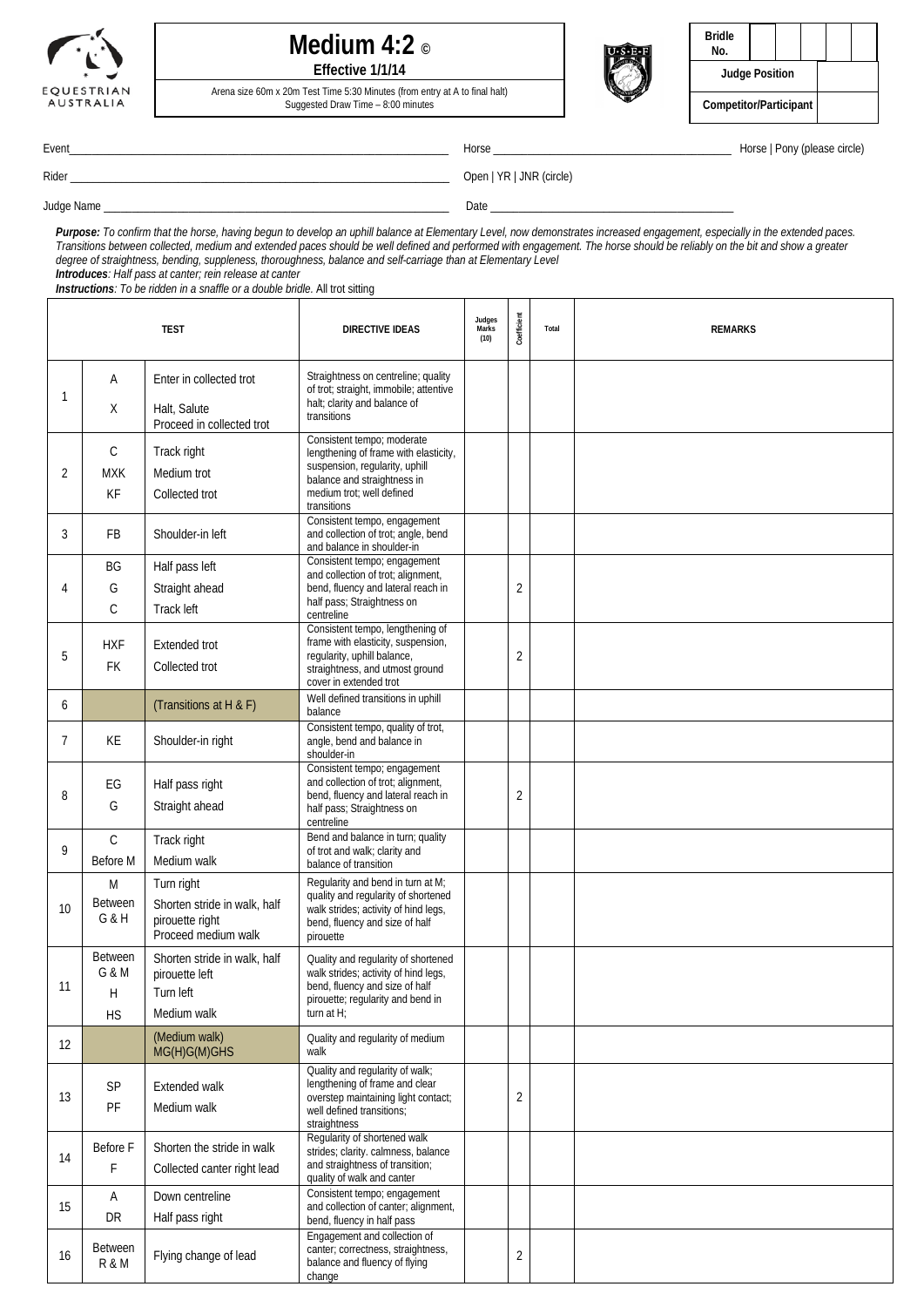## **Medium 4:2 ©**

|    |                             | <b>TEST</b>                                                                                      | <b>DIRECTIVE IDEAS</b>                                                                                                                                               | Judges<br>Marks<br>(10) | Coefficient    | Total | <b>REMARKS</b> |
|----|-----------------------------|--------------------------------------------------------------------------------------------------|----------------------------------------------------------------------------------------------------------------------------------------------------------------------|-------------------------|----------------|-------|----------------|
| 17 | <b>HK</b><br>KA             | Medium canter<br>Collected canter                                                                | Consistent tempo, lengthening of<br>frame with elasticity, suspension,<br>regularity, uphill balance, and<br>straightness; well defined<br>transitions; straightness |                         |                |       |                |
| 18 | $\overline{A}$<br><b>DS</b> | Down centreline<br>Half pass left                                                                | Consistent tempo; engagement<br>and collection of canter; alignment,<br>bend, fluency in half pass                                                                   |                         |                |       |                |
| 19 | <b>Between</b><br>$S$ &H    | Flying change of lead                                                                            | Engagement and collection of<br>canter; correctness, straightness,<br>balance and fluency of flying<br>change                                                        |                         | $\overline{2}$ |       |                |
| 20 | $\mathsf C$                 | Circle right 20m. showing<br>a clear release of both<br>reins for 4-5 strides over<br>centreline | Engagement and collection of<br>canter; clear release of reins<br>maintaining bend and uphill<br>balance; shape and size of circle;<br>bend                          |                         |                |       |                |
| 21 | MF<br><b>FK</b>             | Extended canter<br>Collected canter                                                              | Consistent tempo, lengthening of<br>frame with elasticity, suspension,<br>uphill balance, straightness, and<br>utmost ground cover in extended<br>canter             |                         | $\overline{2}$ |       |                |
| 22 |                             | (Transitions at M & F)                                                                           | Well defined transitions in uphill<br>balance                                                                                                                        |                         |                |       |                |
| 23 | KB<br>Near L                | Change rein<br>Flying change of lead                                                             | Engagement and collection of<br>canter; correctness, straightness,<br>balance and fluency of flying<br>change                                                        |                         |                |       |                |
| 24 | <b>BH</b><br>Near I         | Change rein<br>Flying change of lead                                                             | Engagement and collection of<br>canter; correctness, straightness,<br>balance and fluency of flying<br>change                                                        |                         |                |       |                |
| 25 | $\mathsf{C}$                | Collected trot                                                                                   | Clarity and balance of transition;<br>engagement and collection of trot                                                                                              |                         |                |       |                |
| 26 | R<br>G                      | Turn right<br>Turn right<br>Halt: Salute<br>A te nion nanl e an Jlew ai eanne oveo l             | Bend and balance in turns; quality<br>of trot; straightness on centreline,<br>prompt, balanced transition;<br>straight, immobile, attentive halt                     |                         |                |       |                |

Leave arena in walk on a long rein at A

#### **COLLECTIVE MARKS**

| Paces (freedom and regularity)                                                                                                               |  |  |  |                    |     | 1              |  |
|----------------------------------------------------------------------------------------------------------------------------------------------|--|--|--|--------------------|-----|----------------|--|
| Impulsion (desire to move forward, elasticity of the steps, relaxation of the back<br>and engagement of the quarters)                        |  |  |  |                    |     |                |  |
| Submission (attention and confidence; harmony, lightness and ease of the<br>movements; acceptance of the bridle)                             |  |  |  |                    |     | $\overline{2}$ |  |
| Rider's position and seat; correctness and effect of the aids                                                                                |  |  |  |                    |     | $\overline{2}$ |  |
|                                                                                                                                              |  |  |  | <b>TOTAL MARKS</b> | 390 |                |  |
| Course Errors<br>2 <sub>nd</sub><br>3rd<br>1 <sup>st</sup><br><b>Minus Total Faults</b><br>(Cumulative)<br>$-2$<br>$-4 (= 6)$<br>Elimination |  |  |  |                    |     |                |  |
| <b>FINAL MARK</b>                                                                                                                            |  |  |  |                    |     |                |  |
| PERCENTAGE                                                                                                                                   |  |  |  |                    |     |                |  |
|                                                                                                                                              |  |  |  |                    |     |                |  |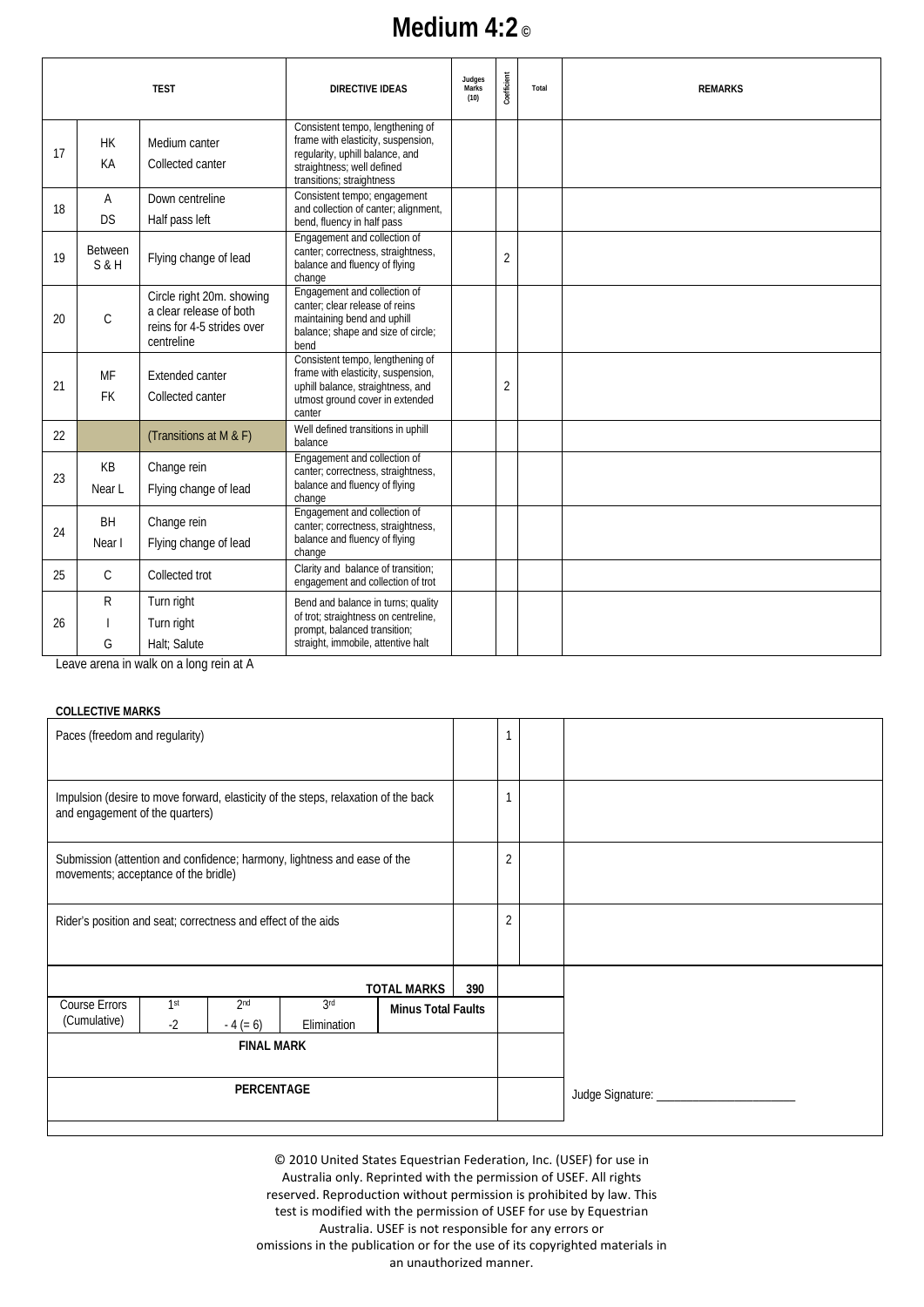

### **Medium 4:3 © Effective 1/1/14**

Arena size 60m x 20m Test Time 6:00 Minutes (from entry at A to final halt)



| Bridle<br>No.          |  |  |  |
|------------------------|--|--|--|
| <b>Judge Position</b>  |  |  |  |
| Competitor/Participant |  |  |  |

Suggested Draw Time – 8:00 minutes

Event\_\_\_\_\_\_\_\_\_\_\_\_\_\_\_\_\_\_\_\_\_\_\_\_\_\_\_\_\_\_\_\_\_\_\_\_\_\_\_\_\_\_\_\_\_\_\_\_\_\_\_\_\_\_\_\_\_\_\_\_\_\_\_\_\_\_\_ Horse \_\_\_\_\_\_\_\_\_\_\_\_\_\_\_\_\_\_\_\_\_\_\_\_\_\_\_\_\_\_\_\_\_\_\_\_\_\_\_\_\_ Horse | Pony (please circle)

Rider \_\_\_\_\_\_\_\_\_\_\_\_\_\_\_\_\_\_\_\_\_\_\_\_\_\_\_\_\_\_\_\_\_\_\_\_\_\_\_\_\_\_\_\_\_\_\_\_\_\_\_\_\_\_\_\_\_\_\_\_\_\_\_\_\_\_\_ Open | YR | JNR (circle)

Judge Name \_\_\_\_\_\_\_\_\_\_\_\_\_\_\_\_\_\_\_\_\_\_\_\_\_\_\_\_\_\_\_\_\_\_\_\_\_\_\_\_\_\_\_\_\_\_\_\_\_\_\_\_\_\_\_\_\_\_\_\_\_ Date \_\_\_\_\_\_\_\_\_\_\_\_\_\_\_\_\_\_\_\_\_\_\_\_\_\_\_\_\_\_\_\_\_\_\_\_\_\_\_\_\_\_\_

*Purpose: To confirm that the horse, having begun to develop an uphill balance at Elementary Level, now demonstrates increased engagement, especially in the extended paces. Transitions between collected, medium and extended paces should be well defined and performed with engagement. The horse should be reliably on the bit and show a greater degree of straightness, bending, suppleness, thoroughness, balance and self-carriage than at Elementary Level Introduces: No new requirements*

*Instructions: To be ridden in a snaffle or a double bridle.* All trot sitting

| <b>TEST</b> |                                                  |                                                                                                  | <b>DIRECTIVE IDEAS</b>                                                                                                                                                         |  | Coefficient    | Total | <b>REMARKS</b> |
|-------------|--------------------------------------------------|--------------------------------------------------------------------------------------------------|--------------------------------------------------------------------------------------------------------------------------------------------------------------------------------|--|----------------|-------|----------------|
| 1           | Α<br>X                                           | Enter in collected trot<br>Halt, Salute<br>Proceed in collected trot                             | Straightness on centreline; quality of<br>trot; straight, immobile; attentive halt;<br>clarity and balance of transitions                                                      |  |                |       |                |
| 2           | $\mathsf C$<br><b>HXF</b><br><b>FK</b>           | <b>Track left</b><br>Medium trot<br>Collected trot                                               | Consistent tempo; moderate<br>lengthening of frame with elasticity,<br>suspension, uphill balance and<br>straightness in medium trot; well<br>defined transitions              |  |                |       |                |
| 3           | KE                                               | Shoulder-in right                                                                                | Consistent tempo, quality of trot,<br>angle, bend and balance in<br>shoulder-in                                                                                                |  |                |       |                |
| 4           | EX<br>XB                                         | Half circle right 10m<br>Half circle left 10m                                                    | Shape and size of half circles;<br>consistent tempo; engagement and<br>collection of trot; straightness on<br>centreline showing supple change of<br>bend                      |  |                |       |                |
| 5           | BG<br>C                                          | Half pass left<br>Track right                                                                    | Consistent tempo; engagement and<br>collection of trot; alignment, bend,<br>fluency and lateral reach in half<br>pass; Straightness on centreline;<br>bend and balance in turn |  | $\overline{2}$ |       |                |
| 6           | <b>MXK</b><br>КA                                 | Extended trot<br>Collected trot                                                                  | Consistent tempo, lengthening of<br>frame with elasticity, suspension,<br>uphill balance, straightness, and<br>utmost ground cover in extended trot                            |  |                |       |                |
| 7           |                                                  | (Transitions at M & K)                                                                           | Well defined transitions in uphill<br>balance                                                                                                                                  |  |                |       |                |
| 8           | Α                                                | Halt, rein back 4 steps,<br>proceed in collected trot                                            | Square, immobile halt; willingness,<br>straightness and number of diagonal<br>steps in rein back; clarity of<br>transitions; engagement and<br>collection of trot              |  | 2              |       |                |
| 9           | FB                                               | Shoulder-in left                                                                                 | Consistent tempo, quality of trot,<br>angle, bend and balance in<br>shoulder-in                                                                                                |  |                |       |                |
| 10          | BX<br>XE                                         | Half circle left 10m<br>Half circle right 10m                                                    | Shape and size of half circles;<br>consistent tempo; engagement and<br>collection of trot; straightness on<br>centreline showing supple change of<br>bend                      |  |                |       |                |
| 11          | EG<br>C                                          | Half pass right<br>Track left                                                                    | Consistent tempo; engagement and<br>collection of trot; alignment, bend,<br>fluency and lateral reach in half<br>pass; Straightness on centreline;<br>bend and balance in turn |  |                |       |                |
| 12          | Between<br>C & H<br>Н<br><b>Between</b><br>G & M | Medium walk<br>Turn left<br>Shorten the stride and half<br>pirouette left<br>Proceed medium walk | Clarity of transition; regularity and<br>bend in turn at H; regularity of<br>shortened walk strides; activity of<br>hind legs, bend, fluency and size of<br>half pirouette     |  | 2              |       |                |
| 13          | <b>Between</b><br>G & H<br>M                     | Shorten the stride and half<br>pirouette right<br>Proceed medium walk<br>Turn right              | Regularity of shortened walk strides;<br>activity of hind legs, bend, fluency<br>and size of half pirouette; regularity<br>and bend in turn at M                               |  |                |       |                |
| 14          |                                                  | (Medium walk)<br>HG(M)G(H)GMR                                                                    | Quality and regularity of medium<br>walk                                                                                                                                       |  |                |       |                |
| 15          | <b>RV</b><br>VK                                  | Extended walk<br>Medium walk                                                                     | Quality and regularity of extended<br>and medium walk; lengthening of<br>frame and clear overstep<br>maintaining light contact; well<br>defined transitions; straightness      |  | 2              |       |                |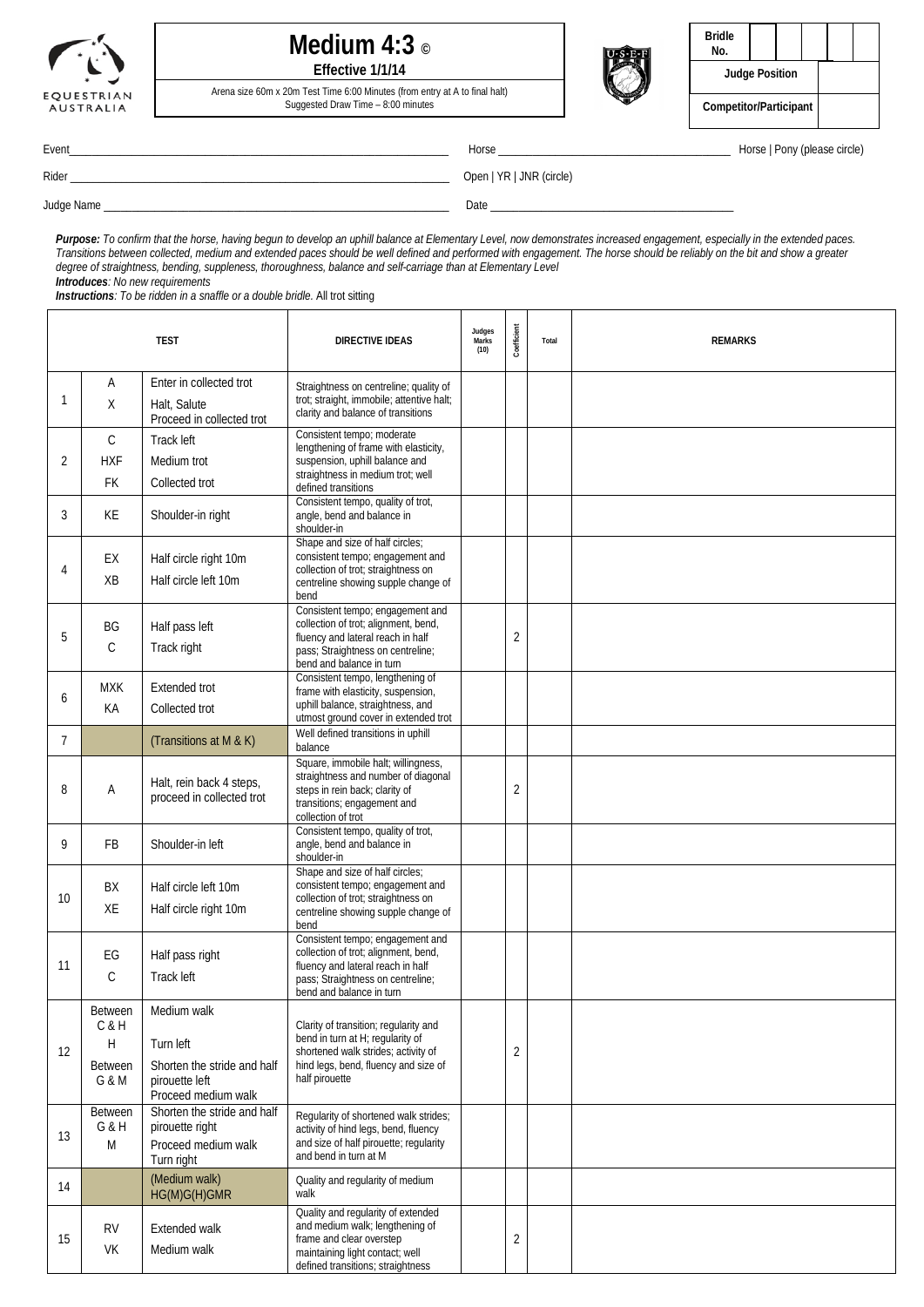## **Medium 4:3 ©**

|    |                                        | <b>TEST</b>                                              | <b>DIRECTIVE IDEAS</b>                                                                                                                                     | Judges<br>Marks<br>(10) | Coefficient    | Total | <b>REMARKS</b> |
|----|----------------------------------------|----------------------------------------------------------|------------------------------------------------------------------------------------------------------------------------------------------------------------|-------------------------|----------------|-------|----------------|
| 16 | Before K<br>K                          | Shorten the stride in walk<br>Collected canter left lead | Regularity of shortened walk strides;<br>clarity, calmness, balance and<br>straightness of transition; quality of<br>walk and canter                       |                         |                |       |                |
| 17 | <b>FX</b><br>XI                        | Half pass left<br>Straight ahead                         | Consistent tempo; engagement and<br>collection of canter; alignment, bend,<br>fluency in half pass; straightness on<br>centerline                          |                         | $\overline{2}$ |       |                |
| 18 | <b>Between</b><br>1 & G<br>$\mathsf C$ | Flying change of lead<br>Track right                     | Engagement and collection of<br>canter; correctness, straightness,<br>balance and fluency of flying<br>change; bend and balance in turn                    |                         |                |       |                |
| 19 | MF<br><b>FK</b>                        | Medium canter<br>Collected canter                        | Consistent tempo, lengthening of<br>frame with elasticity, suspension,<br>uphill balance and straightness in<br>medium canter; well defined<br>transitions |                         |                |       |                |
| 20 | <b>KX</b><br>XI                        | Half pass right<br>Straight ahead                        | Consistent tempo; engagement and<br>collection of canter; alignment, bend,<br>fluency in half pass; straightness on<br>centerline                          |                         | $\overline{2}$ |       |                |
| 21 | <b>Between</b><br>1&6<br>$\mathsf{C}$  | Flying change of lead<br>Track left                      | Engagement and collection of<br>canter; correctness, straightness,<br>balance and fluency of flying<br>change; bend and balance in turn                    |                         |                |       |                |
| 22 | <b>HK</b><br>KA                        | <b>Extended canter</b><br>Collected canter               | Consistent tempo, lengthening of<br>frame with elasticity, suspension,<br>uphill balance, straightness, and<br>utmost ground cover in extended<br>canter   |                         |                |       |                |
| 23 |                                        | (Transitions at H & K)                                   | Well defined transitions in uphill<br>balance                                                                                                              |                         |                |       |                |
| 24 | A<br>X                                 | Down centerline<br>Collected trot                        | Bend and balance in turn:<br>straightness on centerline, clarity<br>and balance of transition.<br>engagement and collection of canter<br>and trot          |                         |                |       |                |
| 25 | G                                      | Halt, Salute                                             | Straightness on centreline, prompt,<br>balanced transition; straight,<br>immobile, attentive halt                                                          |                         |                |       |                |

Leave arena in walk on a long rein at A

#### **COLLECTIVE MARKS**

| Paces (freedom and regularity)                                                                                              |  |  |  |                           |     | $\mathbf{1}$   |                                 |
|-----------------------------------------------------------------------------------------------------------------------------|--|--|--|---------------------------|-----|----------------|---------------------------------|
| Impulsion (desire to move forward, elasticity of the steps, relaxation of the back and<br>engagement of the quarters)       |  |  |  |                           |     | 1              |                                 |
| Submission (attention and confidence; harmony, lightness and ease of the<br>movements; acceptance of the bridle)            |  |  |  |                           |     | $\overline{2}$ |                                 |
| Rider's position and seat; correctness and effect of the aids                                                               |  |  |  |                           |     | $\overline{2}$ |                                 |
|                                                                                                                             |  |  |  | <b>TOTAL MARKS</b>        | 370 |                |                                 |
| 3 <sup>rd</sup><br>Course Errors<br>2 <sub>nd</sub><br>1 <sup>st</sup><br>(Cumulative)<br>$-2$<br>$-4 (= 6)$<br>Elimination |  |  |  | <b>Minus Total Faults</b> |     |                |                                 |
| <b>FINAL MARK</b>                                                                                                           |  |  |  |                           |     |                |                                 |
| PERCENTAGE                                                                                                                  |  |  |  |                           |     |                | Judge Signature: ______________ |

© 2010 United States Equestrian Federation, Inc. (USEF) for use in Australia only. Reprinted with the permission of USEF. All rights reserved. Reproduction without permission is prohibited by law. This test is modified with the permission of USEF for use by Equestrian Australia. USEF is not responsible for any errors or omissions in the publication or for the use of its copyrighted materials in

an unauthorized manner.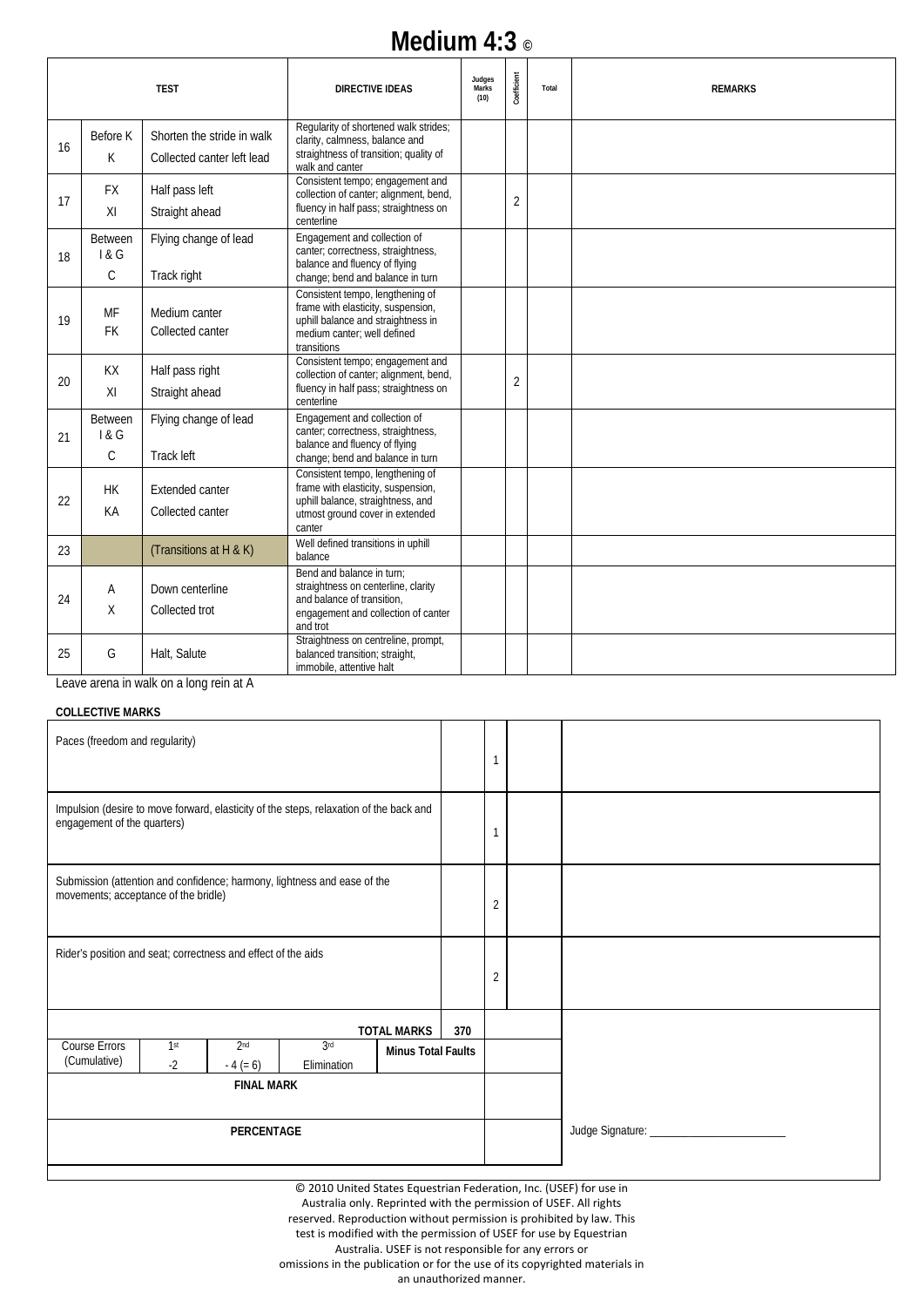

### **Advanced 5:1 © Effective 1/1/14**

Arena size 60m x 20m Test Time 6:00 Minutes (from entry at A to final halt) Suggested Draw Time – 8:00 minutes



| Bridle<br>No.          |  |  |  |  |  |
|------------------------|--|--|--|--|--|
| <b>Judge Position</b>  |  |  |  |  |  |
| Competitor/Participant |  |  |  |  |  |

Event\_\_\_\_\_\_\_\_\_\_\_\_\_\_\_\_\_\_\_\_\_\_\_\_\_\_\_\_\_\_\_\_\_\_\_\_\_\_\_\_\_\_\_\_\_\_\_\_\_\_\_\_\_\_\_\_\_\_\_\_\_\_\_\_\_\_\_ Horse \_\_\_\_\_\_\_\_\_\_\_\_\_\_\_\_\_\_\_\_\_\_\_\_\_\_\_\_\_\_\_\_\_\_\_\_\_\_\_\_\_\_ Horse | Pony (please circle)

٦

 $\mathsf{I}$ 

Rider \_\_\_\_\_\_\_\_\_\_\_\_\_\_\_\_\_\_\_\_\_\_\_\_\_\_\_\_\_\_\_\_\_\_\_\_\_\_\_\_\_\_\_\_\_\_\_\_\_\_\_\_\_\_\_\_\_\_\_\_\_\_\_\_\_\_\_ Open | YR | JNR (circle)

Judge Name \_\_\_\_\_\_\_\_\_\_\_\_\_\_\_\_\_\_\_\_\_\_\_\_\_\_\_\_\_\_\_\_\_\_\_\_\_\_\_\_\_\_\_\_\_\_\_\_\_\_\_\_\_\_\_\_\_\_\_\_\_ Date \_\_\_\_\_\_\_\_\_\_\_\_\_\_\_\_\_\_\_\_\_\_\_\_\_\_\_\_\_\_\_\_\_\_\_\_\_\_\_\_\_\_\_

*Purpose: To confirm that the horse has developed sufficient suppleness, impulsion and throughness to perform the Advanced Level tests which have a medium degree of difficulty. The horse remains reliably on the bit, showing a clear uphill balance and lightness as a result of improved engagement and weight-carrying by the hind quarters. The movements are performed with greater straightness, energy and cadence than at Medium Level*

T

*Introduces: Collected walk; very collected canter; shoulder-in on centreline*

*Instructions: To be ridden in a double bridle.* All trot sitting unless

| <b>TEST</b>     |                                         |                                                                                     | <b>DIRECTIVE IDEAS</b>                                                                                                                                                        | Judges<br>Marks<br>(10) | Coefficient    | Total | <b>REMARKS</b> |
|-----------------|-----------------------------------------|-------------------------------------------------------------------------------------|-------------------------------------------------------------------------------------------------------------------------------------------------------------------------------|-------------------------|----------------|-------|----------------|
| 1               | Α<br>Χ                                  | Enter in collected canter<br>Halt, Salute<br>Proceed in collected trot              | Straightness on centreline; quality of<br>canter and trot; straight, immobile;<br>attentive halt; clarity and balance of<br>transitions                                       |                         |                |       |                |
| $\overline{2}$  | $\mathsf{C}$<br><b>HXF</b><br><b>FK</b> | Track left<br>Medium trot, over X, 6-7<br>steps of collected trot<br>Collected trot | Consistent tempo; moderate<br>lengthening of frame with elasticity<br>and suspension, straightness,<br>engagement and self-carriage<br>throughout; well defined transitions   |                         | $\overline{2}$ |       |                |
| 3               | KX                                      | Half pass right                                                                     | Consistent tempo; engagement and<br>cadence of trot; alignment, bend,<br>fluency, lateral reach and self-<br>carriage in half pass                                            |                         |                |       |                |
| 4               | Χ                                       | Circle right 10m                                                                    | Engagement and cadence of trot;<br>shape and size of circle; bend; self-<br>carriage                                                                                          |                         |                |       |                |
| 5               | XG<br>$\mathsf{C}$                      | Shoulder-in right<br>Track right                                                    | Consistent tempo, engagement and<br>cadence of trot; angle, bend and<br>balance in shoulder-in                                                                                |                         |                |       |                |
| 6               | MXK<br>KF                               | <b>Extended trot</b><br>Collected trot                                              | Consistent tempo, lengthening of<br>frame with elasticity, suspension and<br>utmost ground cover; straightness,<br>engagement and self-carriage<br>throughout                 |                         |                |       |                |
| 7               |                                         | (Transitions at M & K)                                                              | Well defined transitions maintaining<br>straightness, engagement and self-<br>carriage                                                                                        |                         |                |       |                |
| 8               | <b>FX</b>                               | Half pass left                                                                      | Consistent tempo; engagement and<br>cadence of trot; alignment, bend,<br>fluency, lateral reach and self-<br>carriage in half pass                                            |                         |                |       |                |
| 9               | X                                       | Circle left 10m                                                                     | Engagement and cadence of trot;<br>shape and size of circle; bend; self-<br>carriage                                                                                          |                         |                |       |                |
| 10 <sup>1</sup> | XG<br>$\mathsf C$                       | Shoulder-in left<br>Turn left                                                       | Consistent tempo, engagement and<br>cadence of trot; angle, bend and<br>balance in shoulder-in                                                                                |                         |                |       |                |
|                 | S                                       | Collected walk                                                                      | Clarity and balance of transition;<br>regularity and energy of the                                                                                                            |                         |                |       |                |
| 11              | <b>SR</b>                               | Half circle 20m in<br>collected walk                                                | shortened and heightened steps of<br>collected walk; shape and size of<br>half circle                                                                                         |                         |                |       |                |
| 12              | <b>RS</b>                               | Half 20m circle in<br>extended walk                                                 | Well defined transition; regularity,<br>lengthening of frame and clear<br>overstep maintaining light contact<br>shape and size of half circle                                 |                         | $\overline{2}$ |       |                |
| 13              | SE<br>E                                 | Collected walk<br>Half pirouette left, proceed<br>in collected walk                 | Well defined transition; quality,<br>regularity of shortened and<br>heightened steps of collected walk;<br>activity of hind legs, bend, fluency<br>and size of half pirouette |                         |                |       |                |
| 14              | $\mathsf S$                             | Half pirouette right,<br>proceed in collected walk                                  | Activity of hind legs, fluency and size<br>of half pirouette; quality, regularity<br>and energy of shortened and                                                              |                         |                |       |                |
| 15              | SE<br>E                                 | Collected walk<br>Collected canter left lead                                        | heightened steps of collected walk<br>Clarity, calmness, straightness and<br>self-carriage in transition; collection                                                          |                         |                |       |                |
|                 |                                         |                                                                                     | of walk and canter<br>Consistent tempo; bend and balance                                                                                                                      |                         |                |       |                |
| 16              | Α<br>DE                                 | Down centreline<br>Half pass left                                                   | in turn; engagement and cadence of<br>canter; alignment, bend and self-<br>carriage while moving fluently<br>forward and sideways                                             |                         |                |       |                |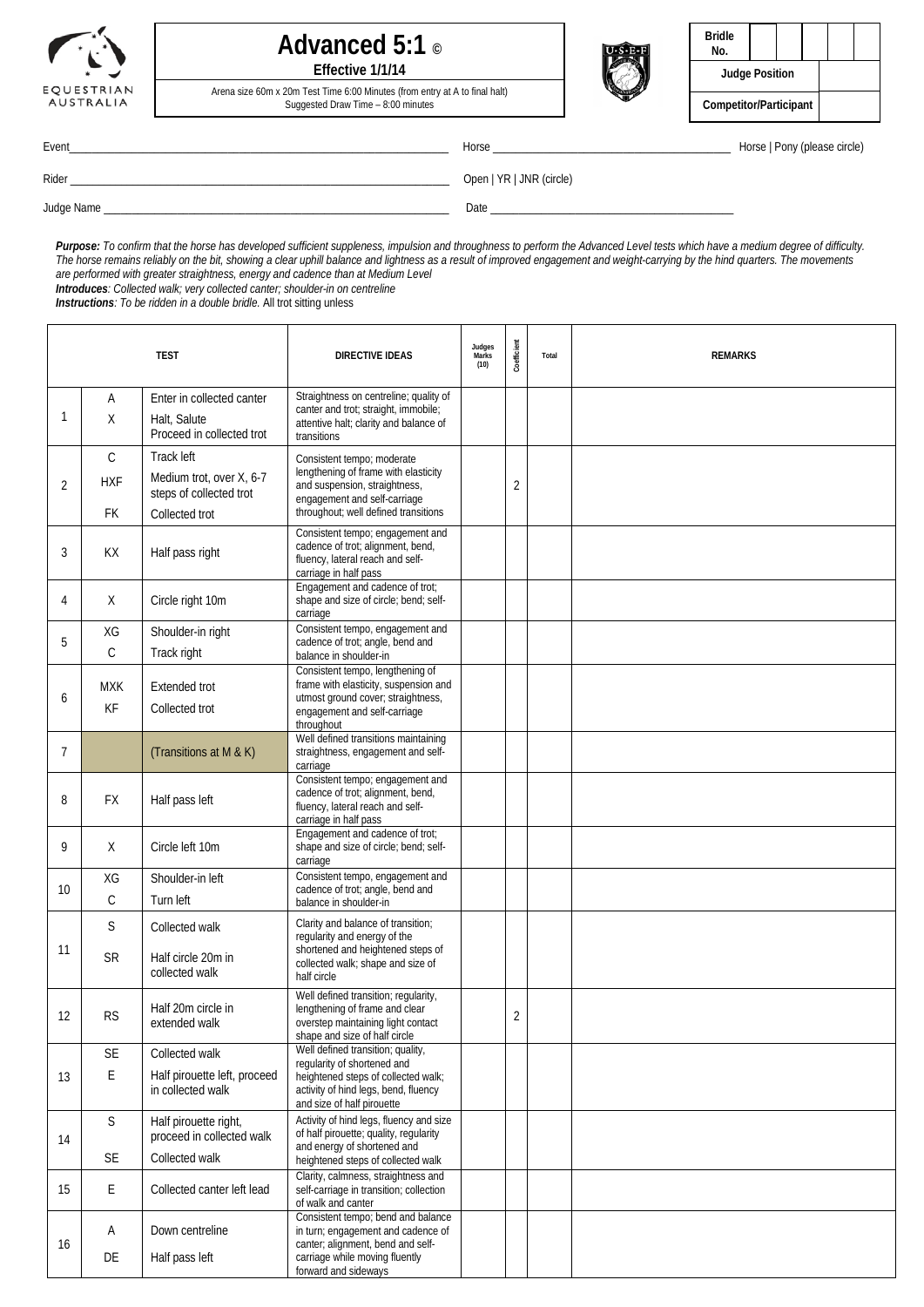# **Advanced 5:1 ©**

|    |               | <b>TEST</b>                                                                      | <b>DIRECTIVE IDEAS</b>                                                                                                                                                       | Judges<br>Marks<br>(10) | Coefficient | Total | <b>REMARKS</b> |
|----|---------------|----------------------------------------------------------------------------------|------------------------------------------------------------------------------------------------------------------------------------------------------------------------------|-------------------------|-------------|-------|----------------|
|    | EC            | Counter canter                                                                   | Engagement and collection of<br>counter canter; correctness,                                                                                                                 |                         |             |       |                |
| 17 | C             | Flying change of lead                                                            | straightness, clarity, fluency and<br>self-carriage in flying change                                                                                                         |                         |             |       |                |
| 18 | MF            | Medium canter                                                                    | Consistent tempo, moderate<br>lengthening of frame with elasticity<br>and suspension, straightness,                                                                          |                         |             |       |                |
|    | FA            | Collected canter                                                                 | engagement and self-carriage<br>throughout; well defined transitions                                                                                                         |                         |             |       |                |
| 19 | A<br>DB       | Down centreline<br>Half pass right                                               | Consistent tempo; bend and balance<br>in turn; engagement and cadence of<br>canter; alignment, bend and self-<br>carriage while moving fluently<br>forward and sideways      |                         |             |       |                |
| 20 | <b>BC</b>     | Counter canter                                                                   | Engagement and collection of<br>counter canter; correctness,                                                                                                                 |                         |             |       |                |
|    | $\mathsf{C}$  | Flying change of lead                                                            | straightness, clarity, fluency and<br>self-carriage in flying change                                                                                                         |                         |             |       |                |
| 21 | $\mathcal{C}$ | Circle left 20m, 5-6 strides<br>of very collected canter<br>between quarterlines | Engagement and collection of<br>canter: well defined transitions: self-<br>carriage with lowered hindquarters in<br>very collected canter; shape and<br>size of circle; bend |                         | 2           |       |                |
|    | <b>HK</b>     | Extended canter                                                                  | Consistent tempo, lengthening of<br>frame with elasticity, suspension and                                                                                                    |                         |             |       |                |
| 22 | KA            | Collected canter                                                                 | utmost ground cover; straightness,<br>engagement and self-carriage<br>throughout                                                                                             |                         |             |       |                |
| 23 |               | (Transitions at H & K)                                                           | Well defined transitions maintaining<br>straightness, engagement and self-<br>carriage                                                                                       |                         |             |       |                |
| 24 | A             | Down centreline                                                                  | Quality of canter; straightness on<br>centreline; prompt, balanced                                                                                                           |                         |             |       |                |
|    | X             | Halt, Salute                                                                     | transition; straight, immobile,<br>attentive halt                                                                                                                            |                         |             |       |                |
|    |               | Leave arena in walk on a long rein at A                                          |                                                                                                                                                                              |                         |             |       |                |

**COLLECTIVE MARKS**

| Paces (freedom and regularity)                                                                                                                     |                                                                                                                  |  |                    |  |     | 1              |  |
|----------------------------------------------------------------------------------------------------------------------------------------------------|------------------------------------------------------------------------------------------------------------------|--|--------------------|--|-----|----------------|--|
| Impulsion (desire to move forward, elasticity of the steps, relaxation of<br>the back and engagement of the quarters)                              |                                                                                                                  |  |                    |  |     | 1              |  |
|                                                                                                                                                    | Submission (attention and confidence; harmony, lightness and ease of<br>the movements; acceptance of the bridle) |  |                    |  |     | $\overline{2}$ |  |
| Rider's position and seat; correctness and effect of the aids                                                                                      |                                                                                                                  |  |                    |  |     | $\overline{2}$ |  |
|                                                                                                                                                    |                                                                                                                  |  | <b>TOTAL MARKS</b> |  | 330 |                |  |
| 3rd<br>Course Errors<br>2 <sub>nd</sub><br>1 <sup>st</sup><br><b>Minus</b><br>(Cumulative)<br>$-2$<br>$-4 (= 6)$<br>Elimination<br>Total<br>Faults |                                                                                                                  |  |                    |  |     |                |  |
| <b>FINAL MARK</b>                                                                                                                                  |                                                                                                                  |  |                    |  |     |                |  |
| <b>PERCENTAGE</b>                                                                                                                                  |                                                                                                                  |  |                    |  |     |                |  |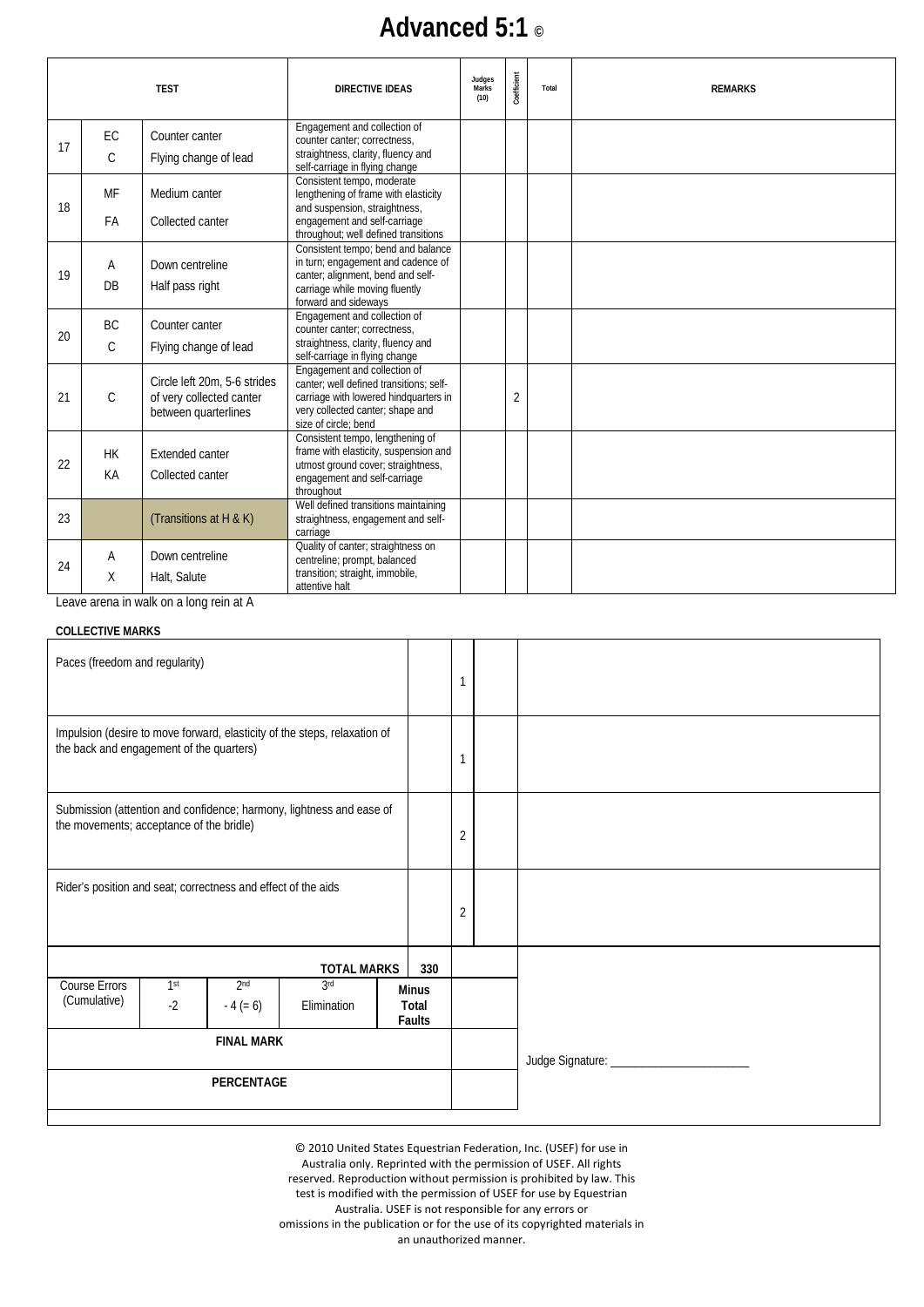

### **Advanced 5:2 © Effective 1/1/14**



| <b>Bridle</b><br>No.   |  |  |  |  |
|------------------------|--|--|--|--|
| <b>Judge Position</b>  |  |  |  |  |
| Competitor/Participant |  |  |  |  |

Arena size 60mxy 20m Test Time 5:30 Minutes (from entry at A to final halt) Suggested Draw Time – 8:00 minutes

Event\_\_\_\_\_\_\_\_\_\_\_\_\_\_\_\_\_\_\_\_\_\_\_\_\_\_\_\_\_\_\_\_\_\_\_\_\_\_\_\_\_\_\_\_\_\_\_\_\_\_\_\_\_\_\_\_\_\_\_\_\_\_\_\_\_\_\_ Horse \_\_\_\_\_\_\_\_\_\_\_\_\_\_\_\_\_\_\_\_\_\_\_\_\_\_\_\_\_\_\_\_\_\_\_\_\_\_\_\_\_\_ Horse | Pony (please circle)

 $\overline{\phantom{a}}$ 

 $\mathbf{I}$ 

Rider \_\_\_\_\_\_\_\_\_\_\_\_\_\_\_\_\_\_\_\_\_\_\_\_\_\_\_\_\_\_\_\_\_\_\_\_\_\_\_\_\_\_\_\_\_\_\_\_\_\_\_\_\_\_\_\_\_\_\_\_\_\_\_\_\_\_\_ Open | YR | JNR (circle)

 $\overline{\phantom{a}}$ 

Judge Name \_\_\_\_\_\_\_\_\_\_\_\_\_\_\_\_\_\_\_\_\_\_\_\_\_\_\_\_\_\_\_\_\_\_\_\_\_\_\_\_\_\_\_\_\_\_\_\_\_\_\_\_\_\_\_\_\_\_\_\_\_ Date \_\_\_\_\_\_\_\_\_\_\_\_\_\_\_\_\_\_\_\_\_\_\_\_\_\_\_\_\_\_\_\_\_\_\_\_\_\_\_\_\_\_

*Purpose: To confirm that the horse has developed sufficient suppleness, impulsion and throughness to perform the Advanced Level tests which have a medium degree of difficulty. The horse remains reliably on the bit, showing a clear uphill balance and lightness as a result of improved engagement and weight-carrying by the hind quarters. The movements are performed with greater straightness, energy and cadence than at Medium Level*

*Introduces: Working half pirouettes in canter; multiple flying changes on diagonal; counter change of hand in trot*

*Instructions: To be ridden in a double bridle.* All trot sitting

|                 | <b>TEST</b>              |                                                                                                                                             | <b>DIRECTIVE IDEAS</b>                                                                                                                                                      | Judges<br>Marks<br>(10) | Coefficient    | Total | <b>REMARKS</b> |
|-----------------|--------------------------|---------------------------------------------------------------------------------------------------------------------------------------------|-----------------------------------------------------------------------------------------------------------------------------------------------------------------------------|-------------------------|----------------|-------|----------------|
| 1               | Α<br>X                   | Enter in collected canter<br>Halt, Salute<br>Proceed in collected trot                                                                      | Straightness on centreline; quality of<br>canter and trot; straight, immobile;<br>attentive halt; clarity and balance of<br>transitions                                     |                         |                |       |                |
| 2               | $\mathsf C$<br><b>MB</b> | Track right<br>Shoulder-in right                                                                                                            | Consistent tempo, engagement and<br>cadence of trot, angle, bend and<br>balance in shoulder-in                                                                              |                         |                |       |                |
| 3               | BK<br>KA                 | Medium trot<br>Collected trot                                                                                                               | Consistent tempo, moderate<br>lengthening of frame with elasticity<br>and suspension, straightness,<br>engagement and self-carriage<br>throughout; well defined transitions |                         |                |       |                |
| 4               | Α<br>DE                  | Down centreline<br>Half pass left                                                                                                           | Consistent tempo; bend and balance<br>in turn; engagement and cadence of<br>trot; alignment, bend, fluency, lateral<br>reach and self-carriage in half pass                 |                         | $\overline{2}$ |       |                |
| 5               | EG<br>C                  | Half pass right<br>Track left                                                                                                               | Consistent tempo; engagement and<br>cadence of trot; alignment, bend,<br>fluency, lateral reach and self-<br>carriage in half pass; bend and<br>balance in turn             |                         | $\overline{2}$ |       |                |
| 6               | HE.                      | Shoulder-in left                                                                                                                            | Consistent tempo, engagement and<br>cadence of trot, angle, bend and<br>balance in shoulder-in                                                                              |                         |                |       |                |
| 7               | EF<br>FA                 | Medium trot<br>Collected trot                                                                                                               | Consistent tempo, moderate<br>lengthening of frame with elasticity<br>and suspension, straightness,<br>engagement and self-carriage<br>throughout; well defined transitions |                         |                |       |                |
| 8               | Α<br><b>KXH</b>          | Collected walk<br>Extended walk                                                                                                             | Clarity and balance of transition;<br>regularity, lengthening of frame and<br>clear overstep maintaining light<br>contact; straightness                                     |                         | $\overline{2}$ |       |                |
| 9               | H<br>$\mathcal{C}$       | Collected walk<br>Half pirouette right,<br>proceed collected walk                                                                           | Well defined transition; activity of<br>hind legs, bend, fluency and size of<br>half pirouette                                                                              |                         |                |       |                |
| 10 <sup>°</sup> | H                        | Half pirouette left, proceed<br>in collected walk                                                                                           | Activity of hind legs, bend, fluency<br>and size of half pirouette                                                                                                          |                         |                |       |                |
| 11              |                          | (Collected walk)<br><b>HCHC</b>                                                                                                             | Quality, regularity and energy of<br>shortened and heightened steps of<br>collected walk                                                                                    |                         |                |       |                |
| 12              | $\mathsf{C}$             | Collected canter right lead                                                                                                                 | Clarity, calmness, straightness and<br>self-carriage in transition; collection<br>of walk and canter                                                                        |                         |                |       |                |
| 13              | MF<br>FK                 | Medium canter<br>Collected canter                                                                                                           | Consistent tempo, moderate<br>lengthening of frame with elasticity<br>and suspension, straightness,<br>engagement and self-carriage<br>throughout; well defined transitions |                         |                |       |                |
| 14              | KX<br>Near X             | On diagonal<br>Develop very collected<br>canter working half<br>pirouette right<br>approximately 2m<br>diameter<br>Proceed collected canter | Well defined transition to very<br>collected canter, bend, fluency, self-<br>carriage, lowering of hindquarters<br>and size of half pirouette;<br>straightness on diagonal  |                         | 2              |       |                |
| 15              | Before K                 | Flying change of lead                                                                                                                       | Correctness, straightness, clarity,<br>fluency and self-carriage in flying<br>change                                                                                        |                         |                |       |                |
| 16              | FM<br>MН                 | Extended canter<br>Collected canter                                                                                                         | Consistent tempo, lengthening of<br>frame with elasticity, suspension and<br>utmost ground cover; straightness,<br>engagement and self-carriage<br>throughout               |                         |                |       |                |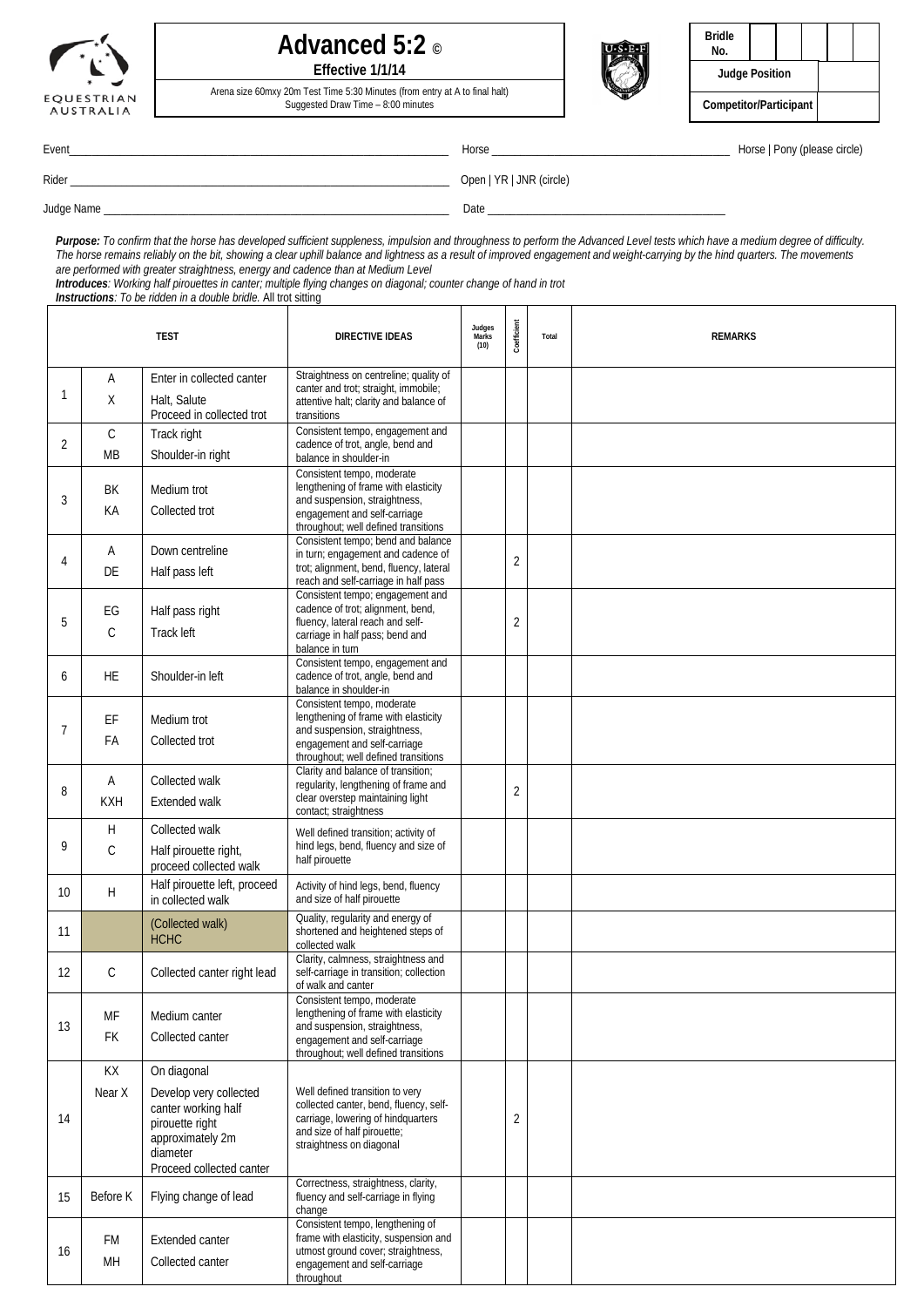## **Advanced 5:2 ©**

|    | <b>TEST</b>             |                                                                                                                                                                  | <b>DIRECTIVE IDEAS</b>                                                                                                                                                     | Judges<br>Marks<br>(10) | Coefficient | Total | <b>REMARKS</b> |
|----|-------------------------|------------------------------------------------------------------------------------------------------------------------------------------------------------------|----------------------------------------------------------------------------------------------------------------------------------------------------------------------------|-------------------------|-------------|-------|----------------|
| 17 |                         | (Transitions at F & M)                                                                                                                                           | Well defined transitions maintaining<br>straightness, engagement and self-<br>carriage                                                                                     |                         |             |       |                |
| 18 | <b>HX</b><br>Near X     | On diagonal<br>Develop very collected<br>canter working half<br>pirouette left<br>approximately 2m<br>diameter<br>Proceed collected canter                       | Well defined transition to very<br>collected canter, bend, fluency, self-<br>carriage, lowering of hindquarters<br>and size of half pirouette;<br>straightness on diagonal |                         | 2           |       |                |
| 19 | Before H                | Flying change of lead                                                                                                                                            | Correctness, straightness, clarity,<br>fluency and self-carriage in flying<br>change                                                                                       |                         |             |       |                |
| 20 | <b>MXK</b>              | Three single flying<br>changes of lead, the first<br>change near first<br>quarterline, and second<br>change near X, and third<br>change near last<br>quarterline | Engagement and collection of<br>canter; straightness, clarity, fluency<br>and self-carriage in flying changes                                                              |                         |             |       |                |
| 21 | A                       | Collected trot                                                                                                                                                   | Clarity and self-carriage in transition;<br>engagement and cadence of trot                                                                                                 |                         |             |       |                |
| 22 | <b>FXH</b><br><b>HR</b> | <b>Extended trot</b><br>Collected trot                                                                                                                           | Consistent tempo, lengthening of<br>frame with elasticity, suspension and<br>utmost ground cover; straightness,<br>engagement and self-carriage<br>throughout              |                         |             |       |                |
| 23 |                         | (Transitions at F & H)                                                                                                                                           | Well defined transitions maintaining<br>straightness, engagement and self-<br>carriage                                                                                     |                         |             |       |                |
| 24 | R<br>G                  | Turn right<br>Turn right<br>Halt; Salute<br>Logue arong in walk on a long roin of A                                                                              | Bend and balance in turns; quality of<br>trot; straightness on centreline;<br>prompt, balanced transition; straight,<br>immobile, attentive halt                           |                         |             |       |                |

Leave arena in walk on a long rein at A

### **COLLECTIVE MARKS**

| Paces (freedom and regularity)                                                                                                               |  |  |  |                    |     | 1              |                                 |
|----------------------------------------------------------------------------------------------------------------------------------------------|--|--|--|--------------------|-----|----------------|---------------------------------|
| Impulsion (desire to move forward, elasticity of the steps, relaxation of the back<br>and engagement of the quarters)                        |  |  |  |                    |     | 1              |                                 |
| Submission (attention and confidence; harmony, lightness and ease of the<br>movements; acceptance of the bridle)                             |  |  |  |                    |     | $\overline{2}$ |                                 |
| Rider's position and seat; correctness and effect of the aids                                                                                |  |  |  |                    |     | $\overline{2}$ |                                 |
|                                                                                                                                              |  |  |  | <b>TOTAL MARKS</b> | 350 |                |                                 |
| Course Errors<br>1 <sup>st</sup><br>2 <sub>nd</sub><br>3rd<br><b>Minus Total Faults</b><br>(Cumulative)<br>$-2$<br>$-4 (= 6)$<br>Elimination |  |  |  |                    |     |                |                                 |
| <b>FINAL MARK</b>                                                                                                                            |  |  |  |                    |     |                |                                 |
| PERCENTAGE                                                                                                                                   |  |  |  |                    |     |                | Judge Signature: ______________ |
|                                                                                                                                              |  |  |  |                    |     |                |                                 |

© 2010 United States Equestrian Federation, Inc. (USEF) for use in Australia only. Reprinted with the permission of USEF. All rights reserved. Reproduction without permission is prohibited by law. This test is modified with the permission of USEF for use by Equestrian Australia. USEF is not responsible for any errors or omissions in the publication or for the use of its copyrighted materials in

an unauthorized manner.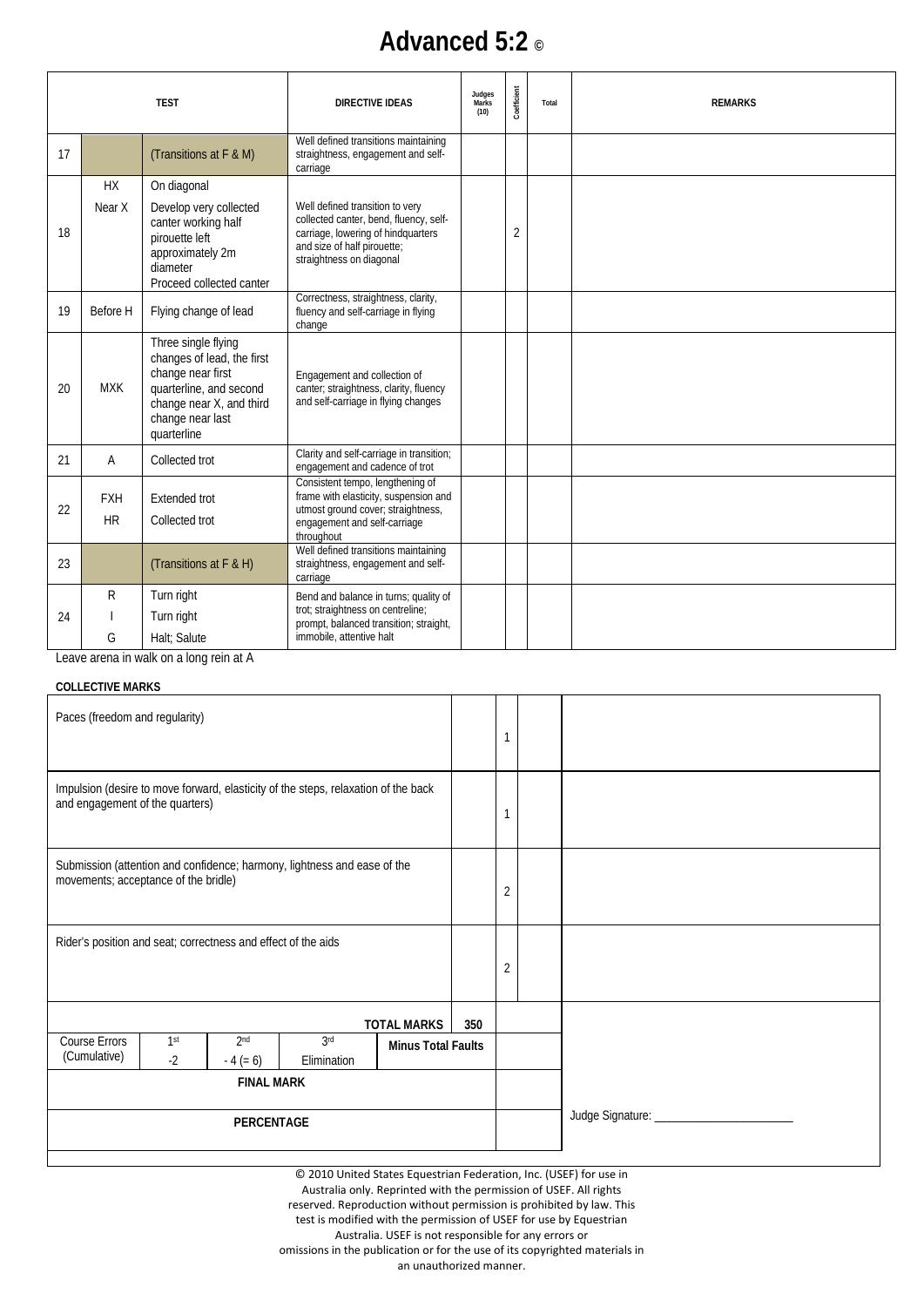

### **Advanced 5:3 © Effective 1/1/14**

Arena size 60m x 20m Test Time 6:00 Minutes (from entry at A to final halt) Suggested Draw Time – 8:00 minutes



| <b>Bridle</b><br>No.   |  |  |  |  |
|------------------------|--|--|--|--|
| <b>Judge Position</b>  |  |  |  |  |
| Competitor/Participant |  |  |  |  |

Event\_\_\_\_\_\_\_\_\_\_\_\_\_\_\_\_\_\_\_\_\_\_\_\_\_\_\_\_\_\_\_\_\_\_\_\_\_\_\_\_\_\_\_\_\_\_\_\_\_\_\_\_\_\_\_\_\_\_\_\_\_\_\_\_\_\_\_ Horse \_\_\_\_\_\_\_\_\_\_\_\_\_\_\_\_\_\_\_\_\_\_\_\_\_\_\_\_\_\_\_\_\_\_\_\_\_\_\_\_\_\_ Horse | Pony (please circle)

|  | ٠<br>٦<br>۰, |  | × |  |
|--|--------------|--|---|--|
|  |              |  |   |  |
|  |              |  |   |  |

Rider \_\_\_\_\_\_\_\_\_\_\_\_\_\_\_\_\_\_\_\_\_\_\_\_\_\_\_\_\_\_\_\_\_\_\_\_\_\_\_\_\_\_\_\_\_\_\_\_\_\_\_\_\_\_\_\_\_\_\_\_\_\_\_\_\_\_\_ Open | YR | JNR (circle)

─⊤

Judge Name \_\_\_\_\_\_\_\_\_\_\_\_\_\_\_\_\_\_\_\_\_\_\_\_\_\_\_\_\_\_\_\_\_\_\_\_\_\_\_\_\_\_\_\_\_\_\_\_\_\_\_\_\_\_\_\_\_\_\_\_\_ Date \_\_\_\_\_\_\_\_\_\_\_\_\_\_\_\_\_\_\_\_\_\_\_\_\_\_\_\_\_\_\_\_\_\_\_\_\_\_\_\_\_\_

*Purpose: To confirm that the horse has developed sufficient suppleness, impulsion and throughness to perform the Advanced Level tests which have a medium degree of difficulty. The horse remains reliably on the bit, showing a clear uphill balance and lightness as a result of improved engagement and weight-carrying by the hind quarters. The movements are performed with greater straightness, energy and cadence than at Medium Level*

*Introduces: Tempi changes every fourth stride; counter change of hand in canter, 8m circle in trot, rein back to canter transition*

*Instructions: To be ridden in a double bridle.* All trot sitting

| <b>TEST</b> |                                  |                                                                                        | <b>DIRECTIVE IDEAS</b>                                                                                                                                                       | Judges<br>Marks<br>(10) | Coefficient    | Total | <b>REMARKS</b> |
|-------------|----------------------------------|----------------------------------------------------------------------------------------|------------------------------------------------------------------------------------------------------------------------------------------------------------------------------|-------------------------|----------------|-------|----------------|
| 1           | Α<br>X                           | Enter in collected canter<br>Halt, Salute<br>Proceed in collected trot                 | Straightness on centreline; quality of<br>canter and trot; straight, immobile;<br>attentive halt; clarity and balance of<br>transitions                                      |                         |                |       |                |
| 2           | $\mathsf{C}$<br><b>HXF</b><br>FK | Track left<br>Medium trot<br>Collected trot                                            | Consistent tempo, moderate<br>lengthening of frame with elasticity<br>and suspension, straightness,<br>engagement and self-carriage<br>throughout; well defined transitions  |                         |                |       |                |
| 3           | KX                               | Half pass right                                                                        | Consistent tempo; engagement and<br>cadence of trot; alignment, bend,<br>fluency, lateral reach and self-<br>carriage in half pass                                           |                         | $\overline{2}$ |       |                |
| 4           | X                                | Circle left 8m                                                                         | Engagement and cadence of trot;<br>shape and size of circle; bend; self-<br>carriage                                                                                         |                         |                |       |                |
| 5           | XG<br>С                          | Shoulder-in left<br>Track right                                                        | Consistent tempo, engagement and<br>cadence of trot, angle, bend and<br>balance in shoulder-in                                                                               |                         |                |       |                |
| 6           | <b>MXK</b><br>KF                 | <b>Extended trot</b><br>Collected trot                                                 | Consistent tempo, lengthening of<br>frame with elasticity, suspension and<br>utmost ground cover; straightness,<br>engagement and self-carriage<br>throughout                |                         |                |       |                |
| 7           |                                  | (Transitions at M & K)                                                                 | Well defined transitions maintaining<br>straightness, engagement and self-<br>carriage                                                                                       |                         |                |       |                |
| 8           | <b>FX</b>                        | Half pass left                                                                         | Consistent tempo; engagement and<br>cadence of trot; alignment, bend,<br>fluency, lateral reach and self-<br>carriage in half pass                                           |                         | 2              |       |                |
| 9           | X                                | Circle right 8m                                                                        | Engagement and cadence of trot;<br>shape and size of circle; bend; self-<br>carriage                                                                                         |                         |                |       |                |
| 10          | XG<br>С                          | Shoulder-in right<br>Track right                                                       | Consistent tempo, engagement and<br>cadence of trot, angle, bend and<br>balance in shoulder-in                                                                               |                         |                |       |                |
| 11          | M<br><b>RK</b><br>К              | Collected walk<br>Extended walk<br>Collected walk                                      | Clarity and balance of transitions;<br>regularity, lengthening of frame and<br>clear overstep maintaining light<br>contact; straightness                                     |                         | $\overline{2}$ |       |                |
| 12          | KA<br>Α                          | Collected walk<br>Halt, rein back 4 steps,<br>proceed collected canter<br>left lead    | Square, attentive, immobile halt;<br>willingness, and number of diagonal<br>steps in rein back; clarity and<br>straightness of transitions; collection<br>of walk and canter |                         |                |       |                |
| 13          | <b>FM</b><br><b>MS</b>           | Medium canter<br>Collected canter                                                      | Consistent tempo, moderate<br>lengthening of frame with elasticity<br>and suspension, straightness,<br>engagement and self-carriage<br>throughout; well defined transitions  |                         |                |       |                |
| 14          | SP                               | On diagonal, develop very<br>collected canter                                          | Well defined transition to very<br>collected canter, straightness on<br>diagonal                                                                                             |                         |                |       |                |
| 15          | Before P                         | Working half pirouette left<br>approximately 2m in<br>diameter<br>Return to track at S | Bend, fluency, self-carriage,<br>lowering of hindquarters and size of<br>half pirouette; straightness on<br>diagonal                                                         |                         | $\overline{2}$ |       |                |
| 16          | <b>SH</b><br>H                   | Counter canter<br>Flying change of lead                                                | Collection of counter canter:<br>correctness, straightness, clarity,<br>fluency and self-carriage in flying<br>change                                                        |                         |                |       |                |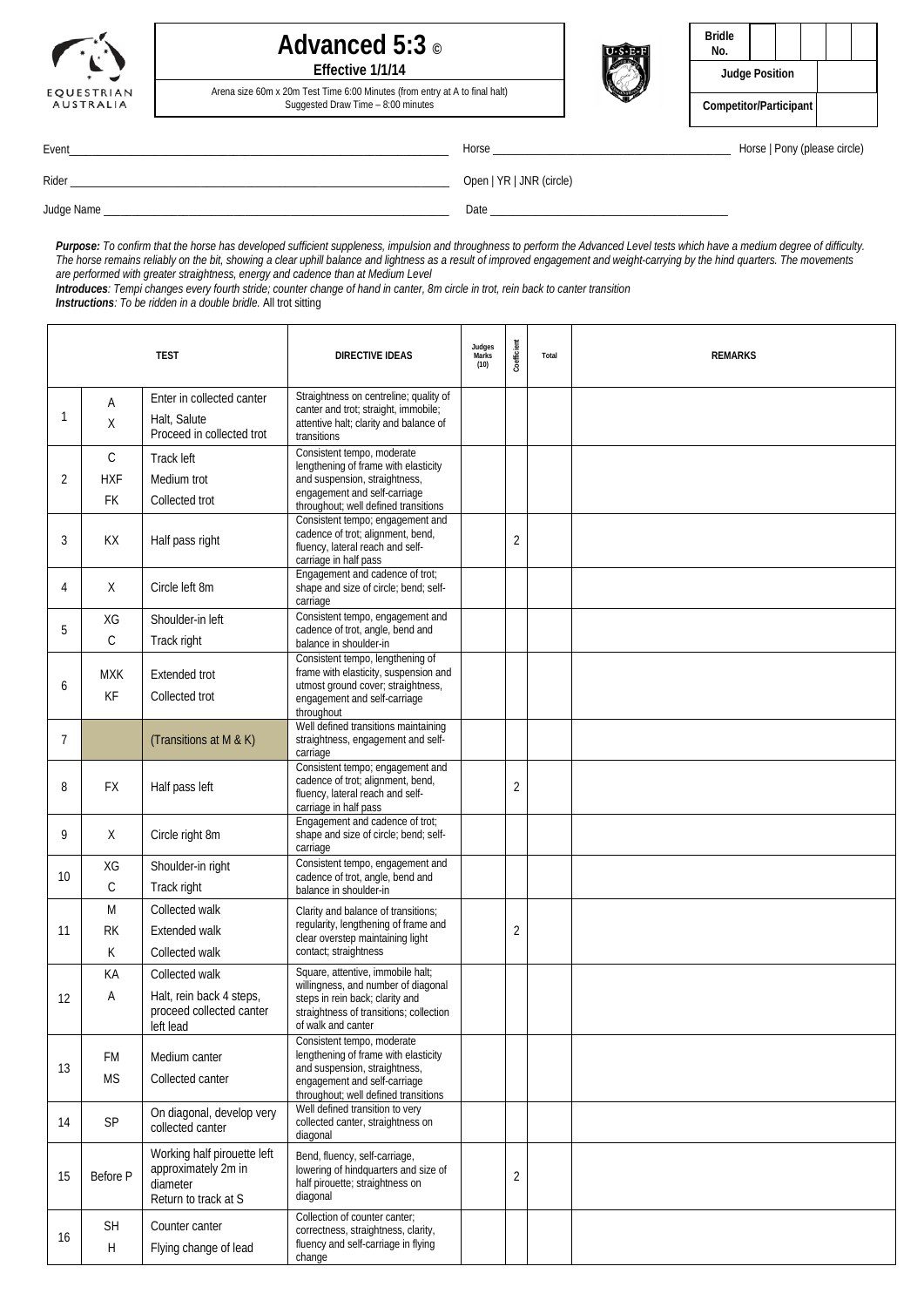# **Advanced 5:3 ©**

| <b>TEST</b> |                     |                                                                                             | <b>DIRECTIVE IDEAS</b>                                                                                                                                                                    | Judges<br>Marks<br>(10) | Coefficient    | Total | <b>REMARKS</b> |
|-------------|---------------------|---------------------------------------------------------------------------------------------|-------------------------------------------------------------------------------------------------------------------------------------------------------------------------------------------|-------------------------|----------------|-------|----------------|
| 17          | <b>MXK</b>          | Extended canter                                                                             | Well defined transition: consistent<br>tempo, lengthening of frame with<br>elasticity, suspension and utmost<br>ground cover; straightness,<br>engagement and self-carriage<br>throughout |                         |                |       |                |
| 18          | K                   | Collected canter and flying<br>change of lead                                               | Well defined transition: correctness.<br>straightness, fluency and self-<br>carriage in flying change                                                                                     |                         |                |       |                |
| 19          | A<br>DE             | Down centreline<br>Half pass left                                                           | Consistent tempo; bend and balance<br>in turn; engagement and cadence of<br>canter; alignment, bend and self-<br>carriage while moving forward and<br>sideways                            |                         |                |       |                |
| 20          | E                   | Flying change of lead                                                                       | Correctness, straightness, clarity,<br>fluency and self-carriage in flying<br>changes                                                                                                     |                         |                |       |                |
| 21          | EG<br>$\mathcal{C}$ | Half pass right<br>Track right                                                              | Consistent tempo; engagement and<br>cadence of canter; alignment, bend,<br>and self-carriage while moving<br>forward and sideways; bend and<br>balance in turn                            |                         |                |       |                |
| 22          | <b>RV</b>           | On diagonal, develop very<br>collected canter                                               | Well defined transition to very<br>collected canter, straightness on<br>diagonal                                                                                                          |                         |                |       |                |
| 23          | Before V            | Working half pirouette<br>right approximately 2m in<br>diameter<br>Return to the track at R | Bend, fluency, self-carriage,<br>lowering of hindquarters and size of<br>half pirouette; straightness on<br>diagonal                                                                      |                         | $\overline{2}$ |       |                |
| 24          | <b>RM</b><br>M      | Counter canter<br>Flying change of lead                                                     | Collection of counter canter:<br>correctness, straightness, clarity,<br>fluency and self-carriage in flying<br>change                                                                     |                         |                |       |                |
| 25          | <b>HXF</b>          | Three flying changes<br>every fourth stride                                                 | Engagement and collection of<br>canter; correctness; straightness,<br>clarity, fluency and self-carriage in<br>flying changes                                                             |                         | $\overline{2}$ |       |                |
| 26          | A<br>X              | Down centreline<br>Halt: Salute                                                             | Bend and balance in turn; quality of<br>trot; straightness on centreline;<br>prompt, balanced transition; straight,<br>immobile, attentive halt                                           |                         |                |       |                |

Leave arena in walk on a long rein at A

#### **COLLECTIVE MARKS**

| Paces (freedom and regularity)                                                                                        |                         |                               |                                |                    | $\mathbf{1}$              |                |                                |
|-----------------------------------------------------------------------------------------------------------------------|-------------------------|-------------------------------|--------------------------------|--------------------|---------------------------|----------------|--------------------------------|
| Impulsion (desire to move forward, elasticity of the steps, relaxation of the back<br>and engagement of the quarters) |                         |                               |                                |                    |                           |                |                                |
| Submission (attention and confidence; harmony, lightness and ease of the<br>movements; acceptance of the bridle)      |                         |                               |                                |                    |                           | 2              |                                |
| Rider's position and seat; correctness and effect of the aids                                                         |                         |                               |                                |                    |                           | $\overline{2}$ |                                |
|                                                                                                                       |                         |                               |                                | <b>TOTAL MARKS</b> | 380                       |                |                                |
| <b>Course Errors</b><br>(Cumulative)                                                                                  | 1 <sup>st</sup><br>$-2$ | 2 <sub>nd</sub><br>$-4 (= 6)$ | 3 <sup>rd</sup><br>Elimination |                    | <b>Minus Total Faults</b> |                |                                |
| <b>FINAL MARK</b>                                                                                                     |                         |                               |                                |                    |                           |                |                                |
| PERCENTAGE                                                                                                            |                         |                               |                                |                    |                           |                | Judge Signature: _____________ |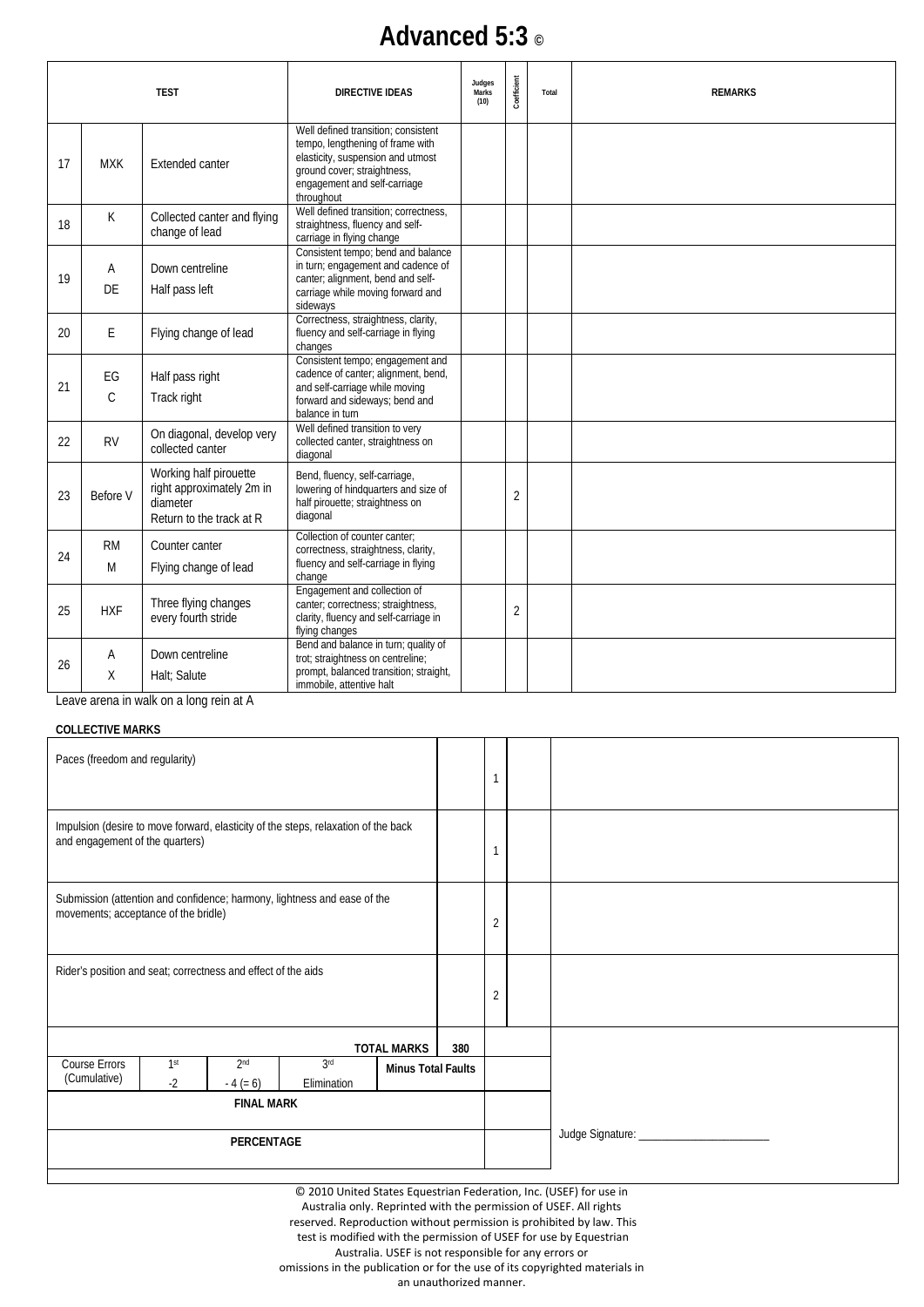

# **EA Big Tour Entry Level**

**Effective 1/1/2014**

Arena size 60m x 20m Test Time 6:35 Minutes (from entry at A to final halt) Suggested Draw Time – 10:00 minutes



Event \_\_\_\_\_\_\_\_\_\_\_\_\_\_\_\_\_\_\_\_\_\_\_\_\_\_\_\_\_\_\_\_\_\_\_\_\_\_\_\_\_\_\_\_\_\_\_\_\_\_\_\_\_\_\_\_\_\_\_\_\_\_\_\_\_\_ Horse \_\_\_\_\_\_\_\_\_\_\_\_\_\_\_\_\_\_\_\_\_\_\_\_\_\_\_\_\_\_\_\_\_\_\_\_\_\_\_\_\_\_\_\_\_ Horse | Pony (circle)

Rider \_\_\_\_\_\_\_\_\_\_\_\_\_\_\_\_\_\_\_\_\_\_\_\_\_\_\_\_\_\_\_\_\_\_\_\_\_\_\_\_\_\_\_\_\_\_\_\_\_\_\_\_\_\_\_\_\_\_\_\_\_\_\_\_\_\_\_ Open | YR | JNR (circle)

Judge Name \_\_\_\_\_\_\_\_\_\_\_\_\_\_\_\_\_\_\_\_\_\_\_\_\_\_\_\_\_\_\_\_\_\_\_\_\_\_\_\_\_\_\_\_\_\_\_\_\_\_\_\_\_\_\_\_\_\_\_\_\_ Date \_\_\_\_\_\_\_\_\_\_\_\_\_\_\_\_\_\_\_\_\_\_\_\_\_\_\_\_\_\_\_\_\_\_\_\_\_\_\_\_\_\_\_\_\_\_

*Introduces: Piaffe, passage and one time changes leading towards Inter 11 and Grand Prix Instructions: To be ridden in a double bridle.* All trot sitting

|    |                                          | <b>TEST</b>                                                                        | <b>DIRECTIVE IDEAS</b>                                                                                                                                                                              | Judges<br>Marks<br>(10) | Coefficient    | Total | <b>REMARKS</b> |
|----|------------------------------------------|------------------------------------------------------------------------------------|-----------------------------------------------------------------------------------------------------------------------------------------------------------------------------------------------------|-------------------------|----------------|-------|----------------|
| 1  | Α<br>X                                   | Enter in collected canter<br>Halt, Immobility, Salute<br>Proceed in collected trot | Straightness on centreline; quality of<br>canter and trot; straight, immobile;<br>attentive halt; clarity and balance of<br>transitions                                                             |                         |                |       |                |
| 2  | $\mathsf{C}$<br><b>MXK</b><br><b>KAF</b> | Turn right<br>Medium trot<br>Collected trot                                        | Consistent tempo, moderate lengthening<br>of frame with elasticity and suspension,<br>straightness, engagement and self-<br>carriage throughout; well defined<br>transitions                        |                         |                |       |                |
| 3  | <b>FS</b><br><b>SHCM</b>                 | Half pass left<br>Collected trot                                                   | Consistent tempo; engagement and<br>cadence of trot; alignment, bend, fluency,<br>lateral reach and self-carriage in half pass                                                                      |                         | 2              |       |                |
| 4  | МF                                       | <b>Extended trot</b>                                                               | Consistent tempo, lengthening of frame<br>with elasticity, suspension and utmost<br>ground cover; straightness, engagement<br>and self-carriage throughout                                          |                         |                |       |                |
| 5  |                                          | (Transitions at M & F)                                                             | Well defined transitions maintaining<br>straightness, engagement and self-<br>carriage                                                                                                              |                         |                |       |                |
| 6  | <b>FAK</b>                               | Collected trot                                                                     | Consistent tempo; engagement and<br>cadence of trot:                                                                                                                                                |                         |                |       |                |
| 7  | KR<br>R                                  | Half pass right<br>Collected trot                                                  | alignment, bend, fluency, lateral reach and<br>self-carriage in half pass                                                                                                                           |                         | 2              |       |                |
| 8  | <b>Between</b><br>R&M                    | Commence a half 20m<br>circle in extended walk<br>finishing between H&S            | Clarity and balance of transitions;<br>regularity, lengthening of frame and clear<br>overstep maintaining light contact;<br>straightness                                                            |                         | 2              |       |                |
| 9  |                                          | <b>Transitions to extended</b><br>walk and to collected walk                       | Acceptance of contact                                                                                                                                                                               |                         |                |       |                |
| 10 | <b>SE</b><br>Near E                      | Collected walk<br>Piaffe 8-10 steps (1m<br>forward permitted)                      | Regularity, activity, suppleness of back,<br>shortening and heightening of steps, self-<br>carriage in walk. Regularity, taking weight,<br>self-carriage, activity, elasticity of back and<br>steps |                         |                |       |                |
| 11 |                                          | Transitions from walk to<br>piaffe and from piaffe to<br>passage                   | Maintenance of rhythm. Collection, self-<br>carriage, balance, fluency, straightness,<br>precision                                                                                                  |                         |                |       |                |
| 12 | EK<br>KF                                 | Passage<br>Collected trot                                                          | Regularity, cadence, collection, self-<br>carriage, balance, activity, elasticity of<br>back and steps                                                                                              |                         |                |       |                |
| 13 | FS<br>S                                  | Change rein in medium<br>trot<br>Develop passage                                   | Rhythm, regularity, balance and self-<br>carriage in transitions                                                                                                                                    |                         |                |       |                |
| 14 | SC                                       | Passage                                                                            | Regularity, cadence, collection, self-<br>carriage, balance, activity, elasticity of<br>back and steps                                                                                              |                         | 2              |       |                |
| 15 | Near C                                   | Piaffe 8-10 steps (1m<br>forward permitted)                                        | Regularity, activity, suppleness of back,<br>shortening and heightening of steps, self-<br>carriage in walk. Regularity, taking weight,<br>self-carriage, activity, elasticity of back and<br>steps |                         | $\overline{2}$ |       |                |
| 16 |                                          | Transitions from passage<br>to piaffe and from piaffe to<br>passage                | Maintenance of rhythm. Collection, self-<br>carriage, balance, fluency, straightness,<br>precision                                                                                                  |                         |                |       |                |
| 17 | CR<br><b>RP</b>                          | Passage<br>Collected trot                                                          | Regularity, cadence, collection, self-<br>carriage, balance, activity, elasticity of<br>back and steps                                                                                              |                         |                |       |                |
| 18 | P                                        | Collected canter right lead                                                        | Precise execution and fluency of transition.<br>Quality of canter                                                                                                                                   |                         |                |       |                |
| 19 | A<br>Before I<br>C                       | Down centreline<br>Collect for 3-4 strides<br>Pirouette right<br>Track right       | Collection, self-carriage, balance, size,<br>flexion and bend. Correct number of steps<br>(6-8). Quality of canter before and after                                                                 |                         | 2              |       |                |